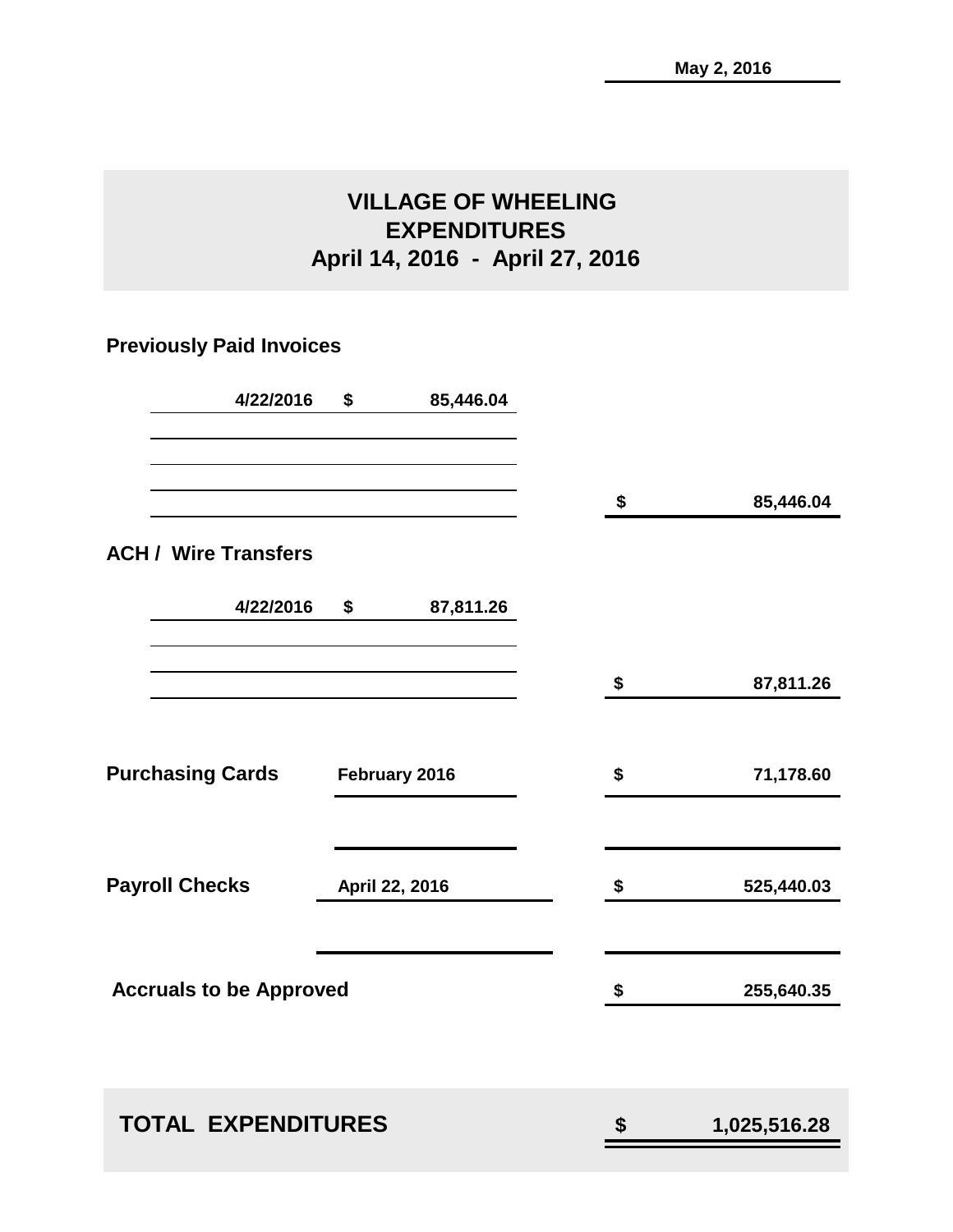SUNGARD PENTAMATION PAGE NUMBER: 1SELECTION CRITERIA: ALL

DATE: 04/22/2016 VILLAGE OF WHEELING ACCTPA51TIME: 09:46:08 CASH REQUIREMENTS - CHECK FORMAT - DUE DATE: 04/22/2016

ACCOUNTING PERIOD: 4/16

| VENDOR                                            | ORGANIZATION                 | ACCOUNT                      | PURCHASE OR INVOICE                          |                                  | AMOUNT                                                  | DESCRIPTION                                                                                           |
|---------------------------------------------------|------------------------------|------------------------------|----------------------------------------------|----------------------------------|---------------------------------------------------------|-------------------------------------------------------------------------------------------------------|
| 8768<br>AFSCME COUNCIL 31                         | 50                           | 2124                         |                                              |                                  | 738.56                                                  | DED:094 AFSCME DUE                                                                                    |
| TOTAL CHECK                                       |                              |                              |                                              |                                  | 738.56                                                  |                                                                                                       |
| 8848<br>ARTHUR B ADLER & ASSOCIATES               | 50                           | 2126                         |                                              |                                  | 198.15                                                  | DED:505 MISC DED                                                                                      |
| TOTAL CHECK                                       |                              |                              |                                              |                                  | 198.15                                                  |                                                                                                       |
| 9801<br>PHANY BALUSU                              | 40                           | 2207                         |                                              |                                  | 7.58                                                    | UB REFUND                                                                                             |
| TOTAL CHECK                                       |                              |                              |                                              |                                  | 7.58                                                    |                                                                                                       |
| 8013<br>BLUE MEDICARE RX (PDP)                    | 2100                         | 5242                         | 16000973                                     |                                  | 104.40                                                  | L DAWSON RX MAY & JUN                                                                                 |
| TOTAL CHECK                                       |                              |                              |                                              |                                  | 104.40                                                  |                                                                                                       |
| 397<br>CALL ONE                                   | 1600                         | 5238                         | 16000279                                     |                                  | 17,210.43                                               | PHONE SERVICE                                                                                         |
| TOTAL CHECK                                       |                              |                              |                                              |                                  | 17,210.43                                               |                                                                                                       |
| 7502<br>CUSTOM MAILING SERVICE INC<br>TOTAL CHECK | 1600<br>1320                 | 5227<br>5227                 | 16000918<br>16000917                         | 19976<br>19977                   | 2,282.56<br>184.33<br>2,466.89                          | MAR. MAIL/POSTAGE<br>MAR. SENIOR NEWSLETTER                                                           |
| 6024<br>HAEGER ENGINEERING LLC<br>TOTAL CHECK     | 4330<br>3410<br>3410<br>4320 | 5206<br>5507<br>5223<br>5206 | 15000183<br>16000490<br>16000381<br>16000798 | 78154<br>78158<br>78175<br>78176 | 500.00<br>4,700.00<br>9,230.50<br>2,400.00<br>16,830.50 | 2015 WATERMAIN R&R<br>SIDEWALK IMPROVEMENTS<br>2016 STREET IMPROVEMENT E<br>ENG FOR PALATINE SEWER RE |
| 9793<br>STACEY HORCHER                            | 01                           | 4790                         | 16000881                                     |                                  | 6.75                                                    | REFUND METRA PASS                                                                                     |
| TOTAL CHECK                                       |                              |                              |                                              |                                  | 6.75                                                    |                                                                                                       |
| 9217<br>IL DEPT OF NATURAL RESOURCES              | 3420                         | 5223                         | 16000922                                     |                                  | 3,560.00                                                | CORNELL AVE DAM                                                                                       |
| TOTAL CHECK                                       |                              |                              |                                              |                                  | 3,560.00                                                |                                                                                                       |
| 6018<br>INTL ASSOC OF CRIME ANALYSTS              | 2100                         | 5205                         | 16000830                                     |                                  | 500.00                                                  | CONFERENCE REGISTRATION                                                                               |
| TOTAL CHECK                                       |                              |                              |                                              |                                  | 500.00                                                  |                                                                                                       |
| 4379<br>KANZLER LANDSCAPE CONTRACTOR              | 3200                         | 5506                         | 15001935                                     | 3587                             | 30,330.00                                               | MILWAUKEE AVE PARCEL IMPR                                                                             |
| TOTAL CHECK                                       |                              |                              |                                              |                                  | 30,330.00                                               |                                                                                                       |
| 7422<br>LORI LEE SMITH                            | 50                           | 2134                         |                                              |                                  | 636.00                                                  | DED:192 MISC DEDUC                                                                                    |
| TOTAL CHECK                                       |                              |                              |                                              |                                  | 636.00                                                  |                                                                                                       |
| 16<br>NCPERS-IL IMRF                              | 50                           | 2110                         |                                              |                                  | 544.00                                                  | DED:052 NCPERS LIF                                                                                    |
| TOTAL CHECK                                       |                              |                              |                                              |                                  | 544.00                                                  |                                                                                                       |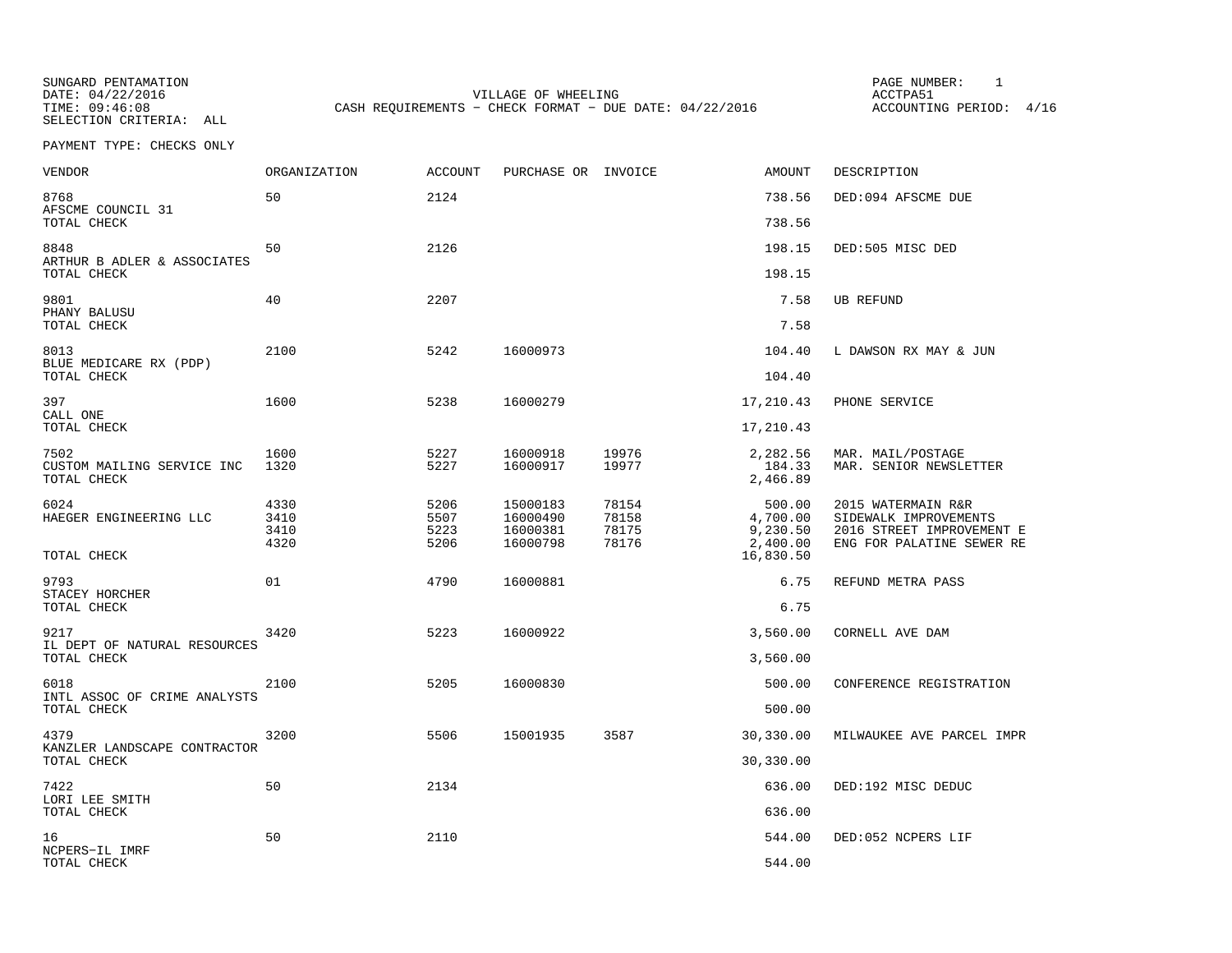SUNGARD PENTAMATION PAGE NUMBER: 2SELECTION CRITERIA: ALL

DATE: 04/22/2016 VILLAGE OF WHEELING ACCTPA51CASH REQUIREMENTS - CHECK FORMAT - DUE DATE: 04/22/2016

ACCOUNTING PERIOD: 4/16

| VENDOR                                         | <b>ORGANIZATION</b> | <b>ACCOUNT</b> | PURCHASE OR INVOICE |           | AMOUNT           | DESCRIPTION             |
|------------------------------------------------|---------------------|----------------|---------------------|-----------|------------------|-------------------------|
| 5495<br>OFFICE OF CHAPTER 13 TRUSTEE           | 50                  | 2138           |                     |           | 157.00           | DED:191 MISC DEDUC      |
| TOTAL CHECK                                    |                     |                |                     |           | 157.00           |                         |
| 9811<br>PARKVUE REALTY<br>TOTAL CHECK          | 40                  | 2207           |                     |           | 34.98<br>34.98   | <b>UB REFUND</b>        |
| 9800                                           | 40                  | 2207           |                     |           | 16.48            | <b>UB REFUND</b>        |
| BELLA PATSEYEVSKY<br>TOTAL CHECK               |                     |                |                     |           | 16.48            |                         |
| 9813<br>URSZULA SOKOLWSKI                      | 40                  | 2207           |                     |           | 16.72            | UB REFUND               |
| TOTAL CHECK                                    |                     |                |                     |           | 16.72            |                         |
| 2440<br>STATE DISBURSEMENT UNIT                | 50                  | 2140           |                     |           | 332.00           | DED:198 MISC DEDUC      |
| TOTAL CHECK                                    |                     |                |                     |           | 332.00           |                         |
| 2441<br>STATE DISBURSEMENT UNIT<br>TOTAL CHECK | 50                  | 2136           |                     |           | 527.00<br>527.00 | DED:193 MISC DEDUC      |
|                                                |                     |                |                     |           |                  |                         |
| 2443<br>STATE DISBURSEMENT UNIT<br>TOTAL CHECK | 50                  | 2139           |                     |           | 722.49<br>722.49 | DED:197 MISC DEDUC      |
| 2444                                           | 50                  | 2136           |                     |           | 408.44           | DED:502 MISC DEDUC      |
| STATE DISBURSEMENT UNIT<br>TOTAL CHECK         |                     |                |                     |           | 408.44           |                         |
| 2445<br>STATE DISBURSEMENT UNIT                | 50                  | 2136           |                     |           | 901.38           | DED:196 MISC DEDUC      |
| TOTAL CHECK                                    |                     |                |                     |           | 901.38           |                         |
| 2447<br>STATE DISBURSEMENT UNIT                | 50                  | 2136           |                     |           | 494.77           | DED:194 MISC DEDUC      |
| TOTAL CHECK                                    |                     |                |                     |           | 494.77           |                         |
| 8200                                           | 50                  | 2136           |                     |           | 703.85           | DED:504 MISC DED        |
| STATE DISBURSEMENT UNIT<br>TOTAL CHECK         |                     |                |                     |           | 703.85           |                         |
| 2636                                           | 3500                | 5506           | 16000901            | 109564    | 4,992.61         | DUNDEE & RT 83 ELMHURST |
| TREASURER - STATE OF ILLINOI<br>TOTAL CHECK    |                     |                |                     |           | 4,992.61         |                         |
| 2666                                           | 1600                | 5227           | 16000059            | 328T1T166 | 30.04            | OVERNIGHT DELIVERY      |
| <b>UPS</b><br>TOTAL CHECK                      |                     |                |                     |           | 30.04            |                         |
| 2693                                           | 3200                | 5206           | 16000382            | 316245    | 1,432.50         | 687-769 S MILWAUKEE     |
| V3 CONSULTANTS<br>TOTAL CHECK                  |                     |                |                     |           | 1,432.50         |                         |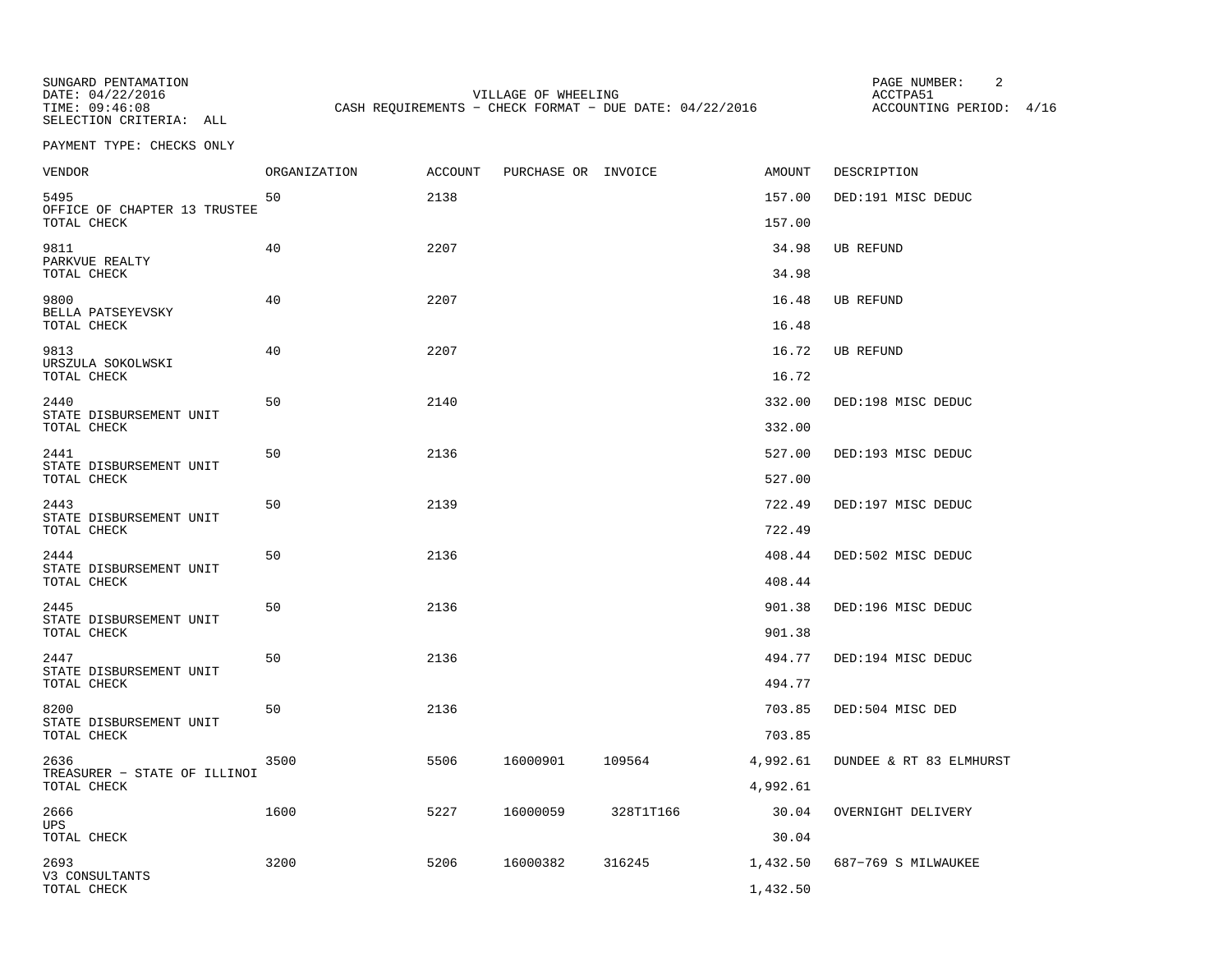| SUNGARD PENTAMATION<br>DATE: 04/22/2016<br>TIME: 09:46:08<br>SELECTION CRITERIA: ALL |              |              | VILLAGE OF WHEELING  | CASH REOUIREMENTS - CHECK FORMAT - DUE DATE: $04/22/2016$ |                                | PAGE NUMBER:<br>ACCTPA51<br>ACCOUNTING PERIOD: | 4/16 |
|--------------------------------------------------------------------------------------|--------------|--------------|----------------------|-----------------------------------------------------------|--------------------------------|------------------------------------------------|------|
| PAYMENT TYPE: CHECKS ONLY                                                            |              |              |                      |                                                           |                                |                                                |      |
| VENDOR                                                                               | ORGANIZATION | ACCOUNT      | PURCHASE OR          | INVOICE                                                   | AMOUNT                         | DESCRIPTION                                    |      |
| 2700<br>VERIZON WIRELESS<br>TOTAL CHECK                                              | 1600<br>15   | 5239<br>5231 | 16000892<br>16000961 | 9763230738<br>9763239466                                  | 1,124.37<br>418.15<br>1,542.52 | WIRELESS BROAD BAND<br>WIRELESS BROAD BAND     |      |
| TOTAL CASHABLE CHECKS<br>TOTAL EFT VOUCHERS                                          |              |              |                      |                                                           | 85,446.04<br>.00               |                                                |      |
| TOTAL REPORT<br>TOTAL NUMBER OF CHECKS TO BE ISSUED - 28                             |              |              |                      |                                                           | 85,446.04                      |                                                |      |

TOTAL NUMBER OF EFT VOUCHERS TO BE ISSUED − 0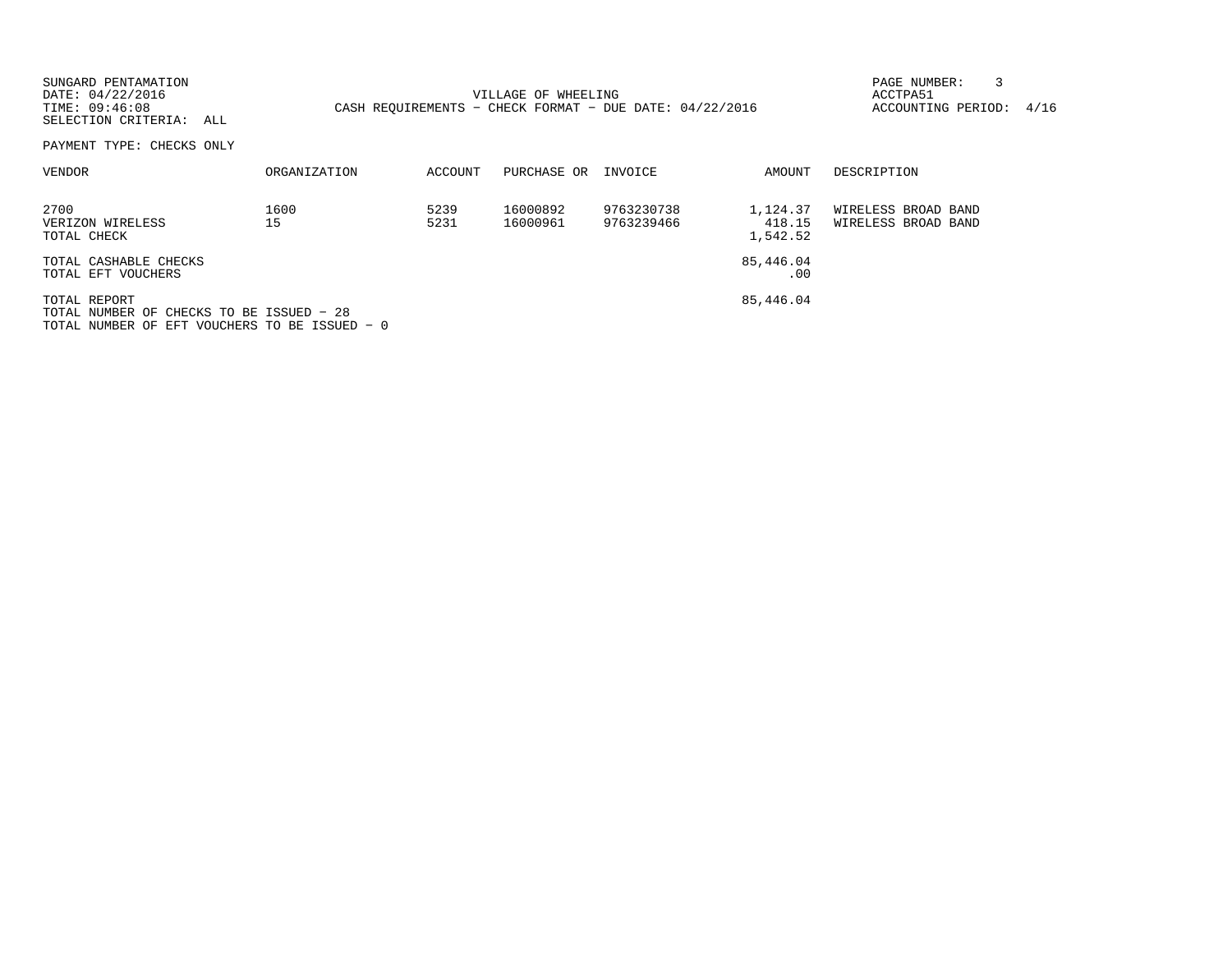SUNGARD PENTAMATION PAGE NUMBER: 1SELECTION CRITERIA: ALL

DATE: 04/22/2016 VILLAGE OF WHEELING ACCTPA51TIME: 09:47:07 CASH REQUIREMENTS - CHECK FORMAT - DUE DATE: 04/22/2016

ACCOUNTING PERIOD: 4/16

PAYMENT TYPE: EFT ONLY

| <b>VENDOR</b>                        | <b>ORGANIZATION</b> | ACCOUNT      | PURCHASE OR INVOICE  | AMOUNT         | DESCRIPTION                |
|--------------------------------------|---------------------|--------------|----------------------|----------------|----------------------------|
| 554<br>COMBINED COUNTIES POLICE ASN  | 50                  | 2108         |                      | 1,036.00       | DED:090 CCPA DUES          |
| TOTAL VOUCHER                        |                     |              |                      | 1,036.00       |                            |
| 9797<br>DIANE CONSTANTY              | 2100                | 5323         | 16000909             | 150.00         | TC WEEK REIMB.             |
| TOTAL VOUCHER                        |                     |              |                      | 150.00         |                            |
| 4972<br>DIVERSIFIED 457 INVESTMENT A | 50                  | 2115         |                      | 4,521.79       | DED:042 DIVERS 457         |
| TOTAL VOUCHER                        |                     |              |                      | 4,521.79       |                            |
| 2595<br>TIM DURKIN                   | 2200                | 5106         | 16000957             | 385.20         | UNIFORM ALLOWANCE          |
| TOTAL VOUCHER                        |                     |              |                      | 385.20         |                            |
| 4288<br>MARCIA GEROULD               | 2110                | 5106         | 16000920             | 127.50         | UNIFORM ALLOWANCE          |
| TOTAL VOUCHER                        |                     |              |                      | 127.50         |                            |
| 1106<br>I C M A RETIREMENT TRUST-457 | 50                  | 2101         |                      | 16,821.48      | DED:030 457 ICMA           |
| TOTAL VOUCHER                        |                     |              |                      | 16,821.48      |                            |
| 6327<br><b>JENNIFER KANCHES</b>      | 50                  | 2136         |                      | 668.35         | DED:199 MISC DEDUC         |
| TOTAL VOUCHER                        |                     |              |                      | 668.35         |                            |
| 4618<br>PATRICK LEAHY                | 2200                | 5105         | 16000962             | 70.00          | AHA COURSES REIMB.         |
| TOTAL VOUCHER                        |                     |              |                      | 70.00          |                            |
| 2613<br>TOM LUEDERS                  | 4100<br>4200        | 5105<br>5105 | 16000944<br>16000944 | 15.00<br>15.00 | CDL RENEWAL<br>CDL RENEWAL |
| TOTAL VOUCHER                        |                     |              |                      | 30.00          |                            |
| 4619<br>MARK MENZEL                  | 2200                | 5105         | 16000773             | 213.32         | NFA MEAL TICKET            |
| TOTAL VOUCHER                        |                     |              |                      | 213.32         |                            |
| 7836<br>ALYSIA MILLER-GOLDSTEIN      | 1320                | 5297         | 16000916             | 51.06          | MILEAGE REIMBURSEMENT      |
| TOTAL VOUCHER                        |                     |              |                      | 51.06          |                            |
| 1869<br>NATIONWIDE RETIREMENT SOLUTI | 50                  | 2112         |                      | 21,534.45      | DED:040 457 NTWIDE         |
| TOTAL VOUCHER                        |                     |              |                      | 21,534.45      |                            |
| 1392                                 | 2100                | 5106         | 16000912             | 285.91         | UNIFORM ALLOWANCE          |
| JOSEPH A SCHAFF<br>TOTAL VOUCHER     |                     |              |                      | 285.91         |                            |
| 7236                                 | 2200                | 5106         | 16000511             | 161.61         | UNIFORM ALLOWANCE          |
| STEPHEN SCHEFFLER<br>TOTAL VOUCHER   |                     |              |                      | 161.61         |                            |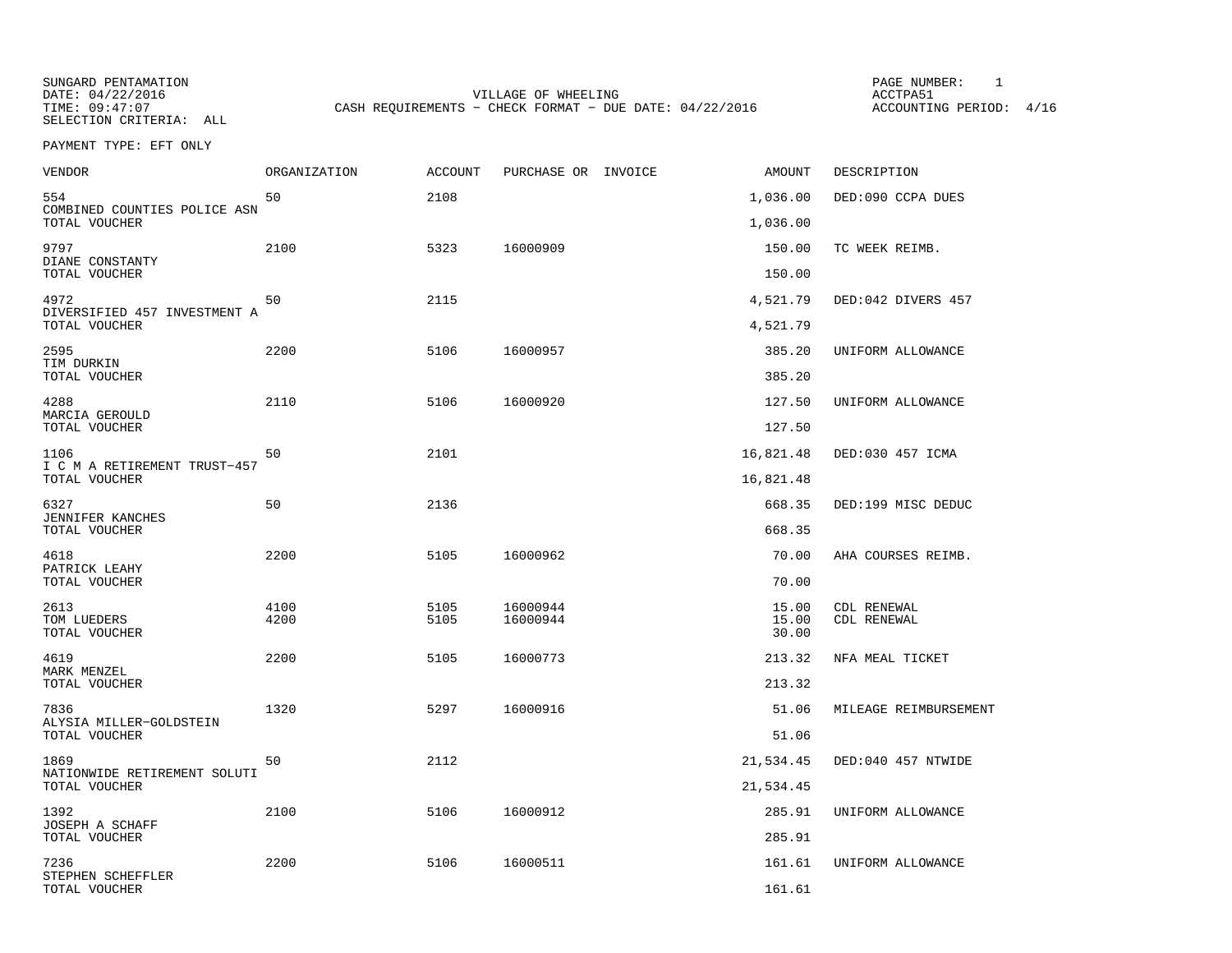SUNGARD PENTAMATION PAGE NUMBER: 2SELECTION CRITERIA: ALL

DATE: 04/22/2016 VILLAGE OF WHEELING ACCTPA51TIME: 09:47:07 CASH REQUIREMENTS - CHECK FORMAT - DUE DATE: 04/22/2016

ACCOUNTING PERIOD: 4/16

PAYMENT TYPE: EFT ONLY

| VENDOR                                                                                                    | <b>ORGANIZATION</b> | <b>ACCOUNT</b> | PURCHASE OR | INVOICE | <b>AMOUNT</b>          | DESCRIPTION       |
|-----------------------------------------------------------------------------------------------------------|---------------------|----------------|-------------|---------|------------------------|-------------------|
| 2735<br>WHEELING FIRE PENSION FUND<br>TOTAL VOUCHER                                                       | 50                  | 2107           |             |         | 17,810.48<br>17,810.48 | DED:012 FIRE PENS |
| 2792<br>WHEELING FIREFIGHTER'S ASSN<br>TOTAL VOUCHER                                                      | 50                  | 2111           |             |         | 2,179.80<br>2,179.80   | DED:091 FIRE ASC  |
| 2736<br>WHEELING POLICE PENSION FUND<br>TOTAL VOUCHER                                                     | 50                  | 2106           |             |         | 21,764.31<br>21,764.31 | DED:011 POL PENS  |
| TOTAL CASHABLE CHECKS<br>TOTAL EFT VOUCHERS                                                               |                     |                |             |         | .00<br>87,811.26       |                   |
| TOTAL REPORT<br>TOTAL NUMBER OF CHECKS TO BE ISSUED - 0<br>TOTAL NUMBER OF EFT VOUCHERS TO BE ISSUED - 17 |                     |                |             |         | 87,811.26              |                   |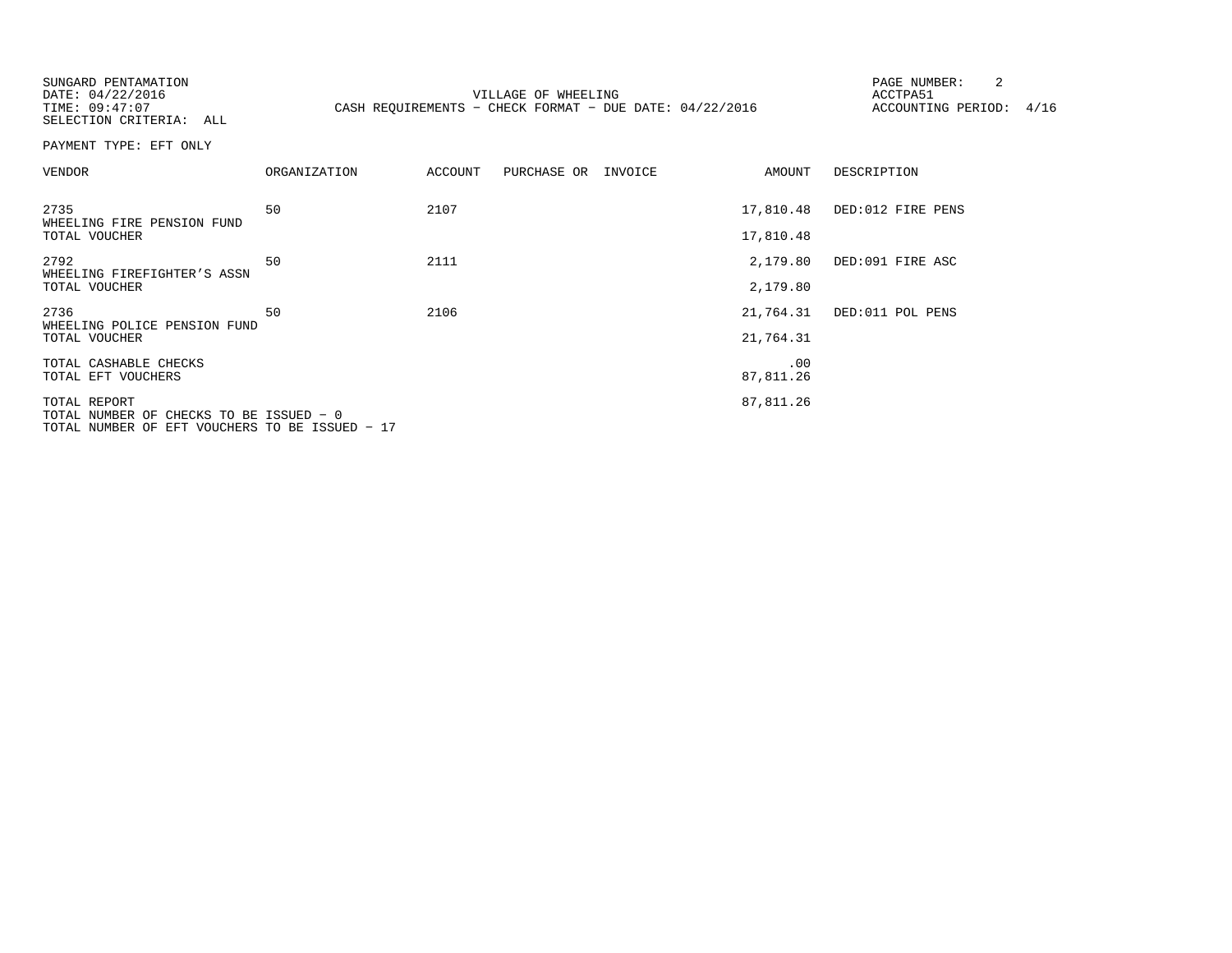# PURCHASE CARD REPORT February, 2016

**(02/05/2016 through 03/04/2016)**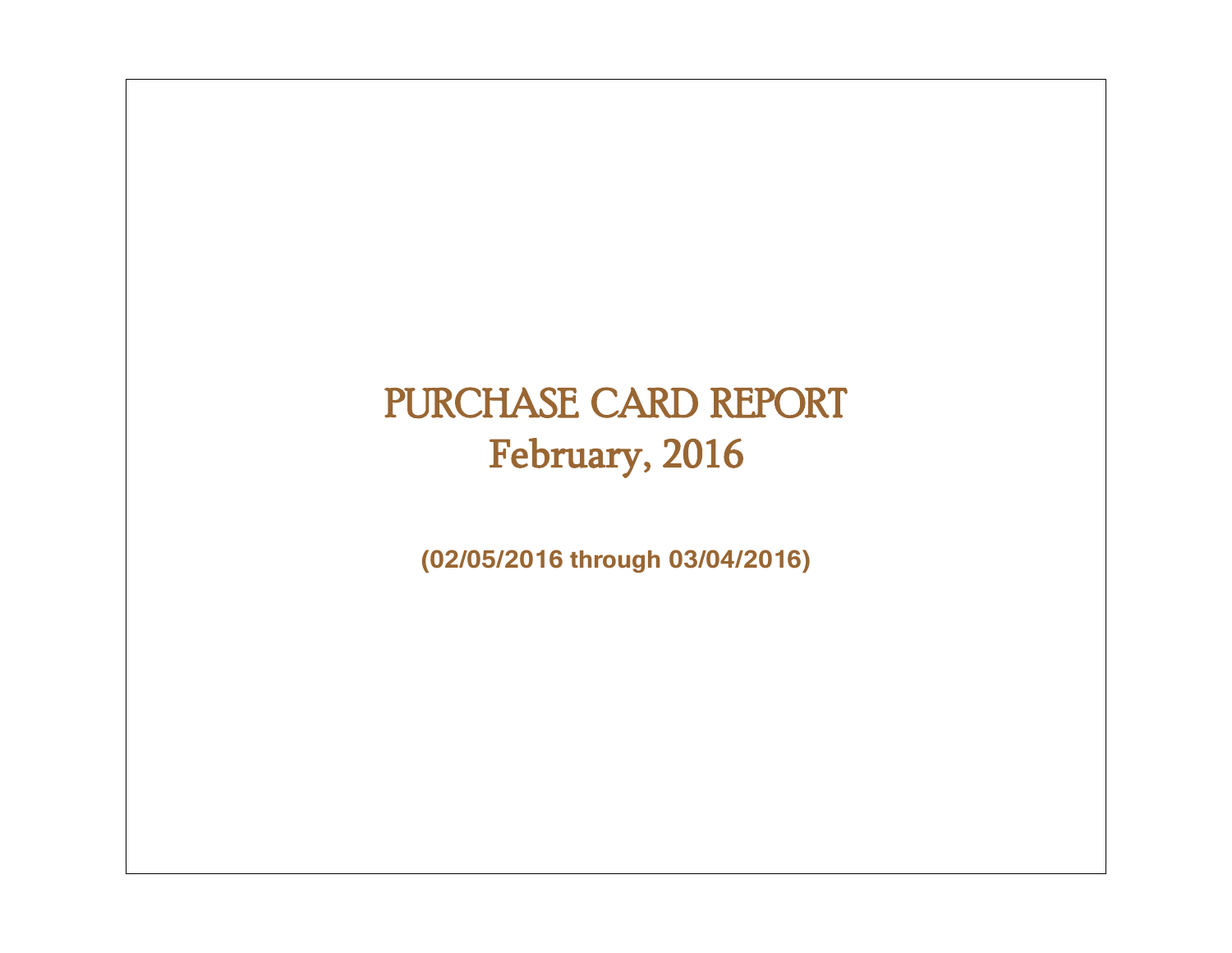### Account Statement Posting Date: 02/05/2016 - 03/04/2016

|                              | <b>Transaction</b> | Transaction   |
|------------------------------|--------------------|---------------|
| <b>Account Name</b>          | Count              | <b>Amount</b> |
| ALYSIA MILLER GOLDSTEIN      | 8                  | 1,439.38      |
| <b>ANGELA MORRIS</b>         | $\overline{5}$     | 9,301.38      |
| <b>CHRISTIE REVELAND</b>     | 8                  | 668.36        |
| <b>CHUCK SPRATT</b>          | 43                 | 4,780.78      |
| <b>DARLA CALLANAN</b>        | $\overline{9}$     | 1,945.29      |
| <b>DEAN ARGIRIS</b>          | $\overline{2}$     | 95.97         |
| <b>DERRYL SHAPIRO</b>        | $\overline{9}$     | 14,852.73     |
| <b>DONALD WENNERSTROM</b>    | 10                 | 3,345.02      |
| <b>DRUCILLA GARCIA</b>       | 12                 | 2,163.79      |
| <b>ILEEN BRYER</b>           | $\overline{3}$     | 44.55         |
| <b>JEFF WOLFGRAM</b>         | 4                  | 2,693.56      |
| <b>JOHN MELANIPHY III</b>    | 4                  | 122.80        |
| <b>JOHNNY PEREZ</b>          | 10                 | 3,079.24      |
| <b>JON SFONDILIS</b>         | 4                  | 7.94          |
| <b>JOSHUA BERMAN</b>         | 10                 | 985.04        |
| <b>LANA RUDNIK</b>           | 11                 | 3,347.30      |
| <b>LINA COLUNGA</b>          | $\overline{12}$    | 3,588.96      |
| <b>LORI HAZLEWOOD</b>        | 1                  | 480.36        |
| <b>LOUIS MAGURNO</b>         | 8                  | 2,653.65      |
| <b>LUCA URSAN</b>            | $\overline{32}$    | 2,193.38      |
| <b>MICHAEL CROTTY</b>        | $\mathbf{1}$       | 390.00        |
| MICHAEL MONDSCHAIN           | 4                  | 589.00        |
| <b>MICHAEL SCHROEDER</b>     | $\overline{6}$     | 1,811.87      |
| PETER RODGERS                | $\overline{3}$     | 107.73        |
| <b>ROSE LEMANIS</b>          | 7                  | 1,450.53      |
| <b>SCOTT WILSON</b>          | 4                  | 531.52        |
| <b>SEAN LINDSAY</b>          | $\overline{5}$     | 3,062.43      |
| <b>SHARI MATTHEWS HUIZAR</b> | $\overline{5}$     | 363.42        |
| <b>THOMAS LUEDERS</b>        | 5                  | 2,883.96      |
| <b>TY JOHNSON</b>            | $\overline{9}$     | 2,198.66      |
| <b>Report Totals</b>         | 254                | 71,178.60     |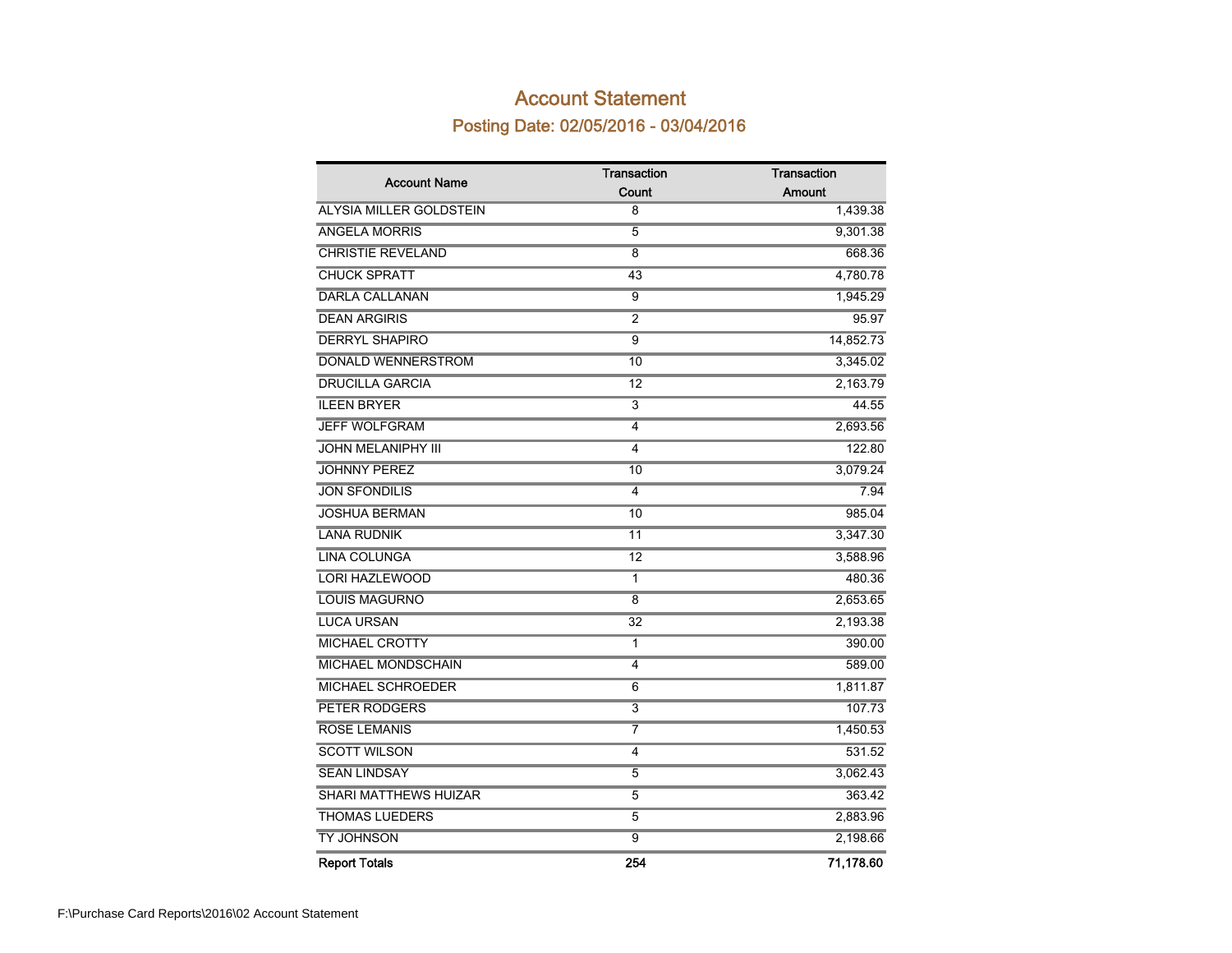#### Expense Report Posting Date: 02/05/2016 - 03/04/2016

#### ALYSIA MILLER GOLDSTEIN

| Posting<br>Date                                                             | <b>Transaction</b><br>Date    | <b>Description</b>                               | Receipt<br><b>Amount</b> |        | Expense<br>Amount | Reviewed     |
|-----------------------------------------------------------------------------|-------------------------------|--------------------------------------------------|--------------------------|--------|-------------------|--------------|
| 02/10/2016                                                                  | 02/09/2016                    | DRURY LANE THEATRE-630-530-0111, IL, 60515       |                          | 709.35 | 709.35            |              |
| Expense Description: Bal:Bye Bye Birdie<br>FUND/PROGRAM:<br>PROJECT#:       | 1320 SENIOR CITIZENS SERVICES | <b>EXPENDITURE ACCOUNTS:</b>                     | 5297 PROGRAMS/ACTIVITIES |        |                   |              |
| 02/15/2016                                                                  | 02/11/2016                    | PARTY CITY-ARLINGTON HEI, IL, 60004              |                          | 91.92  | 91.92             | ✓            |
| Expense Description: Val & St.Pat Prty supply<br>FUND/PROGRAM:<br>PROJECT#: | 1320 SENIOR CITIZENS SERVICES | <b>EXPENDITURE ACCOUNTS:</b>                     | 5297 PROGRAMS/ACTIVITIES |        |                   |              |
| 02/15/2016                                                                  | 02/11/2016                    | HOFBRAUHAUS CHICAGO-ROSEMONT, IL, 60018          |                          | 33.22  | 33.22             | ✓            |
| Expense Description: senior trip<br>FUND/PROGRAM:<br>PROJECT#:              | 1320 SENIOR CITIZENS SERVICES | <b>EXPENDITURE ACCOUNTS:</b>                     | 5297 PROGRAMS/ACTIVITIES |        |                   |              |
| 02/15/2016                                                                  | 02/12/2016                    | DRU LAN THEA ARCHTICS-630-530-0111, IL, 60181    |                          | 80.00  | 80.00             | ✓            |
| Expense Description: Dep: Sat Night Fever<br>FUND/PROGRAM:<br>PROJECT#:     | 1320 SENIOR CITIZENS SERVICES | <b>EXPENDITURE ACCOUNTS:</b>                     | 5297 PROGRAMS/ACTIVITIES |        |                   |              |
| 02/23/2016                                                                  | 02/19/2016                    | FOX VALLEY OLDER ADULT-SANDWICH, IL, 60548       |                          | 125.00 | 125.00            | ✓            |
| Expense Description: Conf.registration - AMG<br>FUND/PROGRAM:<br>PROJECT#:  | 1320 SENIOR CITIZENS SERVICES | <b>EXPENDITURE ACCOUNTS:</b>                     | 5297 PROGRAMS/ACTIVITIES |        |                   |              |
| 02/25/2016                                                                  | 02/24/2016                    | CASINO TOURS AND CHART-866-711-1997, IL, 60445   |                          | 150.00 | 150.00            | ✓            |
| Expense Description: casino trip deposit<br>FUND/PROGRAM:<br>PROJECT#:      | 1320 SENIOR CITIZENS SERVICES | <b>EXPENDITURE ACCOUNTS:</b>                     | 5297 PROGRAMS/ACTIVITIES |        |                   |              |
| 03/02/2016                                                                  | 02/29/2016                    | MI MEXICO RESTAURANT-BUFFALO<br>GROVE, IL, 60089 |                          | 17.39  | 17.39             | $\checkmark$ |
| Expense Description: senior trip<br>FUND/PROGRAM:<br>PROJECT#:              | 1320 SENIOR CITIZENS SERVICES | <b>EXPENDITURE ACCOUNTS:</b>                     | 5297 PROGRAMS/ACTIVITIES |        |                   |              |
| 03/03/2016                                                                  | 03/02/2016                    | ADLER PLANETARIUM-CHICAGO,IL,60605               |                          | 232.50 | 232.50            | ✓            |
| Expense Description: senior trip tickets<br>FUND/PROGRAM:<br>PROJECT#:      | 1320 SENIOR CITIZENS SERVICES | <b>EXPENDITURE ACCOUNTS:</b>                     | 5297 PROGRAMS/ACTIVITIES |        |                   |              |
|                                                                             |                               | <b>Card Subtotal</b>                             |                          |        | 1,439.38          |              |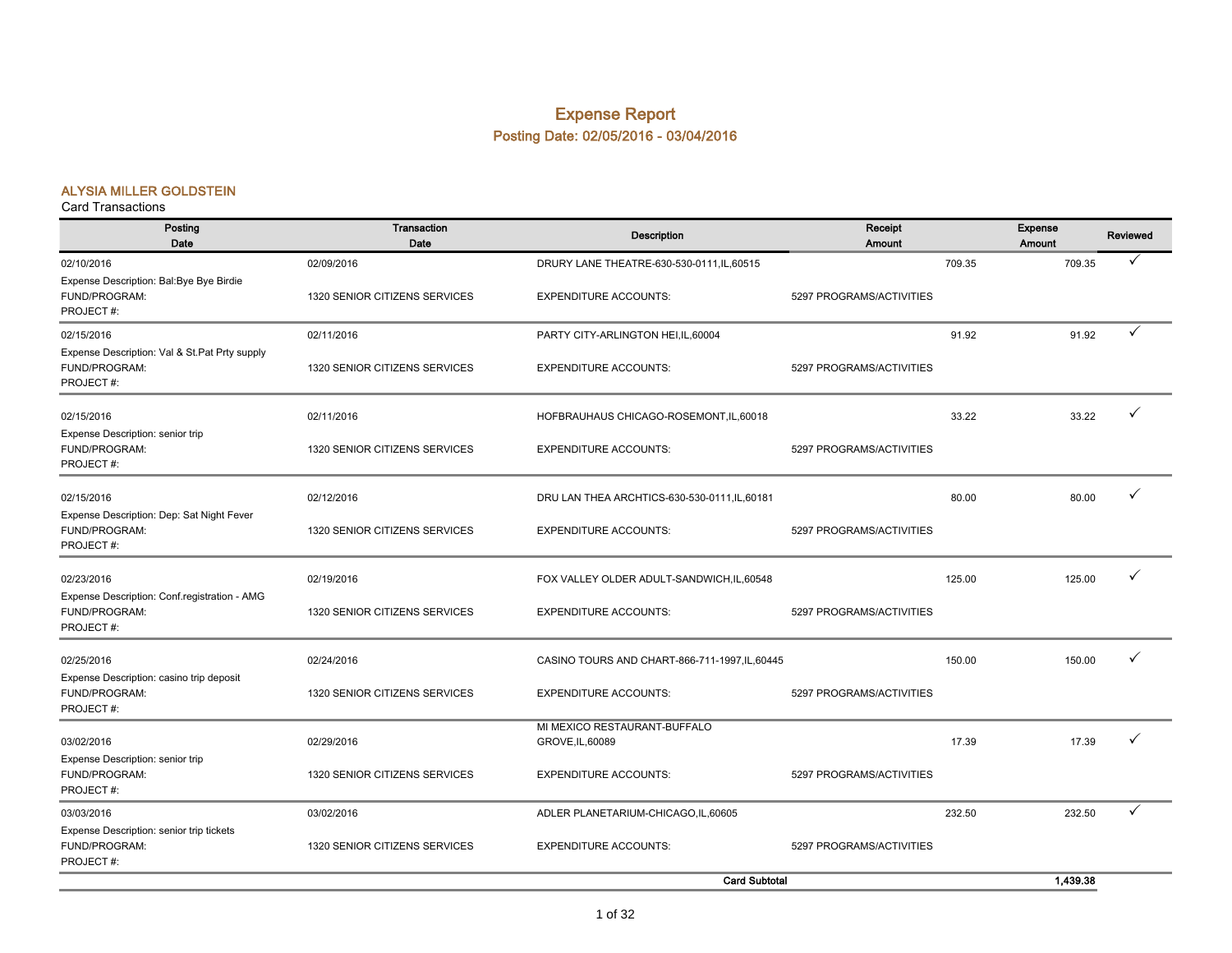#### ANGELA MORRIS

Card Transactions

| Posting<br>Date                                                              | Transaction<br>Date                            | <b>Description</b>                          | Receipt<br>Amount              | Expense<br><b>Amount</b> | Reviewed |
|------------------------------------------------------------------------------|------------------------------------------------|---------------------------------------------|--------------------------------|--------------------------|----------|
| 02/08/2016                                                                   | 02/05/2016                                     | DAILYHERALD/TWNSQR/REF-847-4274300,IL,60005 | 126.00                         | 126.00                   | ✓        |
| Expense Description: Bid-Arlington Force Main<br>FUND/PROGRAM:<br>PROJECT#:  | 1600 ADMIN & BOT                               | <b>EXPENDITURE ACCOUNTS:</b>                | 5201 ADVERTISING & PUBLISHING  |                          |          |
| 02/11/2016                                                                   | 02/10/2016                                     | COMCAST-866-511-6489, PA, 19462             | 3,190.58                       | 1,595.29                 | ✓        |
| Expense Description: Fiber Optic Data Links<br>FUND/PROGRAM:<br>PROJECT#:    | 1750 INFORMATION SYSTEMS                       | <b>EXPENDITURE ACCOUNTS:</b>                | 5207 IS SERV & MAINT AGREEMENT |                          |          |
| 02/11/2016                                                                   | 02/10/2016                                     | COMCAST-866-511-6489, PA, 19462             | 3,190.58                       | 1,595.29                 | ✓        |
| Expense Description: Fiber Optic Data Links<br>FUND/PROGRAM:<br>PROJECT#:    | 0015 EMERGENCY TELEPHONE SYS (911)<br>2014-037 | <b>EXPENDITURE ACCOUNTS:</b>                | 5207 IS SERV & MAINT AGREEMENT |                          |          |
| 02/12/2016                                                                   | 02/10/2016                                     | DAILYHERALD/TWNSQR/REF-847-4274300,IL,60005 | 109.50                         | 109.50                   | ✓        |
| Expense Description: Bid Notice-Debris Hauling<br>FUND/PROGRAM:<br>PROJECT#: | 1600 ADMIN & BOT                               | <b>EXPENDITURE ACCOUNTS:</b>                | 5201 ADVERTISING & PUBLISHING  |                          |          |
| 02/15/2016                                                                   | 02/11/2016                                     | VZWRLSS MY VZ VB P-ALPHARETTA, GA, 30004    | 5.690.80                       | 5.690.80                 | ✓        |
| Expense Description: Cellular Service<br>FUND/PROGRAM:<br>PROJECT#:          | 1600 ADMIN & BOT                               | <b>EXPENDITURE ACCOUNTS:</b>                | 5239 CELLULAR SERVICES         |                          |          |
| 02/24/2016                                                                   | 02/22/2016                                     | DAILYHERALD/TWNSQR/REF-847-4274300,IL,60005 | 184.50                         | 112.50                   | ✓        |
| Expense Description: Bid Notice-Landscaping<br>FUND/PROGRAM:<br>PROJECT#:    | 1600 ADMIN & BOT                               | <b>EXPENDITURE ACCOUNTS:</b>                | 5201 ADVERTISING & PUBLISHING  |                          |          |
| 02/24/2016                                                                   | 02/22/2016                                     | DAILYHERALD/TWNSQR/REF-847-4274300,IL,60005 | 184.50                         | 45.00                    | ✓        |
| Expense Description: Hearing Notice-Doc#2016 3<br>FUND/PROGRAM:<br>PROJECT#: | 1300 COMMUNITY DEVELOPMENT                     | <b>EXPENDITURE ACCOUNTS:</b>                | 5201 ADVERTISING & PUBLISHING  |                          |          |
| 02/24/2016                                                                   | 02/22/2016                                     | DAILYHERALD/TWNSQR/REF-847-4274300,IL,60005 | 184.50                         | 27.00                    |          |
| Expense Description: Hearing Notice-Doc#2016 4<br>FUND/PROGRAM:<br>PROJECT#: | 1300 COMMUNITY DEVELOPMENT                     | <b>EXPENDITURE ACCOUNTS:</b>                | 5201 ADVERTISING & PUBLISHING  |                          |          |
|                                                                              |                                                | <b>Card Subtotal</b>                        |                                | 9.301.38                 |          |

#### CHRISTIE REVELAND

| Posting | Transaction | <b>Description</b> | Receipt | Expense |                 |
|---------|-------------|--------------------|---------|---------|-----------------|
| Date    | Date        |                    | Amount  | Amount  | <b>Reviewer</b> |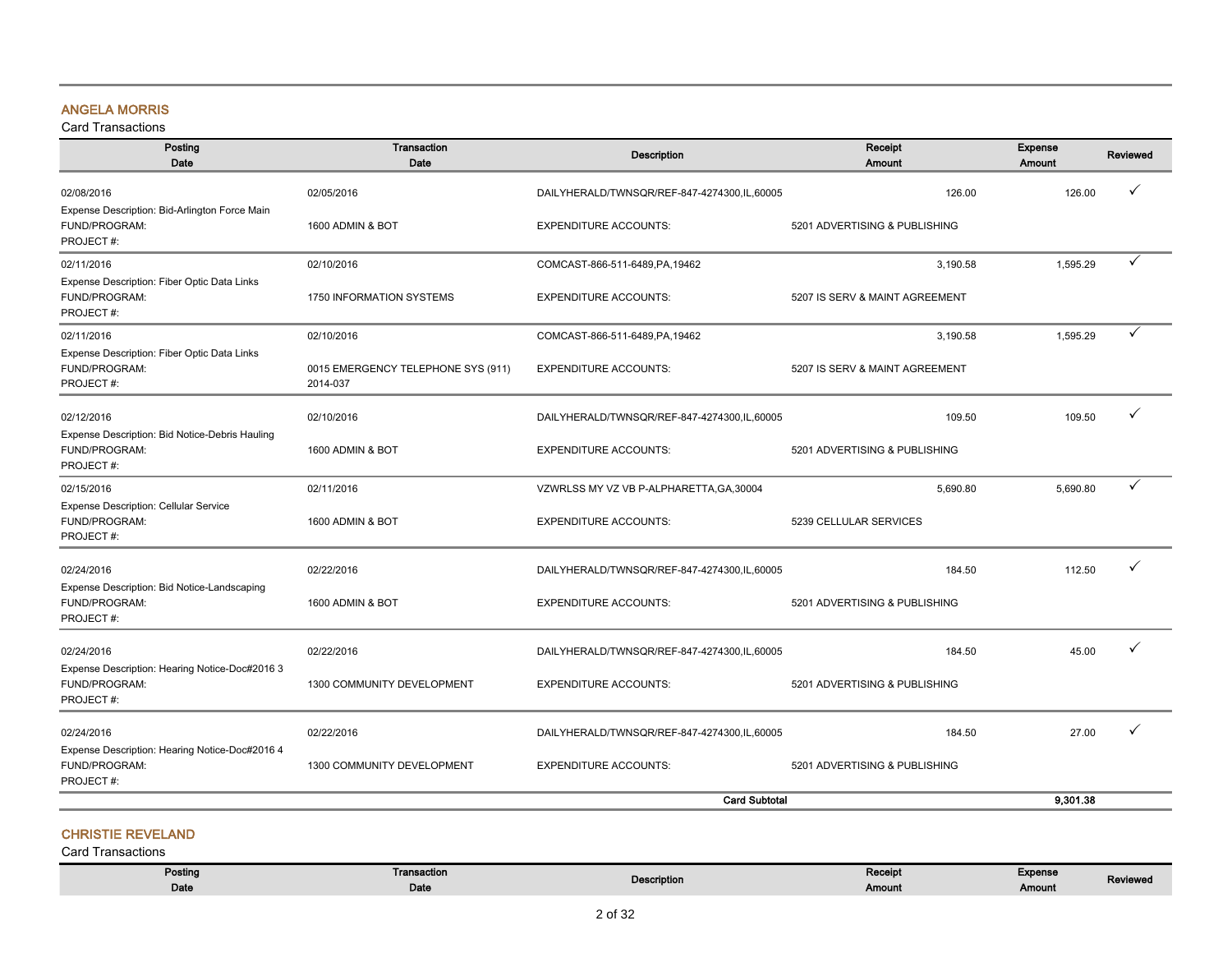|                                                                                            |                                          | <b>Card Subtotal</b>                                                                     |                            |        | 668.36 |   |
|--------------------------------------------------------------------------------------------|------------------------------------------|------------------------------------------------------------------------------------------|----------------------------|--------|--------|---|
| 02/24/2016<br><b>Expense Description: Office Supplies</b><br>FUND/PROGRAM:<br>PROJECT#:    | 02/23/2016<br>1300 COMMUNITY DEVELOPMENT | QUILL CORPORATION-800-982-3400, SC, 29223<br><b>EXPENDITURE ACCOUNTS:</b>                | 5318 OFFICE SUPPLIES       | 24.99  | 24.99  | ✓ |
| 02/24/2016<br><b>Expense Description: Office Supplies</b><br>FUND/PROGRAM:<br>PROJECT#:    | 02/23/2016<br>1300 COMMUNITY DEVELOPMENT | OFFICE DEPOT #1105-800-463-3768, IL, 60188<br><b>EXPENDITURE ACCOUNTS:</b>               | 5318 OFFICE SUPPLIES       | 59.48  | 59.48  | ✓ |
| 02/22/2016<br>Expense Description: office supplies<br>FUND/PROGRAM:<br>PROJECT#:           | 02/19/2016<br>1300 COMMUNITY DEVELOPMENT | QUILL CORPORATION-800-982-3400, SC, 29223<br><b>EXPENDITURE ACCOUNTS:</b>                | 5318 OFFICE SUPPLIES       | 43.24  | 43.24  | ✓ |
| 02/12/2016<br>Expense Description: Paper Delivery 1/31-3/26<br>FUND/PROGRAM:<br>PROJECT#:  | 02/10/2016<br>1300 COMMUNITY DEVELOPMENT | DAILYHERALD/TWNSQR/REF-847-4274300,IL,60005<br><b>EXPENDITURE ACCOUNTS:</b>              | 5302 BOOKS & SUBSCRIPTIONS | 33.80  | 33.80  |   |
| 02/08/2016<br>Expense Description: Plan Comm Membership (7)<br>FUND/PROGRAM:<br>PROJECT#:  | 02/06/2016<br>1300 COMMUNITY DEVELOPMENT | APA MEMBERSHIPS AND SU-03124319100, IL, 60603<br><b>EXPENDITURE ACCOUNTS:</b>            | 5222 MEMBERSHIP DUES       | 450.00 | 450.00 |   |
| 02/08/2016<br><b>Expense Description: First Aid Supplies</b><br>FUND/PROGRAM:<br>PROJECT#: | 02/05/2016<br>1300 COMMUNITY DEVELOPMENT | <b>AMAZON MKTPLACE PMTS-</b><br>AMZN.COM/BILL, WA, 98109<br><b>EXPENDITURE ACCOUNTS:</b> | 5318 OFFICE SUPPLIES       | 11.47  | 11.47  |   |
| 02/05/2016<br><b>Expense Description: First Aid Supplies</b><br>FUND/PROGRAM:<br>PROJECT#: | 02/05/2016<br>1300 COMMUNITY DEVELOPMENT | AMZN.COM/BILL, WA, 98109<br><b>EXPENDITURE ACCOUNTS:</b>                                 | 5318 OFFICE SUPPLIES       | 22.70  | 22.70  | ✓ |
| Expense Description: First Aid Supplies<br>FUND/PROGRAM:<br>PROJECT#:                      | 1300 COMMUNITY DEVELOPMENT               | <b>EXPENDITURE ACCOUNTS:</b><br><b>AMAZON MKTPLACE PMTS-</b>                             | 5318 OFFICE SUPPLIES       |        |        |   |
| 02/05/2016                                                                                 | 02/05/2016                               | AMAZON MKTPLACE PMTS-<br>AMZN.COM/BILL, WA, 98109                                        |                            | 22.68  | 22.68  | ✓ |

#### CHUCK SPRATT

| Posting                               | Transaction            | Description                    | Receipt                  | Expense | Reviewed |
|---------------------------------------|------------------------|--------------------------------|--------------------------|---------|----------|
| Date                                  | Date                   |                                | <b>Amount</b>            | Amount  |          |
|                                       |                        | ULTRA STROBE COMMUNICA-CRYSTAL |                          |         |          |
| 02/08/2016                            | 02/05/2016             | LAKE, IL, 60014                | 313.80                   | 313.80  |          |
| Expense Description: Super LED Lights |                        |                                |                          |         |          |
| FUND/PROGRAM:                         | 2100 POLICE DEPARTMENT | <b>EXPENDITURE ACCOUNTS:</b>   | 5310 VEHICLE MAINTENANCE |         |          |
| PROJECT#:                             |                        |                                |                          |         |          |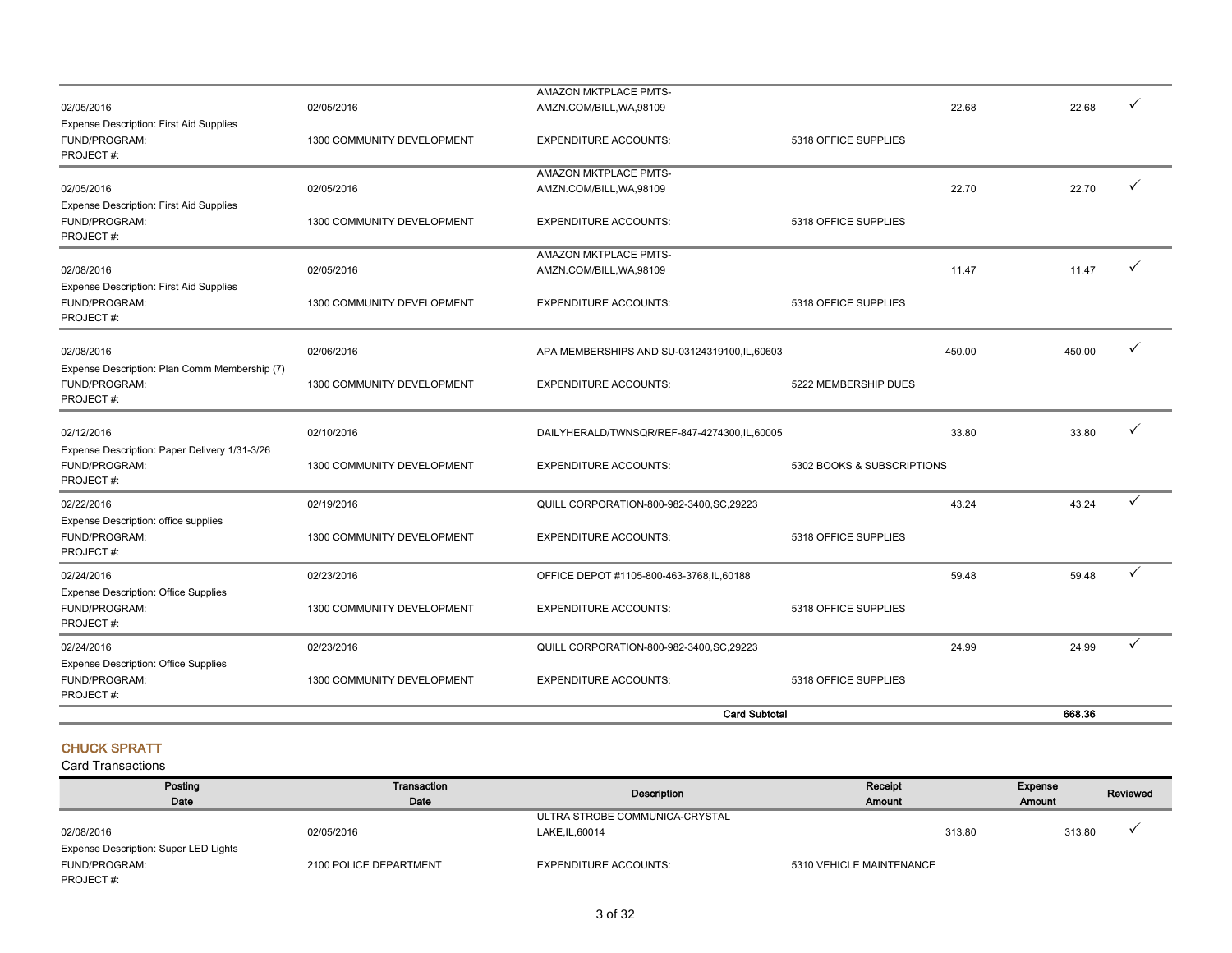| 02/08/2016                                                               | 02/05/2016             | CARQUEST 2780-WHEELING, IL, 60090            |                                | 15.24 | 15.24 | ✓ |
|--------------------------------------------------------------------------|------------------------|----------------------------------------------|--------------------------------|-------|-------|---|
| Expense Description: Halogen Sealed Beam<br>FUND/PROGRAM:<br>PROJECT#:   | 2200 FIRE DEPARTMENT   | <b>EXPENDITURE ACCOUNTS:</b>                 | 5310 VEHICLE MAINTENANCE       |       |       |   |
| 02/09/2016                                                               | 02/08/2016             | CARQUEST 2780-WHEELING,IL,60090              |                                | 35.60 | 6.88  |   |
| Expense Description: Air Filter<br>FUND/PROGRAM:<br>PROJECT#:            | 1430 FORESTRY DIVISION | <b>EXPENDITURE ACCOUNTS:</b>                 | 5310 VEHICLE MAINTENANCE       |       |       |   |
| 02/09/2016                                                               | 02/08/2016             | CARQUEST 2780-WHEELING, IL, 60090            |                                | 35.60 | 2.67  | ✓ |
| Expense Description: Oil Filter<br>FUND/PROGRAM:<br>PROJECT#:            | 1220 BUILDING SERVICES | <b>EXPENDITURE ACCOUNTS:</b>                 | 5310 VEHICLE MAINTENANCE       |       |       |   |
| 02/09/2016                                                               | 02/08/2016             | CARQUEST 2780-WHEELING,IL,60090              |                                | 35.60 | 7.72  | ✓ |
| Expense Description: Air Filter<br>FUND/PROGRAM:<br>PROJECT#:            | 4100 WATER DIVISION    | <b>EXPENDITURE ACCOUNTS:</b>                 | 5310 VEHICLE MAINTENANCE       |       |       |   |
| 02/09/2016                                                               | 02/08/2016             | CARQUEST 2780-WHEELING, IL, 60090            |                                | 35.60 | 18.33 |   |
| Expense Description: Plugs & Bulbs<br>FUND/PROGRAM:<br>PROJECT#:         | 2200 FIRE DEPARTMENT   | <b>EXPENDITURE ACCOUNTS:</b>                 | 5310 VEHICLE MAINTENANCE       |       |       |   |
| 02/11/2016                                                               | 02/10/2016             | 4TE IL SOS FORTE VEHIC-SPRINGFIEL, IL, 62756 |                                | 2.23  | 2.23  |   |
| Expense Description: Title Replacement-Fee<br>FUND/PROGRAM:<br>PROJECT#: | 2100 POLICE DEPARTMENT | <b>EXPENDITURE ACCOUNTS:</b>                 | 5310 VEHICLE MAINTENANCE       |       |       |   |
| 02/11/2016                                                               | 02/10/2016             | 4TE SOS LIBERTYVILLE V-LIBERTYVIL, IL, 60048 |                                | 95.00 | 95.00 | ✓ |
| Expense Description: Title Replacement<br>FUND/PROGRAM:<br>PROJECT#:     | 2100 POLICE DEPARTMENT | <b>EXPENDITURE ACCOUNTS:</b>                 | 5310 VEHICLE MAINTENANCE       |       |       |   |
| 02/11/2016                                                               | 02/10/2016             | CARQUEST 2780-WHEELING, IL, 60090            |                                | 5.00  | 5.00  | ✓ |
| Expense Description: Oil Filter<br>FUND/PROGRAM:<br>PROJECT#:            | 1430 FORESTRY DIVISION | <b>EXPENDITURE ACCOUNTS:</b>                 | 5310 VEHICLE MAINTENANCE       |       |       |   |
| 02/15/2016                                                               | 02/11/2016             | ASE-07036696600, VA, 20175                   |                                | 65.00 | 65.00 | ✓ |
| Expense Description: Program Renewal<br>FUND/PROGRAM:<br>PROJECT#:       | 1240 FLEET SERVICES    | <b>EXPENDITURE ACCOUNTS:</b>                 | 5105 LOCAL TRAINING & MEETINGS |       |       |   |
| 02/15/2016                                                               | 02/12/2016             | CARQUEST 2780-WHEELING, IL, 60090            |                                | 23.79 | 23.79 | ✓ |
| Expense Description: Serp Belt/#P30<br>FUND/PROGRAM:<br>PROJECT#:        | 2100 POLICE DEPARTMENT | <b>EXPENDITURE ACCOUNTS:</b>                 | 5310 VEHICLE MAINTENANCE       |       |       |   |
| 02/15/2016                                                               | 02/12/2016             | CARQUEST 2780-WHEELING, IL, 60090            |                                | 41.64 | 41.64 | ✓ |
| Expense Description: Water Pump/#P30<br>FUND/PROGRAM:<br>PROJECT#:       | 2100 POLICE DEPARTMENT | <b>EXPENDITURE ACCOUNTS:</b>                 | 5310 VEHICLE MAINTENANCE       |       |       |   |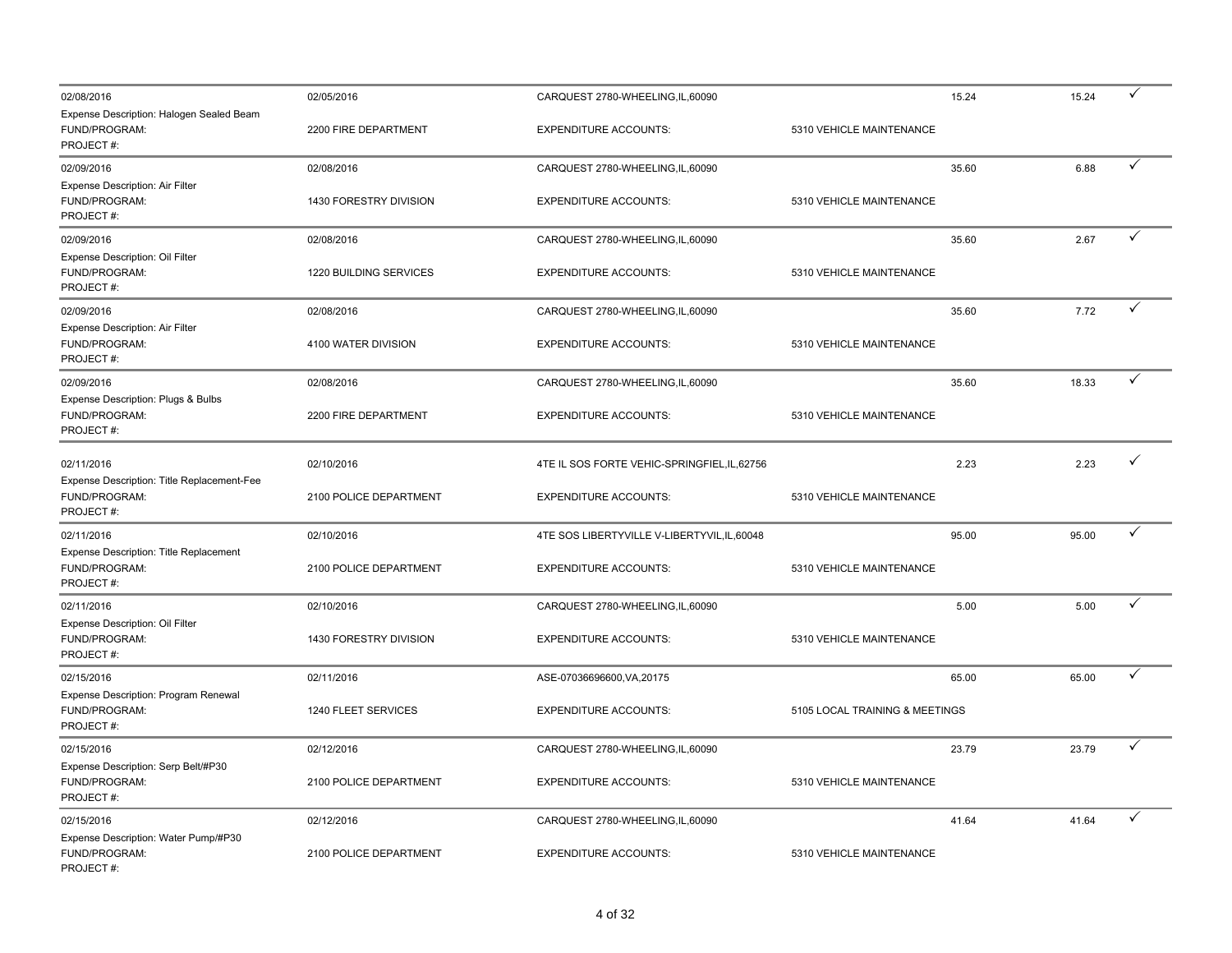| 02/15/2016                                                                 | 02/12/2016                 | ARAMARK UNIFORM-800-504-0328, KY, 40509    |                          | 347.55 | 160.00 | ✓ |
|----------------------------------------------------------------------------|----------------------------|--------------------------------------------|--------------------------|--------|--------|---|
| <b>Expense Description: Mat Service</b><br>FUND/PROGRAM:<br>PROJECT#:      | 1220 BUILDING SERVICES     | <b>EXPENDITURE ACCOUNTS:</b>               | 5215 JANITORIAL SERVICES |        |        |   |
| 02/15/2016                                                                 | 02/12/2016                 | ARAMARK UNIFORM-800-504-0328, KY, 40509    |                          | 347.55 | 187.55 | ✓ |
| Expense Description: Uniform Service<br>FUND/PROGRAM:<br>PROJECT#:         | 1240 FLEET SERVICES        | <b>EXPENDITURE ACCOUNTS:</b>               | 5106 UNIFORM ALLOWANCE   |        |        |   |
| 02/17/2016                                                                 | 02/16/2016                 | CARQUEST 2780-WHEELING, IL, 60090          |                          | 82.12  | 82.12  | ✓ |
| Expense Description: Manifold Gasket/#P30<br>FUND/PROGRAM:<br>PROJECT#:    | 2100 POLICE DEPARTMENT     | <b>EXPENDITURE ACCOUNTS:</b>               | 5310 VEHICLE MAINTENANCE |        |        |   |
| 02/18/2016                                                                 | 02/17/2016                 | CARQUEST 2780-WHEELING,IL,60090            |                          | 8.59   | 8.59   | ✓ |
| Expense Description: CVR Valve Gasket/#P30<br>FUND/PROGRAM:<br>PROJECT#:   | 2100 POLICE DEPARTMENT     | <b>EXPENDITURE ACCOUNTS:</b>               | 5310 VEHICLE MAINTENANCE |        |        |   |
| 02/18/2016                                                                 | 02/17/2016                 | CHECKPOINT TIRE CENTER-WHEELING, IL, 60090 |                          | 199.90 | 109.95 | ✓ |
| Expense Description: Alignment-#574<br>FUND/PROGRAM:<br>PROJECT#:          | 1300 COMMUNITY DEVELOPMENT | <b>EXPENDITURE ACCOUNTS:</b>               | 5310 VEHICLE MAINTENANCE |        |        |   |
| 02/18/2016                                                                 | 02/17/2016                 | CHECKPOINT TIRE CENTER-WHEELING, IL, 60090 |                          | 199.90 | 89.95  | ✓ |
| Expense Description: Alignment-P49<br>FUND/PROGRAM:<br>PROJECT#:           | 2100 POLICE DEPARTMENT     | <b>EXPENDITURE ACCOUNTS:</b>               | 5310 VEHICLE MAINTENANCE |        |        |   |
| 02/18/2016                                                                 | 02/17/2016                 | CARQUEST 2780-WHEELING, IL, 60090          |                          | 27.42  | 27.42  | ✓ |
| Expense Description: Halogen Capsule<br>FUND/PROGRAM:<br>PROJECT#:         | 4100 WATER DIVISION        | <b>EXPENDITURE ACCOUNTS:</b>               | 5310 VEHICLE MAINTENANCE |        |        |   |
| 02/18/2016                                                                 | 02/17/2016                 | AUTOZONE #3569-WHEELING,IL,60090           |                          | 139.17 | 139.17 | ✓ |
| Expense Description: Spark Plugs & Wires/P30<br>FUND/PROGRAM:<br>PROJECT#: | 2100 POLICE DEPARTMENT     | <b>EXPENDITURE ACCOUNTS:</b>               | 5310 VEHICLE MAINTENANCE |        |        |   |
| 02/19/2016                                                                 | 02/18/2016                 | CARQUEST 2780-WHEELING, IL, 60090          |                          | 59.49  | 59.49  | ✓ |
| Expense Description: Accumulator/P46<br>FUND/PROGRAM:<br>PROJECT#:         | 2100 POLICE DEPARTMENT     | <b>EXPENDITURE ACCOUNTS:</b>               | 5310 VEHICLE MAINTENANCE |        |        |   |
| 02/19/2016                                                                 | 02/18/2016                 | CARQUEST 2780-WHEELING, IL, 60090          |                          | 5.84   | 5.84   |   |
| Expense Description: Thermostat Housing Cap<br>FUND/PROGRAM:<br>PROJECT#:  | 2200 FIRE DEPARTMENT       | <b>EXPENDITURE ACCOUNTS:</b>               | 5310 VEHICLE MAINTENANCE |        |        |   |
| 02/22/2016                                                                 | 02/19/2016                 | CARQUEST 2780-WHEELING, IL, 60090          |                          | (5.84) | (5.84) | ✓ |
| Expense Description: Return Refund<br>FUND/PROGRAM:<br>PROJECT#:           | 2200 FIRE DEPARTMENT       | <b>EXPENDITURE ACCOUNTS:</b>               | 5310 VEHICLE MAINTENANCE |        |        |   |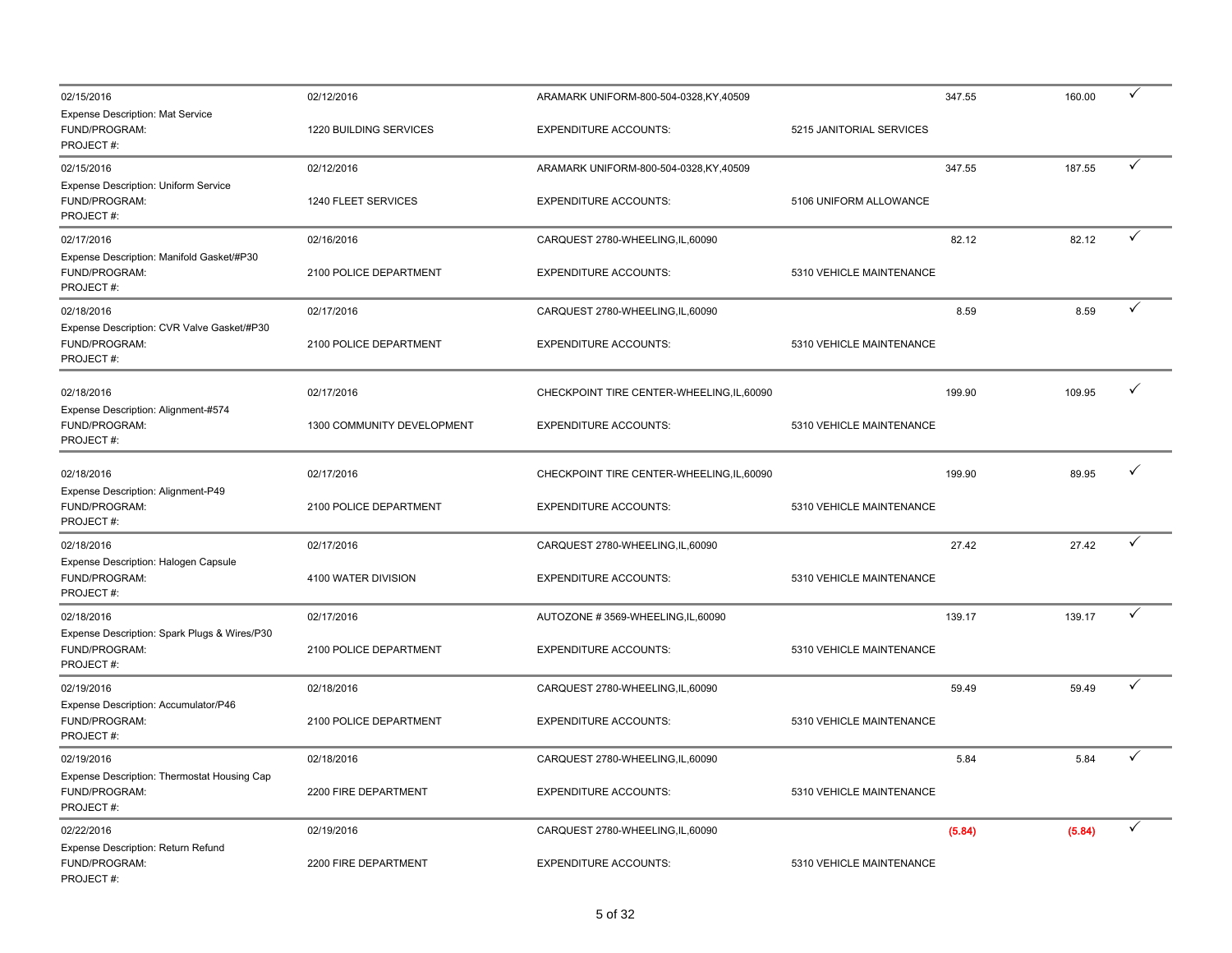| 02/23/2016                                                                  | 02/22/2016                 | AUTOZONE #3569-WHEELING, IL, 60090                    | 24.66                    | 24.66    | ✓ |
|-----------------------------------------------------------------------------|----------------------------|-------------------------------------------------------|--------------------------|----------|---|
| Expense Description: Bearings & Seal/P53<br>FUND/PROGRAM:<br>PROJECT#:      | 2100 POLICE DEPARTMENT     | <b>EXPENDITURE ACCOUNTS:</b>                          | 5310 VEHICLE MAINTENANCE |          |   |
| 02/23/2016                                                                  | 02/22/2016                 | PAYPAL REALTRUCK-4029357733,ND,58401                  | 60.78                    | 60.78    | ✓ |
| Expense Description: Top Rail Tie Downs/#748<br>FUND/PROGRAM:<br>PROJECT#:  | 1220 BUILDING SERVICES     | <b>EXPENDITURE ACCOUNTS:</b>                          | 5310 VEHICLE MAINTENANCE |          |   |
| 02/23/2016                                                                  | 02/22/2016                 | RAY ALLEN MANUFACTURIN-719-<br>3800404, CO, 809153729 | 135.49                   | 135.49   | ✓ |
| Expense Description: Gen 2 Hud/P53<br>FUND/PROGRAM:<br>PROJECT#:            | 2100 POLICE DEPARTMENT     | <b>EXPENDITURE ACCOUNTS:</b>                          | 5310 VEHICLE MAINTENANCE |          |   |
| 02/24/2016                                                                  | 02/23/2016                 | CARQUEST 2780-WHEELING, IL, 60090                     | 15.13                    | 15.13    |   |
| Expense Description: Interior Door Handle/550<br>FUND/PROGRAM:<br>PROJECT#: | 1240 FLEET SERVICES        | <b>EXPENDITURE ACCOUNTS:</b>                          | 5310 VEHICLE MAINTENANCE |          |   |
| 02/24/2016                                                                  | 02/23/2016                 | CARQUEST 2780-WHEELING, IL, 60090                     | 75.48                    | 75.48    | ✓ |
| Expense Description: Fine Wire Plug<br>FUND/PROGRAM:<br>PROJECT#:           | 2100 POLICE DEPARTMENT     | <b>EXPENDITURE ACCOUNTS:</b>                          | 5310 VEHICLE MAINTENANCE |          |   |
| 02/24/2016                                                                  | 02/23/2016                 | PAYPAL ZBATTERY-4029357733, MI, 49085                 | 417.11                   | 90.43    | ✓ |
| Expense Description: Mag Flashlight System<br>FUND/PROGRAM:<br>PROJECT#:    | 1420 STREETS DIVISION      | <b>EXPENDITURE ACCOUNTS:</b>                          | 5310 VEHICLE MAINTENANCE |          |   |
| 02/24/2016                                                                  | 02/23/2016                 | PAYPAL ZBATTERY-4029357733,MI,49085                   | 417.11                   | 236.23   | ✓ |
| Expense Description: Mag Flashlight System<br>FUND/PROGRAM:<br>PROJECT#:    | 2100 POLICE DEPARTMENT     | <b>EXPENDITURE ACCOUNTS:</b>                          | 5310 VEHICLE MAINTENANCE |          |   |
| 02/24/2016                                                                  | 02/23/2016                 | PAYPAL ZBATTERY-4029357733,MI,49085                   | 417.11                   | 90.45    | ✓ |
| Expense Description: Mag Flashlight System<br>FUND/PROGRAM:<br>PROJECT#:    | 4100 WATER DIVISION        | <b>EXPENDITURE ACCOUNTS:</b>                          | 5310 VEHICLE MAINTENANCE |          |   |
| 02/25/2016                                                                  | 02/24/2016                 | AUTOZONE #3569-WHEELING, IL, 60090                    | 349.32                   | 349.32   | ✓ |
| Expense Description: Wheel Bearings<br>FUND/PROGRAM:<br>PROJECT#:           | 1300 COMMUNITY DEVELOPMENT | <b>EXPENDITURE ACCOUNTS:</b>                          | 5310 VEHICLE MAINTENANCE |          |   |
| 02/25/2016                                                                  | 02/24/2016                 | PAYPAL DWERTENBERG-4029357733,CA,95131                | (214.20)                 | (214.20) | ✓ |
| Expense Description: Cancelled Transaction<br>FUND/PROGRAM:<br>PROJECT#:    | 2100 POLICE DEPARTMENT     | <b>EXPENDITURE ACCOUNTS:</b>                          | 5310 VEHICLE MAINTENANCE |          |   |
| 02/25/2016                                                                  | 02/24/2016                 | CARQUEST 2780-WHEELING, IL, 60090                     | 11.99                    | 11.99    | ✓ |
| Expense Description: Cabin Air Filter<br>FUND/PROGRAM:<br>PROJECT#:         | 2100 POLICE DEPARTMENT     | <b>EXPENDITURE ACCOUNTS:</b>                          | 5310 VEHICLE MAINTENANCE |          |   |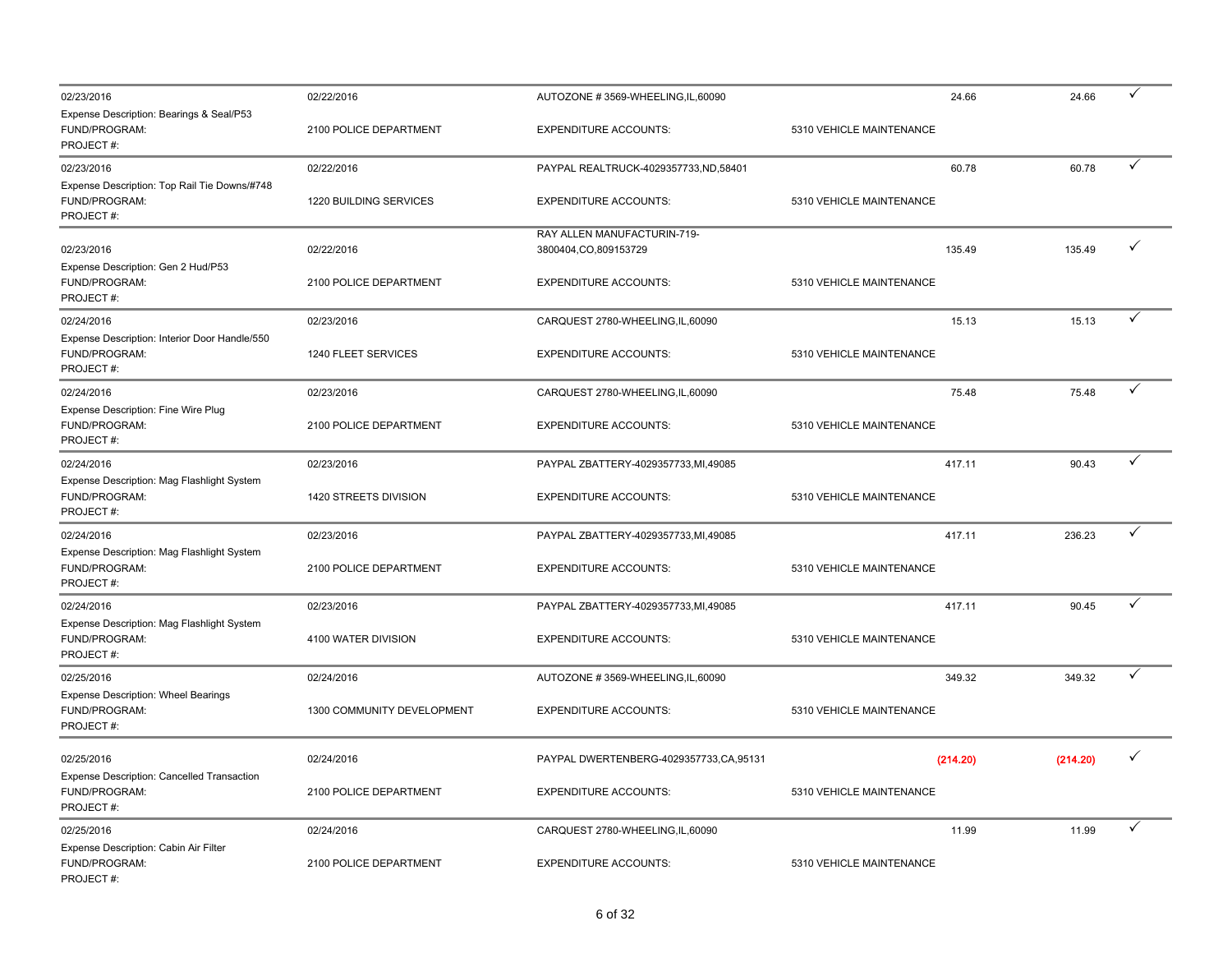| 02/25/2016                                                                 | 02/24/2016                 | CARQUEST 2780-WHEELING, IL, 60090      |                          | 617.51 | 9.69   | ✓ |
|----------------------------------------------------------------------------|----------------------------|----------------------------------------|--------------------------|--------|--------|---|
| <b>Expense Description: Filters</b><br>FUND/PROGRAM:<br>PROJECT#:          | 1400 CIP ENGINEERING       | <b>EXPENDITURE ACCOUNTS:</b>           | 5310 VEHICLE MAINTENANCE |        |        |   |
| 02/25/2016                                                                 | 02/24/2016                 | CARQUEST 2780-WHEELING, IL, 60090      |                          | 617.51 | 59.53  | ✓ |
| <b>Expense Description: Filters</b><br>FUND/PROGRAM:<br>PROJECT#:          | 1420 STREETS DIVISION      | <b>EXPENDITURE ACCOUNTS:</b>           | 5310 VEHICLE MAINTENANCE |        |        |   |
| 02/25/2016                                                                 | 02/24/2016                 | CARQUEST 2780-WHEELING,IL,60090        |                          | 617.51 | 15.76  | ✓ |
| <b>Expense Description: Filters</b><br>FUND/PROGRAM:<br>PROJECT#:          | 1430 FORESTRY DIVISION     | <b>EXPENDITURE ACCOUNTS:</b>           | 5310 VEHICLE MAINTENANCE |        |        |   |
| 02/25/2016                                                                 | 02/24/2016                 | CARQUEST 2780-WHEELING, IL, 60090      |                          | 617.51 | 14.72  | ✓ |
| <b>Expense Description: Filters</b><br>FUND/PROGRAM:<br>PROJECT#:          | 1300 COMMUNITY DEVELOPMENT | <b>EXPENDITURE ACCOUNTS:</b>           | 5310 VEHICLE MAINTENANCE |        |        |   |
| 02/25/2016                                                                 | 02/24/2016                 | CARQUEST 2780-WHEELING, IL, 60090      |                          | 617.51 | 12.22  |   |
| <b>Expense Description: Filters</b><br>FUND/PROGRAM:<br>PROJECT#:          | 1240 FLEET SERVICES        | <b>EXPENDITURE ACCOUNTS:</b>           | 5310 VEHICLE MAINTENANCE |        |        |   |
| 02/25/2016                                                                 | 02/24/2016                 | CARQUEST 2780-WHEELING,IL,60090        |                          | 617.51 | 438.48 | ✓ |
| <b>Expense Description: Filters</b><br>FUND/PROGRAM:<br>PROJECT#:          | 2200 FIRE DEPARTMENT       | <b>EXPENDITURE ACCOUNTS:</b>           | 5310 VEHICLE MAINTENANCE |        |        |   |
| 02/25/2016                                                                 | 02/24/2016                 | CARQUEST 2780-WHEELING, IL, 60090      |                          | 617.51 | 12.22  | ✓ |
| Expense Description: Filters<br>FUND/PROGRAM:<br>PROJECT#:                 | 1220 BUILDING SERVICES     | <b>EXPENDITURE ACCOUNTS:</b>           | 5310 VEHICLE MAINTENANCE |        |        |   |
| 02/25/2016                                                                 | 02/24/2016                 | CARQUEST 2780-WHEELING, IL, 60090      |                          | 617.51 | 13.71  | ✓ |
| <b>Expense Description: Filters</b><br>FUND/PROGRAM:<br>PROJECT#:          | 4100 WATER DIVISION        | <b>EXPENDITURE ACCOUNTS:</b>           | 5310 VEHICLE MAINTENANCE |        |        |   |
| 02/25/2016                                                                 | 02/24/2016                 | CARQUEST 2780-WHEELING, IL, 60090      |                          | 617.51 | 41.18  | ✓ |
| <b>Expense Description: Filters</b><br>FUND/PROGRAM:<br>PROJECT#:          | 4200 SEWER DIVISION        | <b>EXPENDITURE ACCOUNTS:</b>           | 5310 VEHICLE MAINTENANCE |        |        |   |
| 02/25/2016                                                                 | 02/24/2016                 | PAYPAL ADAMSONINDU-4029357733,CA,95131 |                          | 558.49 | 558.49 | ✓ |
| Expense Description: Ford Idle Reduction Sys<br>FUND/PROGRAM:<br>PROJECT#: | 2100 POLICE DEPARTMENT     | <b>EXPENDITURE ACCOUNTS:</b>           | 5310 VEHICLE MAINTENANCE |        |        |   |
| 02/25/2016                                                                 | 02/24/2016                 | PAYPAL DWERTENBERG-4029357733,CA,95131 |                          | 214.20 | 214.20 | ✓ |
| Expense Description: Charge to be Cancelled<br>FUND/PROGRAM:<br>PROJECT#:  | 2100 POLICE DEPARTMENT     | <b>EXPENDITURE ACCOUNTS:</b>           | 5310 VEHICLE MAINTENANCE |        |        |   |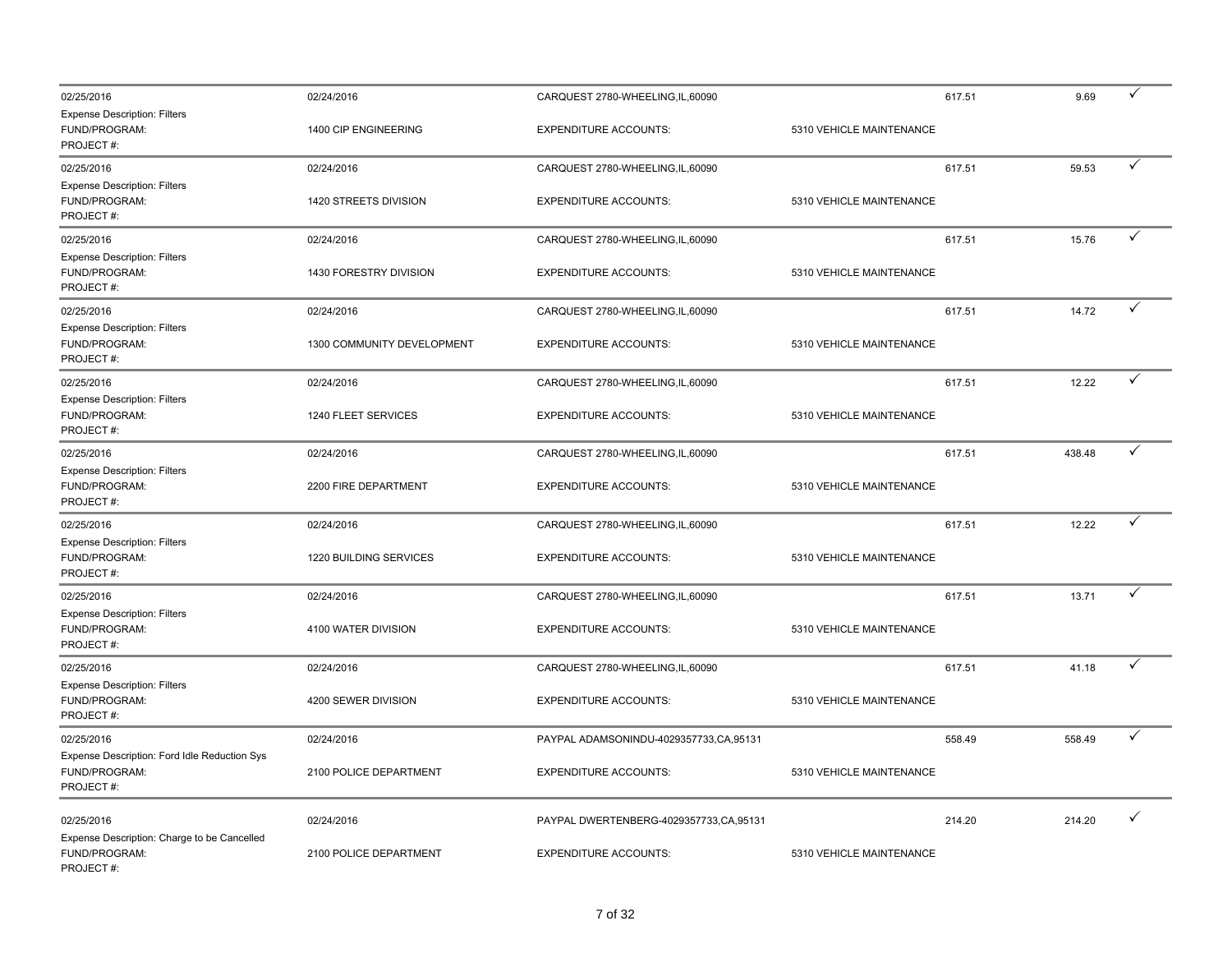| 02/25/2016                                                                   | 02/24/2016                 | OFFICE DEPOT #1105-800-463-3768,IL,60188         | 225.98                       | 225.98 | $\checkmark$ |
|------------------------------------------------------------------------------|----------------------------|--------------------------------------------------|------------------------------|--------|--------------|
| Expense Description: Canon All-in-One Printer<br>FUND/PROGRAM:<br>PROJECT#:  | 1240 FLEET SERVICES        | <b>EXPENDITURE ACCOUNTS:</b>                     | 5317 MISC OPERATING SUPPLIES |        |              |
| 02/26/2016<br><b>Expense Description: Cleaners</b>                           | 02/24/2016                 | MENARDS MOUNT PROSPECT-MT<br>PROSPECT, IL, 60056 | 40.20                        | 40.20  | ✓            |
| FUND/PROGRAM:<br>PROJECT#:                                                   | 1240 FLEET SERVICES        | <b>EXPENDITURE ACCOUNTS:</b>                     | 5317 MISC OPERATING SUPPLIES |        |              |
| 02/26/2016                                                                   | 02/25/2016                 | PAYPAL TOYOTAPARTS-4029357733,KS,66061           | 113.79                       | 113.79 | ✓            |
| Expense Description: Heat Shield & Door/#575<br>FUND/PROGRAM:<br>PROJECT#:   | 1300 COMMUNITY DEVELOPMENT | <b>EXPENDITURE ACCOUNTS:</b>                     | 5310 VEHICLE MAINTENANCE     |        |              |
| 02/29/2016<br>Expense Description: Truck Show Reg/CS                         | 02/25/2016                 | NATIONAL TRUCK EQUIPME-02484798911, MI, 48331    | 35.00                        | 35.00  | ✓            |
| FUND/PROGRAM:<br>PROJECT#:                                                   | 1240 FLEET SERVICES        | <b>EXPENDITURE ACCOUNTS:</b>                     | 5205 CONFERENCES & MEETINGS  |        |              |
| 02/29/2016                                                                   | 02/26/2016                 | AUTOZONE #3569-WHEELING, IL, 60090               | 130.61                       | 130.61 | ✓            |
| Expense Description: Spark Plugs & Wires<br>FUND/PROGRAM:<br>PROJECT#:       | 1240 FLEET SERVICES        | <b>EXPENDITURE ACCOUNTS:</b>                     | 5317 MISC OPERATING SUPPLIES |        |              |
| 02/29/2016                                                                   | 02/26/2016                 | CARQUEST 2780-WHEELING, IL, 60090                | 226.44                       | 226.44 | ✓            |
| Expense Description: Batteries/Well 7<br>FUND/PROGRAM:<br>PROJECT#:          | 4100 WATER DIVISION        | <b>EXPENDITURE ACCOUNTS:</b>                     | 5310 VEHICLE MAINTENANCE     |        |              |
| 02/29/2016                                                                   | 02/26/2016                 | CARQUEST 2780-WHEELING, IL, 60090                | 26.39                        | 26.39  | ✓            |
| Expense Description: Oil Seal/#134<br>FUND/PROGRAM:<br>PROJECT#:             | 1420 STREETS DIVISION      | <b>EXPENDITURE ACCOUNTS:</b>                     | 5310 VEHICLE MAINTENANCE     |        |              |
| 03/01/2016                                                                   | 02/29/2016                 | CARQUEST 2780-WHEELING, IL, 60090                | 74.36                        | 74.36  | ✓            |
| Expense Description: Deep Cycle Battery/Well 7<br>FUND/PROGRAM:<br>PROJECT#: | 4100 WATER DIVISION        | <b>EXPENDITURE ACCOUNTS:</b>                     | 5243 PUMPHOUSE MAINTENANCE   |        |              |
| 03/02/2016                                                                   | 03/01/2016                 | CARQUEST 2780-WHEELING, IL, 60090                | 74.78                        | 74.78  | ✓            |
| Expense Description: Muffler & Gasket/#572<br>FUND/PROGRAM:<br>PROJECT#:     | 1300 COMMUNITY DEVELOPMENT | <b>EXPENDITURE ACCOUNTS:</b>                     | 5310 VEHICLE MAINTENANCE     |        |              |
| 03/02/2016                                                                   | 03/01/2016                 | CARQUEST 2780-WHEELING, IL, 60090                | 35.73                        | 35.73  |              |
| Expense Description: Tail Pipes/#572<br>FUND/PROGRAM:<br>PROJECT#:           | 1300 COMMUNITY DEVELOPMENT | <b>EXPENDITURE ACCOUNTS:</b>                     | 5310 VEHICLE MAINTENANCE     |        |              |
| 03/03/2016                                                                   | 03/01/2016                 | AUTOZONE #3569-WHEELING, IL, 60090               | 11.99                        | 11.99  | ✓            |
| Expense Description: Cabin Air Filter<br>FUND/PROGRAM:<br>PROJECT#:          | 2100 POLICE DEPARTMENT     | <b>EXPENDITURE ACCOUNTS:</b>                     | 5310 VEHICLE MAINTENANCE     |        |              |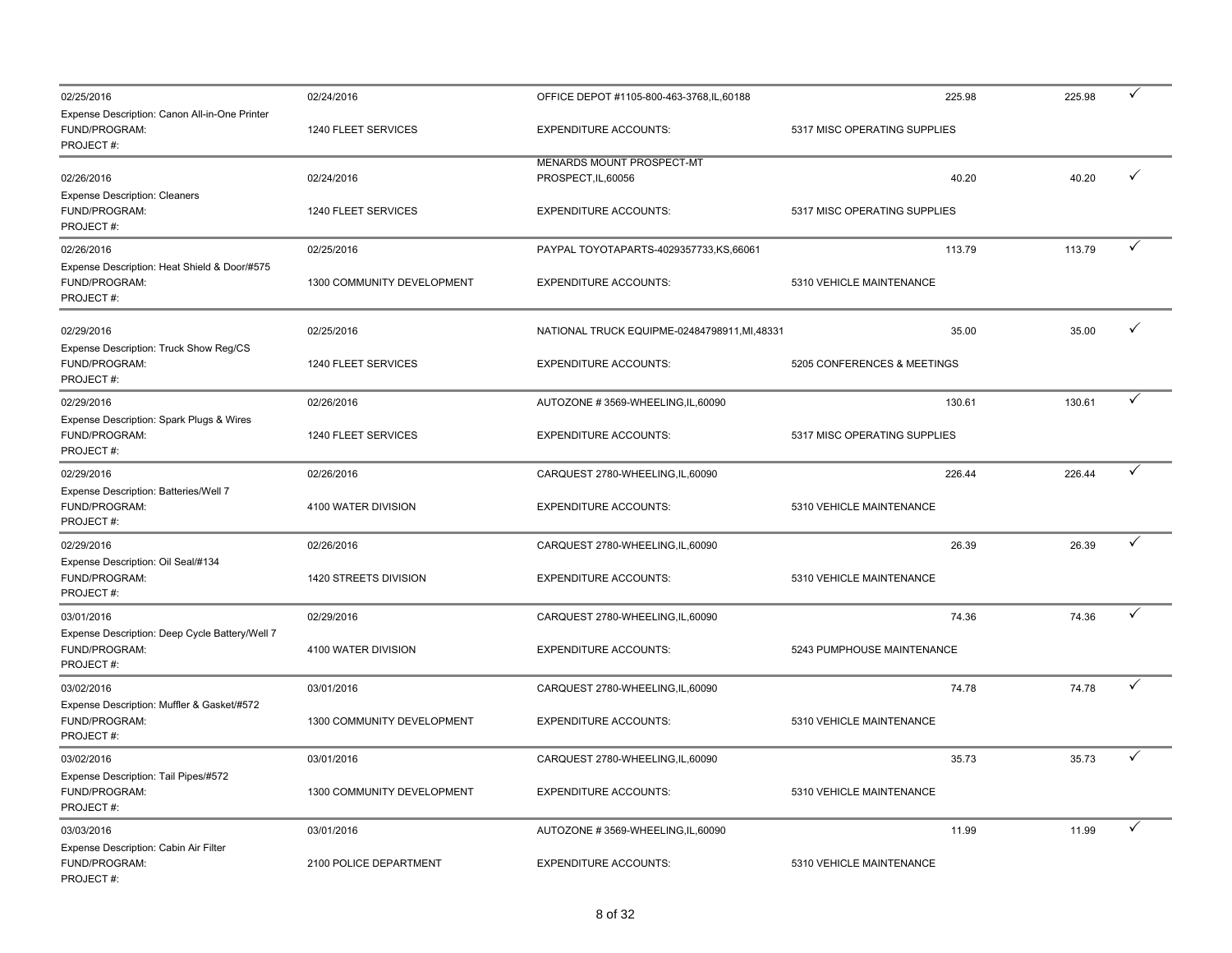| 03/03/2016                                                               | 03/02/2016                 | CARQUEST 2780-WHEELING, IL, 60090 |                          | 30.02 | 30.02    |  |
|--------------------------------------------------------------------------|----------------------------|-----------------------------------|--------------------------|-------|----------|--|
| Expense Description: Truck Belt/#1523<br>FUND/PROGRAM:<br>PROJECT#:      | 1420 STREETS DIVISION      | <b>EXPENDITURE ACCOUNTS:</b>      | 5310 VEHICLE MAINTENANCE |       |          |  |
| 03/04/2016                                                               | 03/03/2016                 | CARQUEST 2780-WHEELING, IL, 60090 |                          | 27.99 | 27.99    |  |
| Expense Description: Walker Tail Pipe/#572<br>FUND/PROGRAM:<br>PROJECT#: | 1300 COMMUNITY DEVELOPMENT | <b>EXPENDITURE ACCOUNTS:</b>      | 5310 VEHICLE MAINTENANCE |       |          |  |
|                                                                          |                            |                                   | <b>Card Subtotal</b>     |       | 4.780.78 |  |

#### DARLA CALLANAN

| Posting<br>Date                                                             | Transaction<br>Date  | <b>Description</b>                                       | Receipt<br>Amount              | Expense<br><b>Amount</b> | Reviewed     |
|-----------------------------------------------------------------------------|----------------------|----------------------------------------------------------|--------------------------------|--------------------------|--------------|
| 02/11/2016<br>Expense Description: Badge Shrouds                            | 02/10/2016           | WM SUPERCENTER #1735-WHEELING,IL,60090                   | 26.88                          | 26.88                    |              |
| FUND/PROGRAM:<br>PROJECT#:                                                  | 2200 FIRE DEPARTMENT | <b>EXPENDITURE ACCOUNTS:</b>                             | 5106 UNIFORM ALLOWANCE         |                          |              |
| 02/17/2016                                                                  | 02/16/2016           | D'AGOSTINO'S WHEELING-WHEELING, IL, 60090                | 73.40                          | 73.40                    | ✓            |
| Expense Description: Apparatus Meeting Lunch<br>FUND/PROGRAM:<br>PROJECT#:  | 2200 FIRE DEPARTMENT | <b>EXPENDITURE ACCOUNTS:</b>                             | 5105 LOCAL TRAINING & MEETINGS |                          |              |
| 02/22/2016<br><b>Expense Description: Training Manuals</b>                  | 02/19/2016           | JONES & BARTLETT LEARN-8008320034, MA, 01803             | 283.51                         | 283.51                   |              |
| FUND/PROGRAM:<br>PROJECT#:                                                  | 2200 FIRE DEPARTMENT | <b>EXPENDITURE ACCOUNTS:</b>                             | 5105 LOCAL TRAINING & MEETINGS |                          |              |
| 02/22/2016<br>Expense Description: Training Manual                          | 02/22/2016           | <b>AMAZON MKTPLACE PMTS-</b><br>AMZN.COM/BILL, WA, 98109 | 59.99                          | 59.99                    |              |
| FUND/PROGRAM:<br>PROJECT#:                                                  | 2200 FIRE DEPARTMENT | <b>EXPENDITURE ACCOUNTS:</b>                             | 5105 LOCAL TRAINING & MEETINGS |                          |              |
| 02/24/2016                                                                  | 02/23/2016           | <b>AMAZON MKTPLACE PMTS-</b><br>AMZN.COM/BILL, WA, 98109 | 37.99                          | 37.99                    | ✓            |
| <b>Expense Description: Ipad Battery</b><br>FUND/PROGRAM:<br>PROJECT#:      | 2200 FIRE DEPARTMENT | <b>EXPENDITURE ACCOUNTS:</b>                             | 5313 IS MISC EQPT & SUPPLIES   |                          |              |
| 02/24/2016                                                                  | 02/23/2016           | WM SUPERCENTER #1735-WHEELING, IL, 60090                 | 105.32                         | 105.32                   | ✓            |
| Expense Description: Bowls, Chopper & Griddle<br>FUND/PROGRAM:<br>PROJECT#: | 2200 FIRE DEPARTMENT | <b>EXPENDITURE ACCOUNTS:</b>                             | 5317 MISC OPERATING SUPPLIES   |                          |              |
| 02/25/2016                                                                  | 02/24/2016           | AMAZON.COM-AMZN.COM/BILL, WA, 98101                      | 29.34                          | 29.34                    | $\checkmark$ |
| Expense Description: iPhone Case<br>FUND/PROGRAM:<br>PROJECT#:              | 2200 FIRE DEPARTMENT | <b>EXPENDITURE ACCOUNTS:</b>                             | 5313 IS MISC EQPT & SUPPLIES   |                          |              |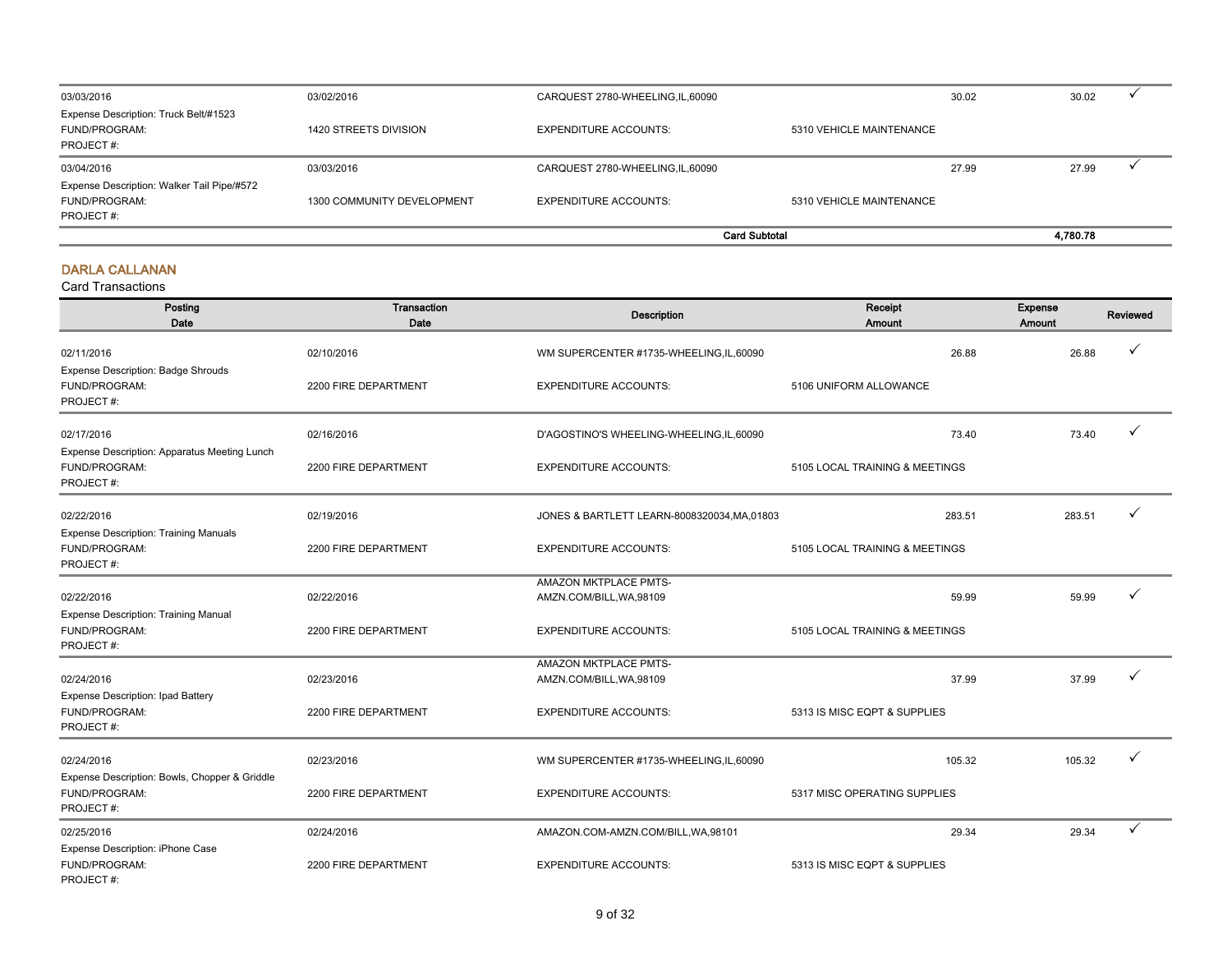| 02/29/2016                                                          | 02/26/2016           | CDW GOVERNMENT-800-750-4239, IL, 60061         | 23.86                        | 23.86    |  |
|---------------------------------------------------------------------|----------------------|------------------------------------------------|------------------------------|----------|--|
| <b>Expense Description: USB Cable</b><br>FUND/PROGRAM:<br>PROJECT#: | 2200 FIRE DEPARTMENT | <b>EXPENDITURE ACCOUNTS:</b>                   | 5313 IS MISC EQPT & SUPPLIES |          |  |
| 02/29/2016<br>Expense Description: NFA Code Subscription            | 02/26/2016           | NFPA NATL FIRE PROTECT-800-344-3555, MA, 02269 | 1.305.00                     | 1,305.00 |  |
| FUND/PROGRAM:<br>PROJECT#:                                          | 2200 FIRE DEPARTMENT | EXPENDITURE ACCOUNTS:                          | 5302 BOOKS & SUBSCRIPTIONS   |          |  |
|                                                                     |                      |                                                | <b>Card Subtotal</b>         | 1,945.29 |  |

#### DEAN ARGIRIS

Card Transactions

| Posting<br>Date                                                     | Transaction<br>Date | Description                            | Receipt<br><b>Amount</b>       | Expense<br>Amount | Reviewed |
|---------------------------------------------------------------------|---------------------|----------------------------------------|--------------------------------|-------------------|----------|
| 02/25/2016                                                          | 02/24/2016          | MARKET SQUARE REST-WHEELING, IL, 60090 | 66.61                          | 66.61             |          |
| Expense Description: VP/Developer Mtg<br>FUND/PROGRAM:<br>PROJECT#: | 1600 ADMIN & BOT    | <b>EXPENDITURE ACCOUNTS:</b>           | 5105 LOCAL TRAINING & MEETINGS |                   |          |
| 03/03/2016                                                          | 03/02/2016          | MARKET SQUARE REST-WHEELING,IL,60090   | 29.36                          | 29.36             |          |
| Expense Description: To be reimbursed<br>FUND/PROGRAM:<br>PROJECT#: | 1600 ADMIN & BOT    | <b>EXPENDITURE ACCOUNTS:</b>           | 5105 LOCAL TRAINING & MEETINGS |                   |          |
|                                                                     |                     | <b>Card Subtotal</b>                   |                                | 95.97             |          |

#### DERRYL SHAPIRO

| Posting<br>Date                                                             | Transaction<br>Date      | Description                                  | Receipt<br><b>Amount</b>       | Expense<br>Amount | Reviewed |
|-----------------------------------------------------------------------------|--------------------------|----------------------------------------------|--------------------------------|-------------------|----------|
| 02/10/2016                                                                  | 02/10/2016               | DMI DELL HIGHER EDUC-800-695-8133, TX, 78682 | 35.99                          | 35.99             |          |
| Expense Description: Laptop Case<br>FUND/PROGRAM:<br>PROJECT#:              | 1240 FLEET SERVICES      | <b>EXPENDITURE ACCOUNTS:</b>                 | 5313 IS MISC EQPT & SUPPLIES   |                   |          |
| 02/15/2016                                                                  | 02/12/2016               | BATTERYSHARKS-8006571303,NY,12571            | 65.24                          | 65.24             | ✓        |
| Expense Description: Batteries UPS St23<br>FUND/PROGRAM:<br>PROJECT#:       | 2200 FIRE DEPARTMENT     | <b>EXPENDITURE ACCOUNTS:</b>                 | 5220 MAINT OFF/SPEC EQUIPMENT  |                   |          |
| 02/15/2016                                                                  | 02/13/2016               | DMI DELL K-12/GOVT-800-981-3355, TX, 78682   | 2,434.26                       | 2,434.26          | ✓        |
| Expense Description: Server Maintenance Renew<br>FUND/PROGRAM:<br>PROJECT#: | 1750 INFORMATION SYSTEMS | <b>EXPENDITURE ACCOUNTS:</b>                 | 5207 IS SERV & MAINT AGREEMENT |                   |          |
| 02/16/2016                                                                  | 02/16/2016               | DMI DELL HIGHER EDUC-800-695-8133, TX, 78682 | 1,185.29                       | 1,185.29          |          |
| Expense Description: Dell Inspiron 17 Laptop<br>FUND/PROGRAM:<br>PROJECT#:  | 1240 FLEET SERVICES      | <b>EXPENDITURE ACCOUNTS:</b>                 | 5313 IS MISC EQPT & SUPPLIES   |                   |          |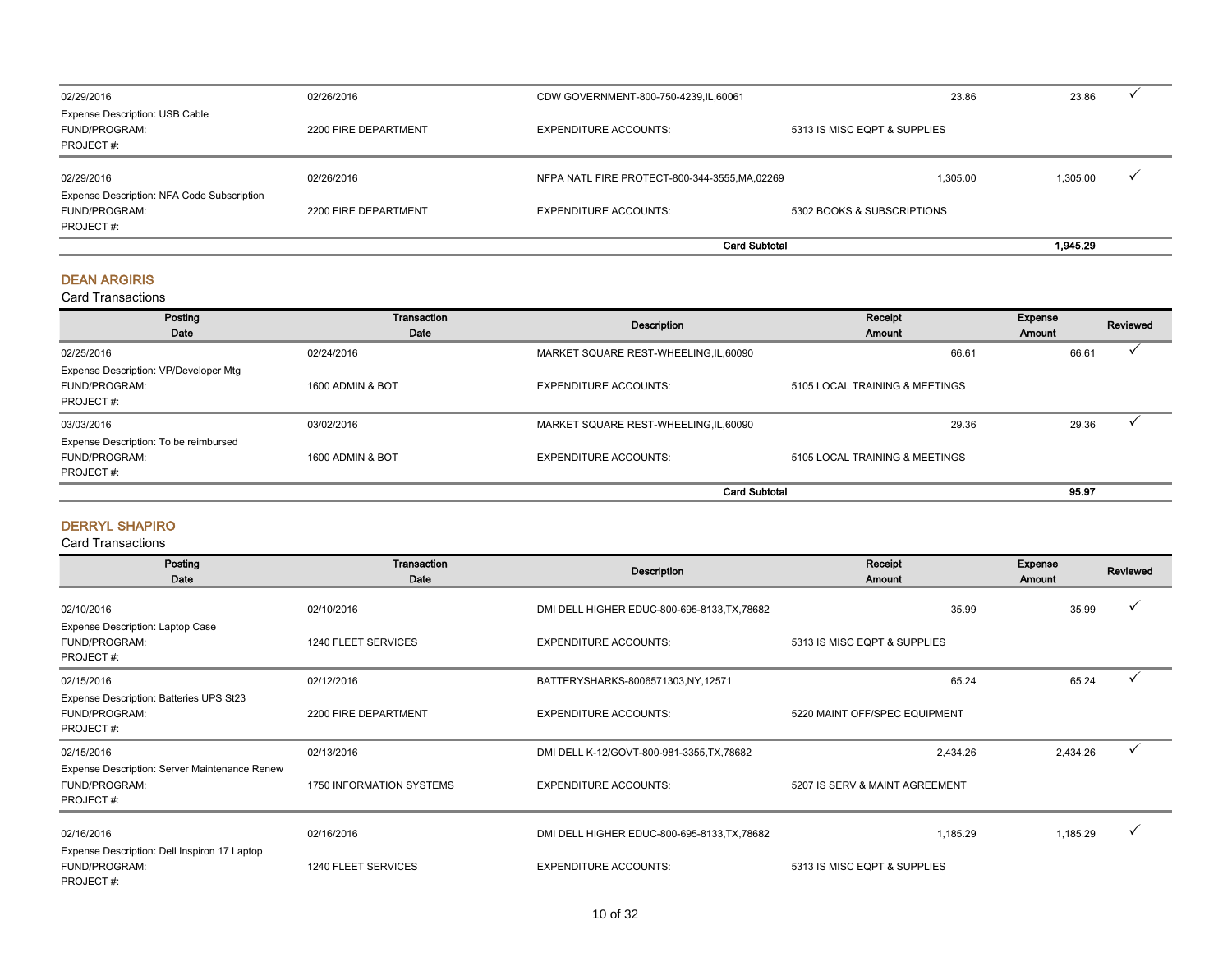|                                                                              |                          | <b>Card Subtotal</b>                       |                              | 14.852.73 |              |
|------------------------------------------------------------------------------|--------------------------|--------------------------------------------|------------------------------|-----------|--------------|
| Expense Description: Server PW<br>FUND/PROGRAM:<br>PROJECT#:                 | 1750 INFORMATION SYSTEMS | <b>EXPENDITURE ACCOUNTS:</b>               | 5313 IS MISC EQPT & SUPPLIES |           |              |
| 02/26/2016                                                                   | 02/26/2016               | DMI DELL K-12/GOVT-800-981-3355, TX, 78682 | 8,486.72                     | 8,486.72  | $\checkmark$ |
| Expense Description: OptiPlex 5040XCTO (2)<br>FUND/PROGRAM:<br>PROJECT#:     | 1750 INFORMATION SYSTEMS | <b>EXPENDITURE ACCOUNTS:</b>               | 5313 IS MISC EQPT & SUPPLIES |           |              |
| 02/25/2016                                                                   | 02/25/2016               | DMI DELL K-12/GOVT-800-981-3355, TX, 78682 | 1,966.68                     | 1,966.68  |              |
| Expense Description: Ultra Sharp Monitors<br>FUND/PROGRAM:<br>PROJECT#:      | 1750 INFORMATION SYSTEMS | <b>EXPENDITURE ACCOUNTS:</b>               | 5313 IS MISC EQPT & SUPPLIES |           |              |
| 02/18/2016                                                                   | 02/18/2016               | DMI DELL K-12/GOVT-800-981-3355, TX, 78682 | 636.38                       | 636.38    |              |
| Expense Description: AX510 Soundbar (2)<br>FUND/PROGRAM:<br>PROJECT#:        | 1750 INFORMATION SYSTEMS | <b>EXPENDITURE ACCOUNTS:</b>               | 5313 IS MISC EQPT & SUPPLIES |           |              |
| 02/18/2016                                                                   | 02/18/2016               | DMI DELL K-12/GOVT-800-981-3355, TX, 78682 | 46.66                        | 46.66     |              |
| Expense Description: Credit Tax: Amazon: Toner<br>FUND/PROGRAM:<br>PROJECT#: | 1700 FINANCE DEPARTMENT  | <b>EXPENDITURE ACCOUNTS:</b>               | 5318 OFFICE SUPPLIES         |           |              |
| 02/18/2016                                                                   | 02/17/2016               | AMAZON.COM-AMZN.COM/BILL, WA, 98101        | (4.49)                       | (4.49)    |              |

#### DONALD WENNERSTROM

| Posting<br>Date                                                        | Transaction<br>Date | <b>Description</b>                                | Receipt<br><b>Amount</b>      | Expense<br>Amount | Reviewed     |
|------------------------------------------------------------------------|---------------------|---------------------------------------------------|-------------------------------|-------------------|--------------|
| 02/08/2016                                                             | 02/05/2016          | AUTOZONE #3569-WHEELING, IL, 60090                | 15.48                         | 15.48             | ✓            |
| Expense Description: Car Wax<br>FUND/PROGRAM:<br>PROJECT#:             | 4200 SEWER DIVISION | <b>EXPENDITURE ACCOUNTS:</b>                      | 5310 VEHICLE MAINTENANCE      |                   |              |
| 02/09/2016                                                             | 02/08/2016          | WW GRAINGER-877-2022594, PA, 15201-1416           | 1,059.96                      | 1,059.96          | ✓            |
| <b>Expense Description: Heaters</b><br>FUND/PROGRAM:<br>PROJECT#:      | 4100 WATER DIVISION | <b>EXPENDITURE ACCOUNTS:</b>                      | 5243 PUMPHOUSE MAINTENANCE    |                   |              |
| 02/10/2016<br>Expense Description: Paint and supplies                  | 02/09/2016          | SHERWIN WILLIAMS #3711-WHEELING,IL,60090          | 169.20                        | 169.20            | $\checkmark$ |
| FUND/PROGRAM:<br>PROJECT#:                                             | 4200 SEWER DIVISION | <b>EXPENDITURE ACCOUNTS:</b>                      | 5311 BLDG/GROUNDS MAINTENANCE |                   |              |
| 02/11/2016                                                             | 02/01/2016          | HACH COMPANY-LOVELAND,CO,80538                    | 1,716.39                      | 1,716.39          | ✓            |
| <b>Expense Description: Reagent Kits</b><br>FUND/PROGRAM:<br>PROJECT#: | 4100 WATER DIVISION | <b>EXPENDITURE ACCOUNTS:</b>                      | 5303 CHEMICALS                |                   |              |
| 02/12/2016<br>Expense Description: Wire Brush & Chisel                 | 02/10/2016          | THE HOME DEPOT 1913-MT<br>PROSPECT, IL, 600560000 | 39.80                         | 39.80             | ✓            |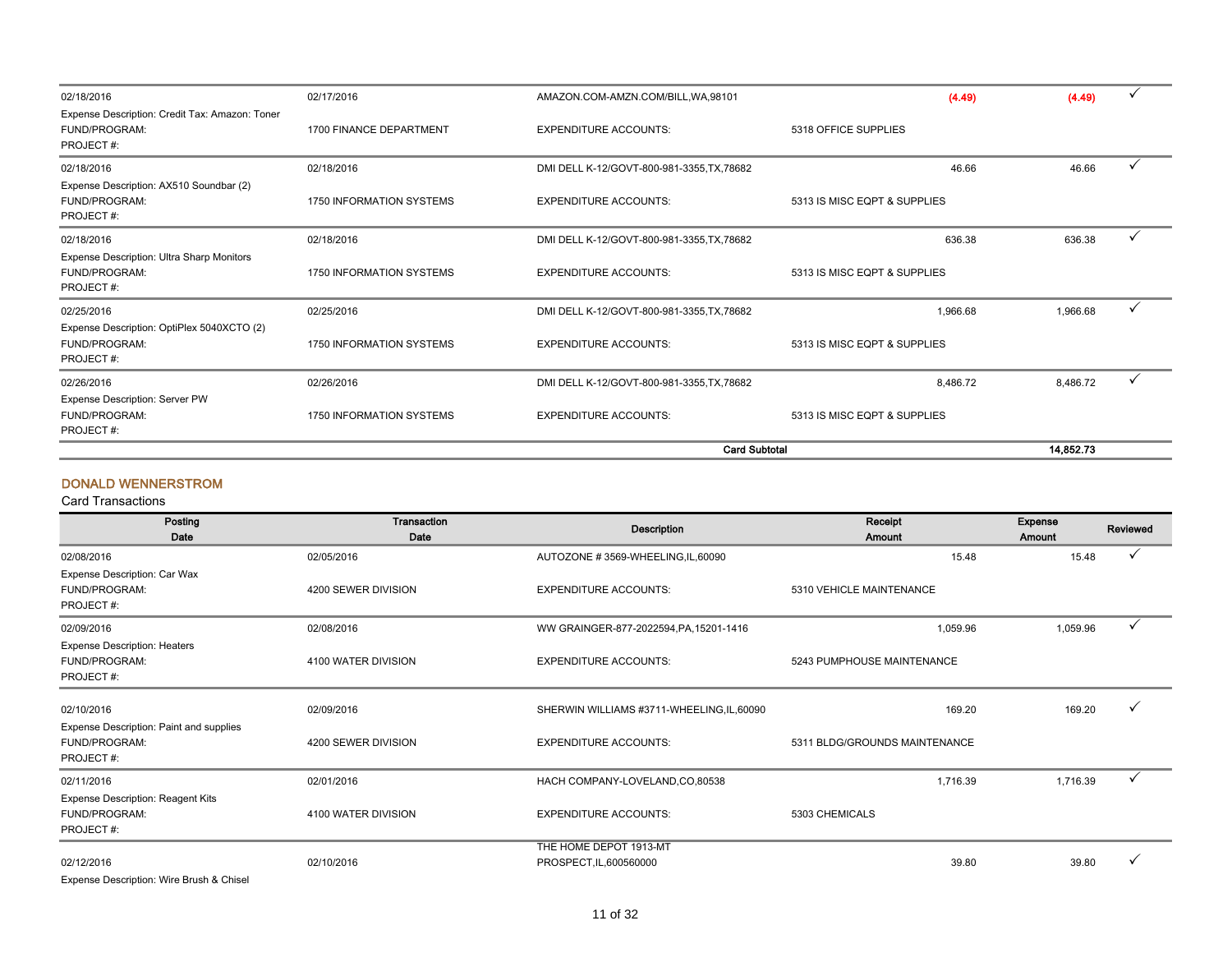| FUND/PROGRAM:<br>PROJECT#:                                      | 4100 WATER DIVISION | <b>EXPENDITURE ACCOUNTS:</b>                      | 5315 SMALL TOOLS & EQUIPMENT  |          |              |
|-----------------------------------------------------------------|---------------------|---------------------------------------------------|-------------------------------|----------|--------------|
| 02/18/2016<br>Expense Description: Paint Brushes & Supplies     | 02/17/2016          | SHERWIN WILLIAMS #3711-WHEELING,IL,60090          | 68.96                         | 68.96    |              |
| FUND/PROGRAM:<br>PROJECT#:                                      | 4100 WATER DIVISION | <b>EXPENDITURE ACCOUNTS:</b>                      | 5315 SMALL TOOLS & EQUIPMENT  |          |              |
| 02/22/2016<br>Expense Description: Chain & Paint Mixer          | 02/19/2016          | THE HOME DEPOT 1927-PALATINE, IL, 600740000       | 33.30                         | 33.30    | ✓            |
| FUND/PROGRAM:<br>PROJECT#:                                      | 4200 SEWER DIVISION | <b>EXPENDITURE ACCOUNTS:</b>                      | 5315 SMALL TOOLS & EQUIPMENT  |          |              |
| 02/24/2016                                                      | 02/22/2016          | THE HOME DEPOT 1913-MT<br>PROSPECT, IL, 600560000 | 33.79                         | 33.79    | $\checkmark$ |
| <b>Expense Description: Paint Brushes</b>                       |                     |                                                   |                               |          |              |
| FUND/PROGRAM:<br>PROJECT#:                                      | 4100 WATER DIVISION | <b>EXPENDITURE ACCOUNTS:</b>                      | 5315 SMALL TOOLS & EQUIPMENT  |          |              |
| 02/25/2016                                                      | 02/24/2016          | SHERWIN WILLIAMS #3210-SCHAUMBURG, IL, 60173      | 182.32                        | 182.32   |              |
| <b>Expense Description: Paint</b><br>FUND/PROGRAM:<br>PROJECT#: | 4100 WATER DIVISION | <b>EXPENDITURE ACCOUNTS:</b>                      | 5311 BLDG/GROUNDS MAINTENANCE |          |              |
|                                                                 |                     | THE HOME DEPOT 1913-MT                            |                               |          |              |
| 03/04/2016                                                      | 03/02/2016          | PROSPECT, IL, 600560000                           | 25.82                         | 25.82    |              |
| Expense Description: Paint Trays & Brushes                      |                     |                                                   |                               |          |              |
| FUND/PROGRAM:<br>PROJECT#:                                      | 4100 WATER DIVISION | <b>EXPENDITURE ACCOUNTS:</b>                      | 5315 SMALL TOOLS & EQUIPMENT  |          |              |
|                                                                 |                     |                                                   | <b>Card Subtotal</b>          | 3,345.02 |              |

#### DRUCILLA GARCIA

| Posting<br>Date                         | <b>Transaction</b><br>Date | <b>Description</b>                            | Receipt<br>Amount              | Expense<br>Amount | Reviewed |
|-----------------------------------------|----------------------------|-----------------------------------------------|--------------------------------|-------------------|----------|
| 02/08/2016                              | 02/05/2016                 | WHEELING PROSPECT HEIG-847-5410170, IL, 60090 | 10.00                          | 10.00             |          |
| Expense Description: Chmbr Evnt Reg Fee |                            |                                               |                                |                   |          |
| FUND/PROGRAM:                           | 1600 ADMIN & BOT           | <b>EXPENDITURE ACCOUNTS:</b>                  | 5105 LOCAL TRAINING & MEETINGS |                   |          |
| PROJECT#:                               |                            |                                               |                                |                   |          |
| 02/12/2016                              | 02/10/2016                 | POSTNET IL140-WHEELING, IL, 60090             | 124.80                         | 124.80            |          |
| Expense Description: VOW Posters Print  |                            |                                               |                                |                   |          |
| FUND/PROGRAM:                           | 1600 ADMIN & BOT           | <b>EXPENDITURE ACCOUNTS:</b>                  | 5333 BUSINESS RECRUITMENT      |                   |          |
| PROJECT#:                               |                            |                                               |                                |                   |          |
| 02/12/2016                              | 02/11/2016                 | INTERPARK - 516 N RUSH-CHICAGO, IL, 60611     | 47.00                          | 47.00             |          |
| Expense Description: FDI Smnr Pkg       |                            |                                               |                                |                   |          |
| FUND/PROGRAM:                           | 1600 ADMIN & BOT           | <b>EXPENDITURE ACCOUNTS:</b>                  | 5205 CONFERENCES & MEETINGS    |                   |          |
| PROJECT#:                               |                            |                                               |                                |                   |          |
| 02/15/2016                              | 02/12/2016                 | INTERPARK - 516 N RUSH-CHICAGO, IL, 60611     | 44.00                          | 44.00             |          |
| Expense Description: FDI Smnr Pkg       |                            |                                               |                                |                   |          |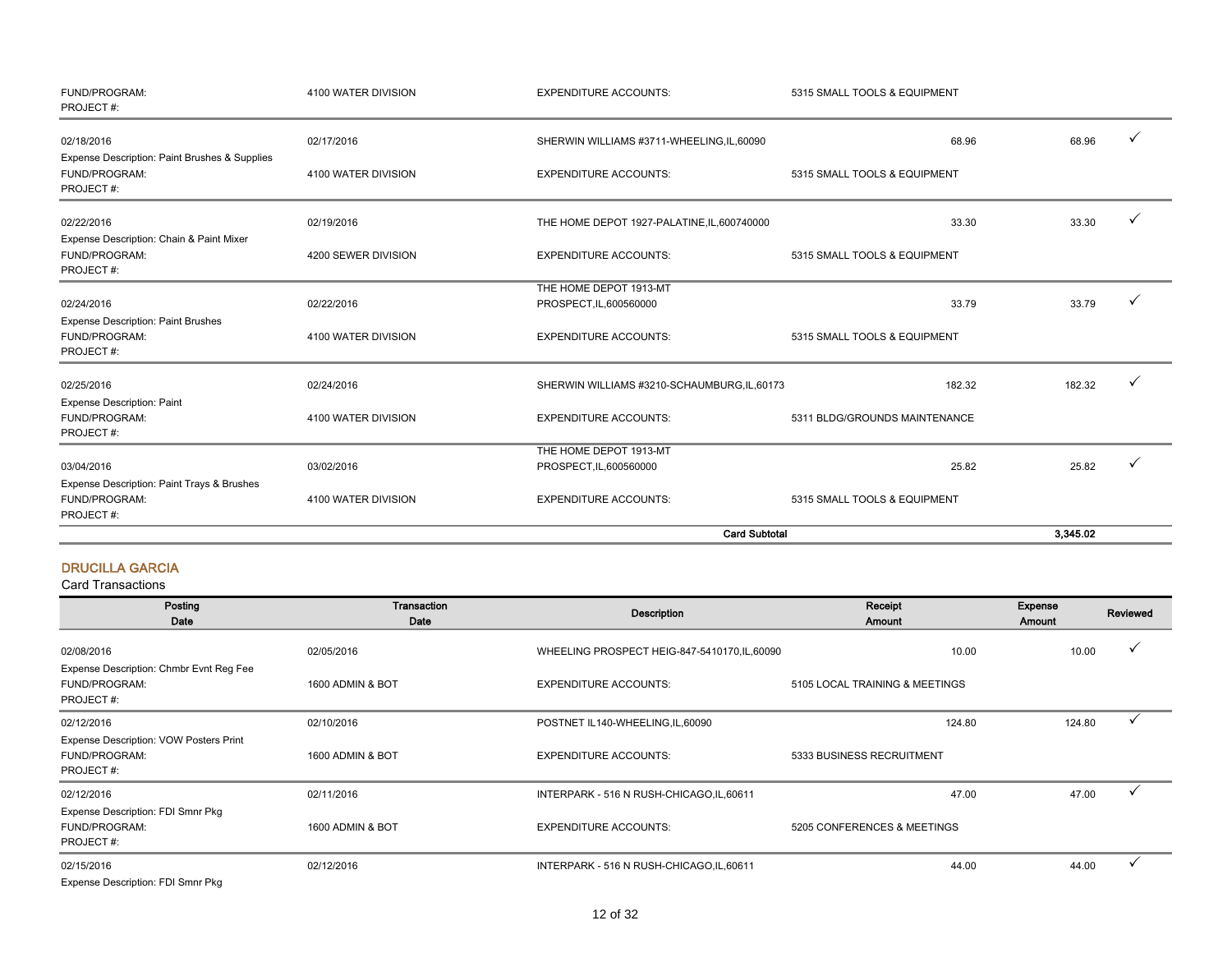| FUND/PROGRAM:<br>PROJECT#:                                                   | 1600 ADMIN & BOT | <b>EXPENDITURE ACCOUNTS:</b>                  | 5205 CONFERENCES & MEETINGS    |          |              |
|------------------------------------------------------------------------------|------------------|-----------------------------------------------|--------------------------------|----------|--------------|
| 02/18/2016<br>Expense Description: ULI Chgo Evnt Reg Fee                     | 02/17/2016       | URBAN LAND INSTITUTE-08003215011, DC, 20007   | 80.00                          | 80.00    | ✓            |
| FUND/PROGRAM:<br>PROJECT#:                                                   | 1600 ADMIN & BOT | <b>EXPENDITURE ACCOUNTS:</b>                  | 5105 LOCAL TRAINING & MEETINGS |          |              |
| 02/19/2016                                                                   | 02/18/2016       | WHEELING PROSPECT HEIG-847-5410170, IL, 60090 | 425.00                         | 425.00   | ✓            |
| Expense Description: VOW Reps SOTV Reg Fee<br>FUND/PROGRAM:<br>PROJECT#:     | 1600 ADMIN & BOT | <b>EXPENDITURE ACCOUNTS:</b>                  | 5105 LOCAL TRAINING & MEETINGS |          |              |
| 02/22/2016                                                                   | 02/19/2016       | WHEELING PROSPECT HEIG-847-5410170, IL, 60090 | 50.00                          | 50.00    | ✓            |
| Expense Description: VOW Reps Reg Fee SOTV<br>FUND/PROGRAM:<br>PROJECT#:     | 1600 ADMIN & BOT | <b>EXPENDITURE ACCOUNTS:</b>                  | 5105 LOCAL TRAINING & MEETINGS |          |              |
| 02/22/2016                                                                   | 02/19/2016       | WHEELING PROSPECT HEIG-847-5410170,IL,60090   | 35.00                          | 35.00    | ✓            |
| Expense Description: Reg fee NEW Evnt<br>FUND/PROGRAM:<br>PROJECT#:          | 1600 ADMIN & BOT | <b>EXPENDITURE ACCOUNTS:</b>                  | 5105 LOCAL TRAINING & MEETINGS |          |              |
| 02/24/2016                                                                   | 02/24/2016       | HTL HIGHTAIL-669-222-8281, CA, 95008          | 15.99                          | 15.99    | $\checkmark$ |
| Expense Description: Feb16 Bulk File Share Svc<br>FUND/PROGRAM:<br>PROJECT#: | 1600 ADMIN & BOT | <b>EXPENDITURE ACCOUNTS:</b>                  | 5302 BOOKS & SUBSCRIPTIONS     |          |              |
| 02/25/2016                                                                   | 02/23/2016       | 71044 - CENTRURY SHOPP-CHICAGO,IL,60657       | 14.00                          | 14.00    | ✓            |
| Expense Description: Pkg Bisnow Evnt<br>FUND/PROGRAM:<br>PROJECT#:           | 1600 ADMIN & BOT | <b>EXPENDITURE ACCOUNTS:</b>                  | 5105 LOCAL TRAINING & MEETINGS |          |              |
| 03/03/2016                                                                   | 03/02/2016       | PAYPAL MICHELLE MICHE-4029357733, CA, 95131   | 1,288.00                       | 1,288.00 | ✓            |
| Expense Description: Rest/Ctrg Guide Updates<br>FUND/PROGRAM:<br>PROJECT#:   | 1600 ADMIN & BOT | <b>EXPENDITURE ACCOUNTS:</b>                  | 5333 BUSINESS RECRUITMENT      |          |              |
| 03/03/2016                                                                   | 03/02/2016       | WHEELING PROSPECT HEIG-847-5410170, IL, 60090 | 30.00                          | 30.00    | ✓            |
| Expense Description: Reg fee Ck Cty Ptax Evnt<br>FUND/PROGRAM:<br>PROJECT#:  | 1600 ADMIN & BOT | <b>EXPENDITURE ACCOUNTS:</b>                  | 5105 LOCAL TRAINING & MEETINGS |          |              |
|                                                                              |                  | <b>Card Subtotal</b>                          |                                | 2.163.79 |              |

#### ILEEN BRYER

| Posting<br>Date                            | Transaction<br>Date | Description                             | Receipt<br>Amount | Expense<br>Amount | Reviewed |
|--------------------------------------------|---------------------|-----------------------------------------|-------------------|-------------------|----------|
| 02/08/2016                                 | 02/05/2016          | CHICAGO BAGEL & BIALY-WHEELING.IL.60090 |                   | 29.57             | 29.57    |
| Expense Description: Refreshments Comp Mtg |                     |                                         |                   |                   |          |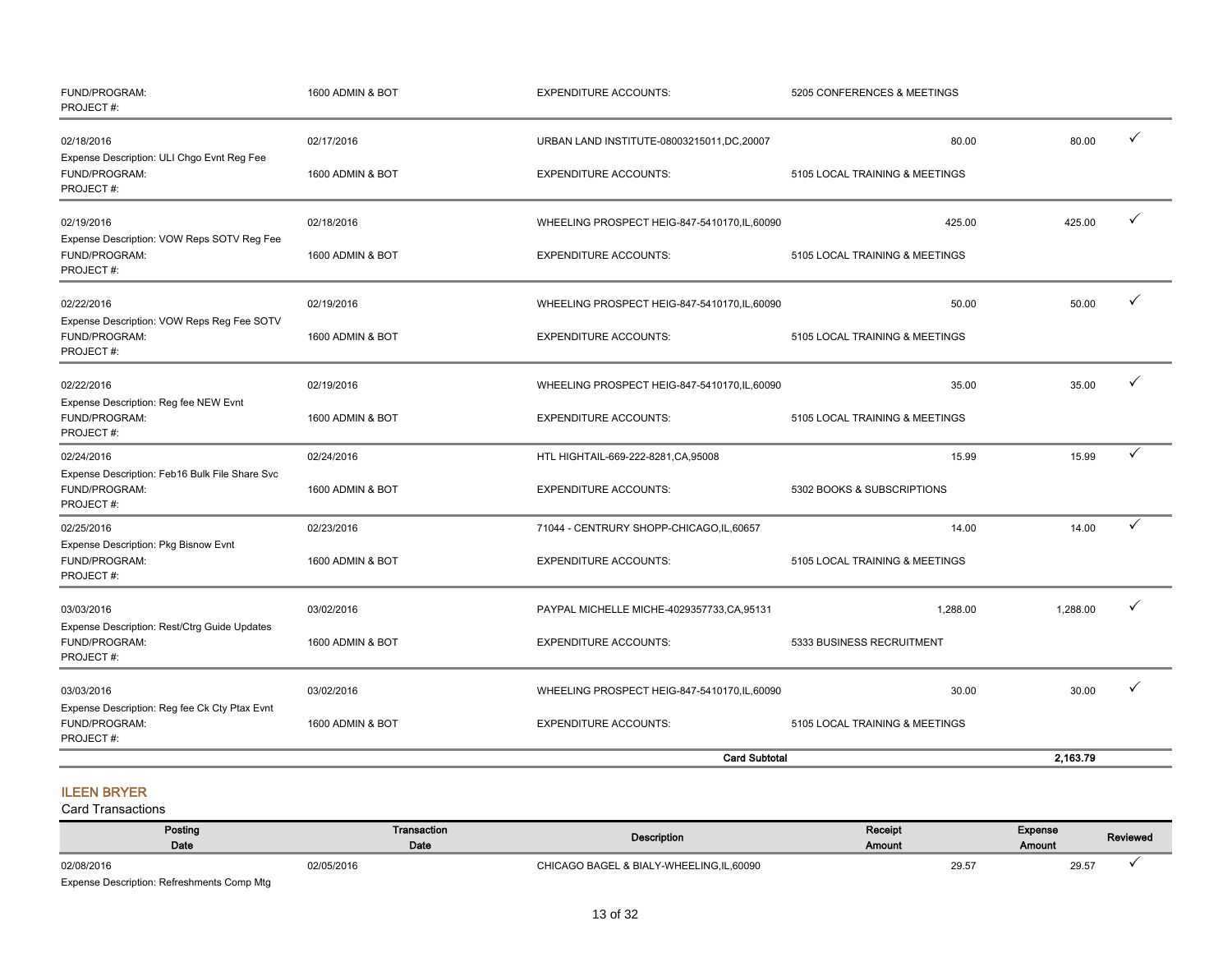| FUND/PROGRAM:<br>PROJECT#:                 | 2100 POLICE DEPARTMENT | <b>EXPENDITURE ACCOUNTS:</b>           | 5105 LOCAL TRAINING & MEETINGS |       |  |
|--------------------------------------------|------------------------|----------------------------------------|--------------------------------|-------|--|
| 02/08/2016                                 | 02/05/2016             | DUNKIN #349692 Q35-WHEELING, IL, 60090 | 4.99                           | 4.99  |  |
| Expense Description: Refreshments Comp Mtg |                        |                                        |                                |       |  |
| FUND/PROGRAM:                              | 2100 POLICE DEPARTMENT | <b>EXPENDITURE ACCOUNTS:</b>           | 5105 LOCAL TRAINING & MEETINGS |       |  |
| PROJECT#:                                  |                        |                                        |                                |       |  |
| 02/08/2016                                 | 02/05/2016             | DUNKIN #349692 Q35-WHEELING, IL, 60090 | 9.99                           | 9.99  |  |
| Expense Description: Refreshments Comp Mtg |                        |                                        |                                |       |  |
| FUND/PROGRAM:                              | 2100 POLICE DEPARTMENT | <b>EXPENDITURE ACCOUNTS:</b>           | 5105 LOCAL TRAINING & MEETINGS |       |  |
| PROJECT#:                                  |                        |                                        |                                |       |  |
|                                            |                        | <b>Card Subtotal</b>                   |                                | 44.55 |  |

#### JEFF WOLFGRAM

Card Transactions

| Posting<br>Date                                                               | Transaction<br>Date | <b>Description</b>                         | Receipt<br><b>Amount</b>       | Expense<br>Amount | Reviewed     |
|-------------------------------------------------------------------------------|---------------------|--------------------------------------------|--------------------------------|-------------------|--------------|
| 02/08/2016                                                                    | 02/05/2016          | STANDARD EQUIPMENT CO.-CHICAGO,IL,60612    | 1,990.00                       | 1,990.00          |              |
| Expense Description: PACP Certification/JW & JS<br>FUND/PROGRAM:<br>PROJECT#: | 4200 SEWER DIVISION | <b>EXPENDITURE ACCOUNTS:</b>               | 5105 LOCAL TRAINING & MEETINGS |                   |              |
| 02/12/2016                                                                    | 02/11/2016          | SHERWIN WILLIAMS #3711-WHEELING, IL, 60090 | 15.85                          | 15.85             |              |
| <b>Expense Description: Paint Brushes</b><br>FUND/PROGRAM:<br>PROJECT#:       | 4100 WATER DIVISION | <b>EXPENDITURE ACCOUNTS:</b>               | 5315 SMALL TOOLS & EQUIPMENT   |                   |              |
| 02/22/2016                                                                    | 02/19/2016          | PILOT 00006536-HEBRON, IN, 46341-0000      | 34.54                          | 34.54             | $\checkmark$ |
| Expense Description: Fuel-WWETT Conf-JW<br>FUND/PROGRAM:<br>PROJECT#:         | 4200 SEWER DIVISION | <b>EXPENDITURE ACCOUNTS:</b>               | 5301 AUTO PETROL PRODUCTS      |                   |              |
| 02/22/2016                                                                    | 02/20/2016          | CONRAD HOTELS-INDIANAPOLIS, IN, 46204      | 653.17                         | 653.17            |              |
| Expense Description: Lodging WWETT Conf-JW<br>FUND/PROGRAM:<br>PROJECT#:      | 4200 SEWER DIVISION | <b>EXPENDITURE ACCOUNTS:</b>               | 5205 CONFERENCES & MEETINGS    |                   |              |
|                                                                               |                     | <b>Card Subtotal</b>                       |                                | 2,693.56          |              |

#### JOHN MELANIPHY III

| Posting<br>Date                                                          | Transaction<br>Date | Description                                        | Receipt<br><b>Amount</b>    | Expense<br><b>Amount</b> | Reviewed |
|--------------------------------------------------------------------------|---------------------|----------------------------------------------------|-----------------------------|--------------------------|----------|
| 02/05/2016                                                               | 02/03/2016          | 72672 - 500 W MONROE S-CHICAGO, IL, 60661          | 29.00                       | 29.00                    |          |
| Expense Description: DECO Event - Parking<br>FUND/PROGRAM:<br>PROJECT #: | 1600 ADMIN & BOT    | <b>EXPENDITURE ACCOUNTS:</b>                       | 5205 CONFERENCES & MEETINGS |                          |          |
| 02/05/2016<br><b>Expense Description: Breakfast Meeting</b>              | 02/04/2016          | LINCOLNSHIRE EGG HARBO-<br>LINCOLNSHIRE, IL, 60069 | 28.80                       | 28.80                    |          |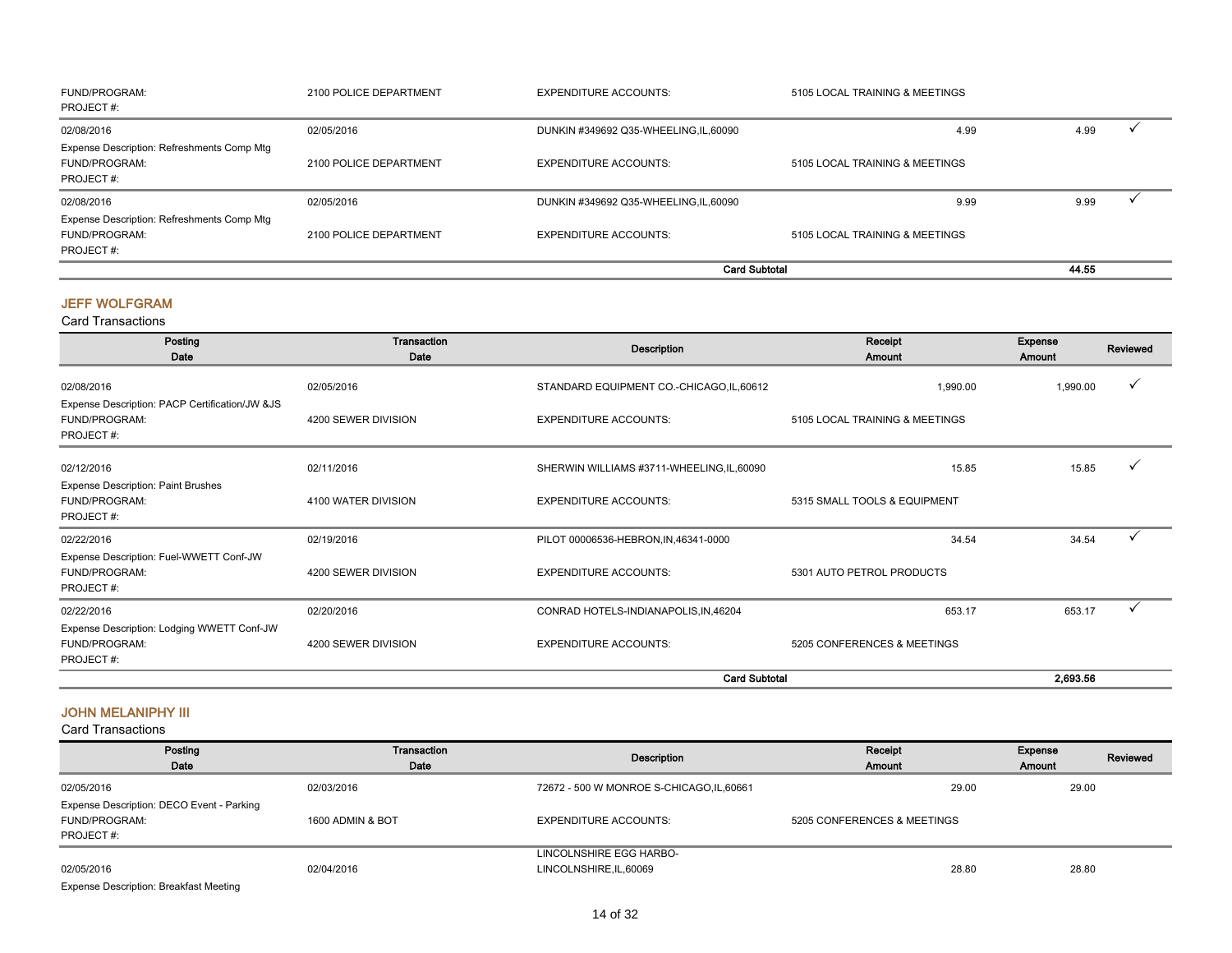| FUND/PROGRAM:<br>PROJECT#:                                     | 1600 ADMIN & BOT | <b>EXPENDITURE ACCOUNTS:</b>                  | 5205 CONFERENCES & MEETINGS |        |
|----------------------------------------------------------------|------------------|-----------------------------------------------|-----------------------------|--------|
| 03/01/2016<br>Expense Description: Chamber Mtg                 | 02/29/2016       | WHEELING PROSPECT HEIG-847-5410170, IL, 60090 | 35.00                       | 35.00  |
| FUND/PROGRAM:<br>PROJECT#:                                     | 1600 ADMIN & BOT | <b>EXPENDITURE ACCOUNTS:</b>                  | 5205 CONFERENCES & MEETINGS |        |
| 03/01/2016                                                     | 02/29/2016       | WHEELING PROSPECT HEIG-847-5410170, IL, 60090 | 30.00                       | 30.00  |
| Expense Description: Chamber Mtg<br>FUND/PROGRAM:<br>PROJECT#: | 1600 ADMIN & BOT | <b>EXPENDITURE ACCOUNTS:</b>                  | 5205 CONFERENCES & MEETINGS |        |
|                                                                |                  |                                               | <b>Card Subtotal</b>        | 122.80 |

#### JOHNNY PEREZ

| Posting<br>Date                                                               | Transaction<br>Date           | <b>Description</b>                         | Receipt<br>Amount             | Expense<br>Amount | Reviewed     |
|-------------------------------------------------------------------------------|-------------------------------|--------------------------------------------|-------------------------------|-------------------|--------------|
| 02/09/2016                                                                    | 02/08/2016                    | LAB DEVELOPMENT-08474998309,IL,60089       | 953.89                        | 51.30             |              |
| <b>Expense Description: Light Bulbs</b><br>FUND/PROGRAM:<br>PROJECT#:         | 2200 FIRE DEPARTMENT          | <b>EXPENDITURE ACCOUNTS:</b>               | 5311 BLDG/GROUNDS MAINTENANCE |                   |              |
| 02/09/2016                                                                    | 02/08/2016                    | LAB DEVELOPMENT-08474998309,IL,60089       | 953.89                        | 902.59            | ✓            |
| <b>Expense Description: Electrical Supplies</b><br>FUND/PROGRAM:<br>PROJECT#: | 1220 BUILDING SERVICES        | <b>EXPENDITURE ACCOUNTS:</b>               | 5311 BLDG/GROUNDS MAINTENANCE |                   |              |
| 02/17/2016                                                                    | 02/16/2016                    | PARTSELECT.COM XXXXXXX-8888951535,FL,34238 | 105.76                        | 105.76            |              |
| Expense Description: Refrigerator Gasket<br>FUND/PROGRAM:<br>PROJECT#:        | 2200 FIRE DEPARTMENT          | <b>EXPENDITURE ACCOUNTS:</b>               | 5311 BLDG/GROUNDS MAINTENANCE |                   |              |
| 02/18/2016                                                                    | 02/17/2016                    | CIRCUIT BREAKER WAREHO-LAWNDALE, CA, 90260 | (1,215.00)                    | (1,215.00)        | ✓            |
| Expense Description: Return-Refund<br>FUND/PROGRAM:<br>PROJECT#:              | 2200 FIRE DEPARTMENT          | <b>EXPENDITURE ACCOUNTS:</b>               | 5311 BLDG/GROUNDS MAINTENANCE |                   |              |
|                                                                               |                               | THE WEBSTAURANT STORE-717-392-             |                               |                   |              |
| 02/22/2016                                                                    | 02/18/2016                    | 7472, PA, 17602                            | 122.49                        | 122.49            |              |
| Expense Description: Sink & Faucet<br>FUND/PROGRAM:<br>PROJECT#:              | 1320 SENIOR CITIZENS SERVICES | <b>EXPENDITURE ACCOUNTS:</b>               | 5311 BLDG/GROUNDS MAINTENANCE |                   |              |
| 02/26/2016                                                                    | 02/24/2016                    | 1000BULBS.COM-800-624-4488,TX,75041        | 294.46                        | 294.46            | $\checkmark$ |
| <b>Expense Description: Light Bulbs</b><br>FUND/PROGRAM:<br>PROJECT#:         | 1220 BUILDING SERVICES        | <b>EXPENDITURE ACCOUNTS:</b>               | 5311 BLDG/GROUNDS MAINTENANCE |                   |              |
| 02/26/2016<br>Expense Description: Battery Back up                            | 02/25/2016                    | PROVANTAGE LLC-800-3361166, OH, 44720-6902 | 68.28                         | 68.28             |              |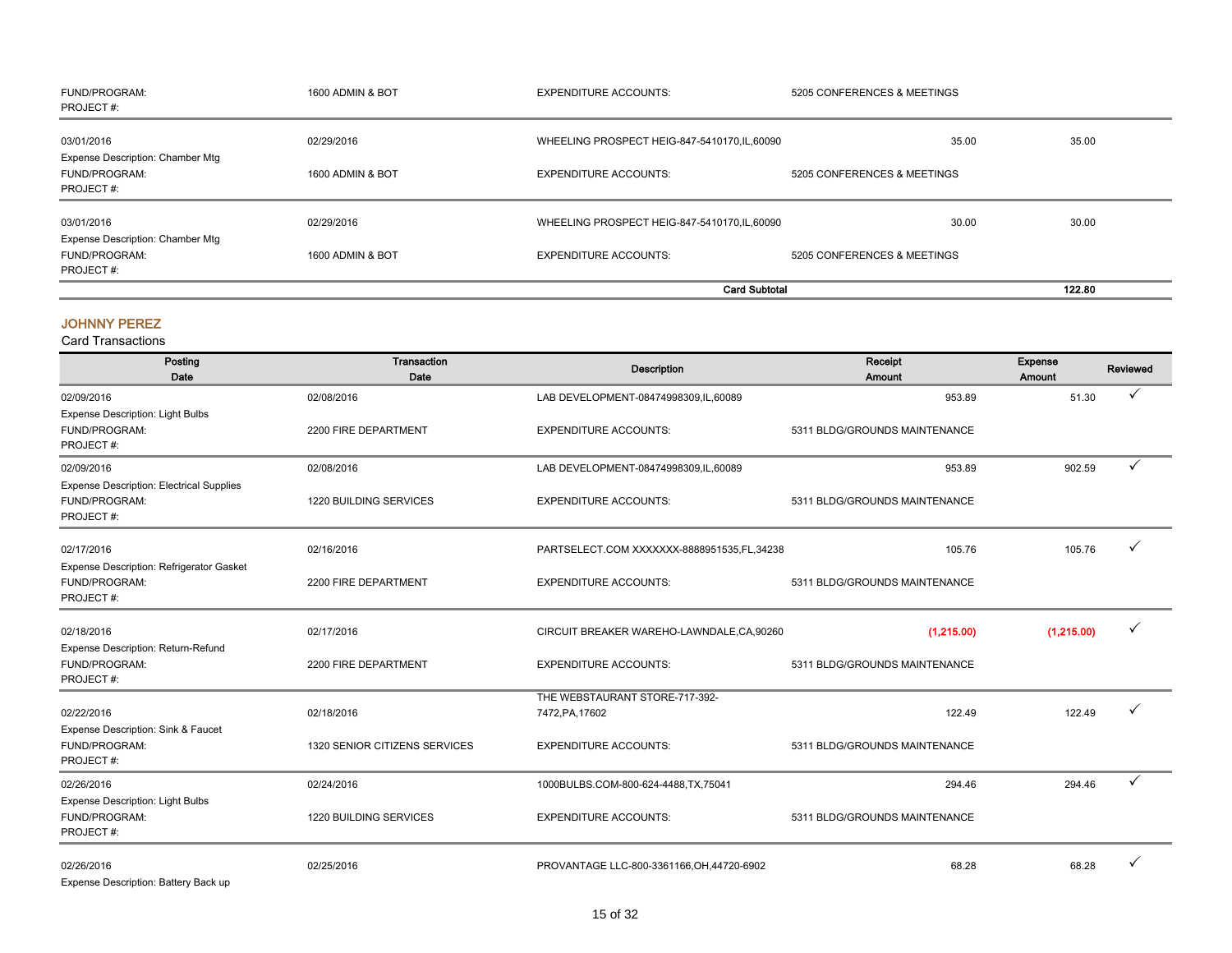| FUND/PROGRAM:<br>PROJECT#:                                             | 1430 FORESTRY DIVISION | <b>EXPENDITURE ACCOUNTS:</b>                      | 5311 BLDG/GROUNDS MAINTENANCE |          |   |
|------------------------------------------------------------------------|------------------------|---------------------------------------------------|-------------------------------|----------|---|
| 02/29/2016<br>Expense Description: USA & IL Flags                      | 02/25/2016             | THE FLAG STORE OF CONN-MERIDEN, CT, 06450         | 1,093.03                      | 546.52   |   |
| FUND/PROGRAM:<br>PROJECT#:                                             | 1220 BUILDING SERVICES | <b>EXPENDITURE ACCOUNTS:</b>                      | 5311 BLDG/GROUNDS MAINTENANCE |          |   |
| 02/29/2016                                                             | 02/25/2016             | THE FLAG STORE OF CONN-MERIDEN, CT, 06450         | 1,093.03                      | 546.51   |   |
| Expense Description: USA & IL Flags<br>FUND/PROGRAM:<br>PROJECT#:      | 1430 FORESTRY DIVISION | <b>EXPENDITURE ACCOUNTS:</b>                      | 5311 BLDG/GROUNDS MAINTENANCE |          |   |
| 02/29/2016                                                             | 02/26/2016             | AMAZON MKTPLACE PMTS-<br>AMZN.COM/BILL, WA, 98109 | 532.50                        | 532.50   | ✓ |
| <b>Expense Description: Ballast</b><br>FUND/PROGRAM:<br>PROJECT#:      | 1220 BUILDING SERVICES | <b>EXPENDITURE ACCOUNTS:</b>                      | 5311 BLDG/GROUNDS MAINTENANCE |          |   |
| 02/29/2016                                                             | 02/26/2016             | 8 G.O. GREEN ENTERPRIS-435-8684073.UT.84721       | 73.88                         | 73.88    |   |
| Expense Description: Toilet Flush Button<br>FUND/PROGRAM:<br>PROJECT#: | 1220 BUILDING SERVICES | <b>EXPENDITURE ACCOUNTS:</b>                      | 5311 BLDG/GROUNDS MAINTENANCE |          |   |
| 02/29/2016                                                             | 02/27/2016             | AMAZON MKTPLACE PMTS-<br>AMZN.COM/BILL, WA, 98109 | 1,049.95                      | 1,049.95 |   |
| Expense Description: LED Light Fixtures<br>FUND/PROGRAM:<br>PROJECT#:  | 4100 WATER DIVISION    | <b>EXPENDITURE ACCOUNTS:</b>                      | 5243 PUMPHOUSE MAINTENANCE    |          |   |
|                                                                        |                        |                                                   | <b>Card Subtotal</b>          | 3,079.24 |   |

#### JON SFONDILIS

| Posting<br>Date                                                             | Transaction<br>Date             | <b>Description</b>                              | Receipt<br><b>Amount</b> | Expense<br>Amount | Reviewed     |
|-----------------------------------------------------------------------------|---------------------------------|-------------------------------------------------|--------------------------|-------------------|--------------|
| 02/10/2016                                                                  | 02/09/2016                      | ICMA ONLINE PURCHASES-08007458780,DC,20002      | 1,400.00                 | 1,400.00          | $\checkmark$ |
| Expense Description: ICMA Membership-JS<br>FUND/PROGRAM:<br>PROJECT#:       | 1600 ADMIN & BOT                | <b>EXPENDITURE ACCOUNTS:</b>                    | 5222 MEMBERSHIP DUES     |                   |              |
| 02/12/2016                                                                  | 02/12/2016                      | 1-800-FLOWERS.COM, INC.-800-468-1141, NY, 11514 | 125.33                   | 125.33            | $\checkmark$ |
| Expense Description: Funeral Flowers/Dorband<br>FUND/PROGRAM:<br>PROJECT#:  | 1600 ADMIN & BOT                | <b>EXPENDITURE ACCOUNTS:</b>                    | 5323 AWARDS/DECORATIONS  |                   |              |
| 02/17/2016                                                                  | 02/06/2016                      | RAM RESTAURANT WHEELI-WHEELING, IL, 60090       | (1,591.39)               | (1,591.39)        | ✓            |
| Expense Description: Empl Party tax Reimburse<br>FUND/PROGRAM:<br>PROJECT#: | 1140 SPECIAL EVENTS<br>2016-021 | <b>EXPENDITURE ACCOUNTS:</b>                    | 5297 PROGRAMS/ACTIVITIES |                   |              |
| 03/04/2016                                                                  | 03/03/2016                      | ZIP SPECIALTIES INC-WHEELING, IL, 60090         | 74.00                    | 74.00             |              |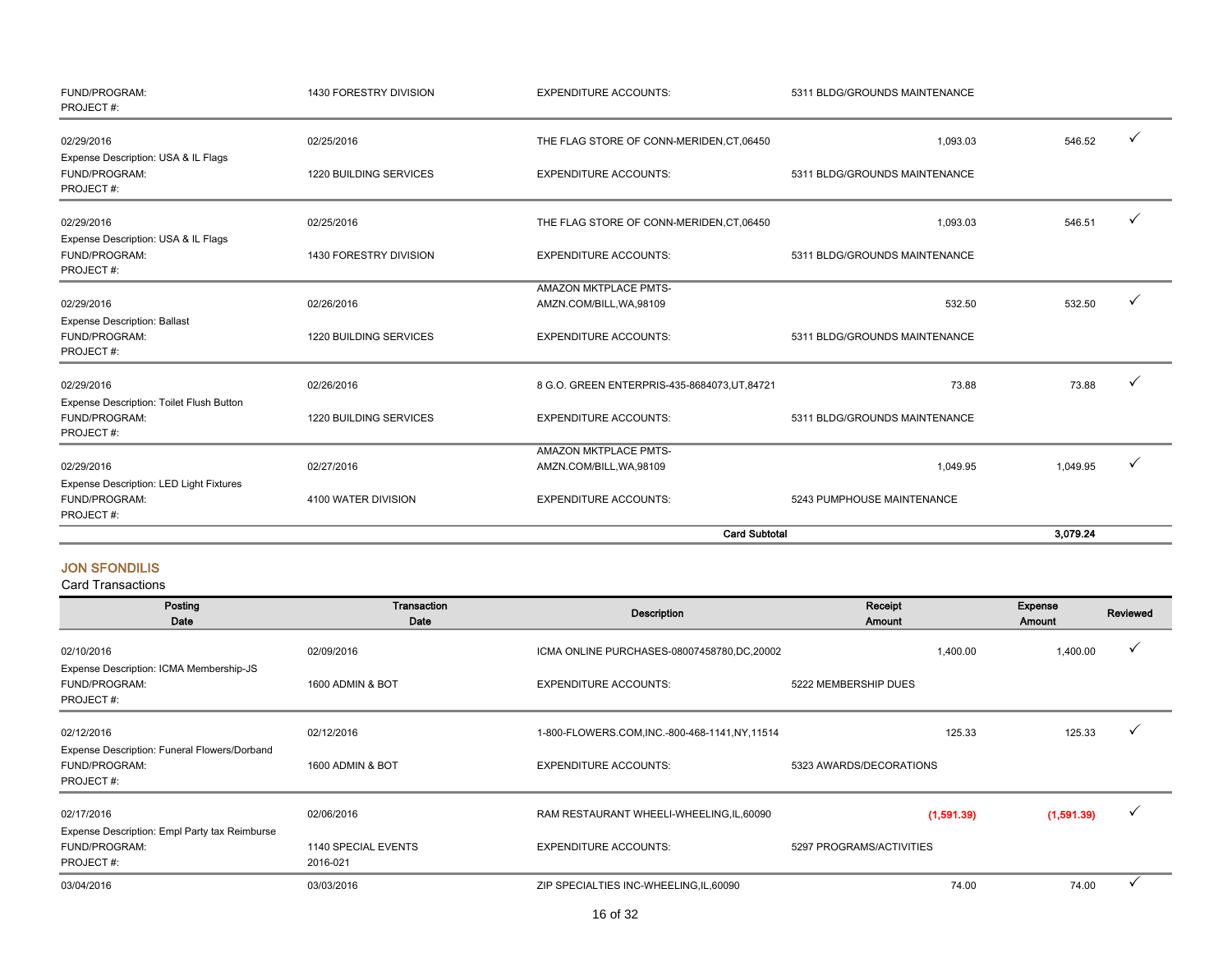#### FUND/PROGRAM: 1600 ADMIN & BOT EXPENDITURE ACCOUNTS: 5323 AWARDS/DECORATIONS PROJECT #: Card Subtotal 7.94 Expense Description: George Heiber plaque

#### JOSHUA BERMAN

| Posting<br>Date                                                              | <b>Transaction</b><br>Date | <b>Description</b>                         | Receipt<br>Amount             | Expense<br>Amount | <b>Reviewed</b> |
|------------------------------------------------------------------------------|----------------------------|--------------------------------------------|-------------------------------|-------------------|-----------------|
|                                                                              |                            | THE HOME DEPOT 1913-MT                     |                               |                   |                 |
| 02/10/2016                                                                   | 02/08/2016                 | PROSPECT, IL, 600560000                    | 80.74                         | 80.74             |                 |
| Expense Description: Station Cleaning Supplies<br>FUND/PROGRAM:<br>PROJECT#: | 4100 WATER DIVISION        | <b>EXPENDITURE ACCOUNTS:</b>               | 5311 BLDG/GROUNDS MAINTENANCE |                   |                 |
|                                                                              |                            | THE HOME DEPOT 1913-MT                     |                               |                   |                 |
| 02/10/2016                                                                   | 02/08/2016                 | PROSPECT, IL, 600560000                    | 42.88                         | 42.88             | ✓               |
| Expense Description: Station Cleaning Supplies                               |                            |                                            |                               |                   |                 |
| FUND/PROGRAM:<br>PROJECT#:                                                   | 4100 WATER DIVISION        | <b>EXPENDITURE ACCOUNTS:</b>               | 5311 BLDG/GROUNDS MAINTENANCE |                   |                 |
|                                                                              |                            | THE HOME DEPOT 1913-MT                     |                               |                   |                 |
| 02/12/2016                                                                   | 02/10/2016                 | PROSPECT, IL, 600560000                    | 10.74                         | 10.74             | ✓               |
| Expense Description: Ceiling Light Lens                                      |                            |                                            |                               |                   |                 |
| FUND/PROGRAM:<br>PROJECT#:                                                   | 4100 WATER DIVISION        | <b>EXPENDITURE ACCOUNTS:</b>               | 5311 BLDG/GROUNDS MAINTENANCE |                   |                 |
|                                                                              |                            | THE HOME DEPOT 1913-MT                     |                               |                   |                 |
| 02/15/2016                                                                   | 02/11/2016                 | PROSPECT, IL, 600560000                    | 5.74                          | 5.74              | ✓               |
| Expense Description: Ceiling Light Lens                                      |                            |                                            |                               |                   |                 |
| FUND/PROGRAM:                                                                | 4100 WATER DIVISION        | <b>EXPENDITURE ACCOUNTS:</b>               | 5311 BLDG/GROUNDS MAINTENANCE |                   |                 |
| PROJECT#:                                                                    |                            |                                            |                               |                   |                 |
| 02/15/2016                                                                   | 02/11/2016                 | THE HOME DEPOT 1913-MT PROSPECT, IL, 60056 |                               | (10.74)           |                 |
|                                                                              |                            |                                            | (10.74)                       |                   |                 |
| Expense Description: Ceiling Light Lens<br>FUND/PROGRAM:<br>PROJECT#:        | 4100 WATER DIVISION        | <b>EXPENDITURE ACCOUNTS:</b>               | 5311 BLDG/GROUNDS MAINTENANCE |                   |                 |
|                                                                              |                            | THE HOME DEPOT 1913-MT                     |                               |                   |                 |
| 02/15/2016                                                                   | 02/12/2016                 | PROSPECT, IL, 600560000                    | 212.49                        | 212.49            |                 |
| <b>Expense Description: Paint/Supplies</b>                                   |                            |                                            |                               |                   |                 |
| FUND/PROGRAM:                                                                | 4100 WATER DIVISION        | <b>EXPENDITURE ACCOUNTS:</b>               | 5311 BLDG/GROUNDS MAINTENANCE |                   |                 |
| PROJECT#:                                                                    |                            |                                            |                               |                   |                 |
|                                                                              |                            | THE HOME DEPOT 1913-MT                     |                               |                   |                 |
| 02/19/2016                                                                   | 02/17/2016                 | PROSPECT, IL, 600560000                    | 334.98                        | 334.98            | ✓               |
| Expense Description: Paint/DryLock/Supplies                                  |                            |                                            |                               |                   |                 |
| FUND/PROGRAM:                                                                | 4100 WATER DIVISION        | <b>EXPENDITURE ACCOUNTS:</b>               | 5311 BLDG/GROUNDS MAINTENANCE |                   |                 |
| PROJECT#:                                                                    |                            |                                            |                               |                   |                 |
|                                                                              |                            | THE HOME DEPOT 1913-MT                     |                               |                   |                 |
| 02/25/2016                                                                   | 02/23/2016                 | PROSPECT, IL, 600560000                    | 155.34                        | 155.34            |                 |
| Expense Description: Paint/Supplies                                          |                            |                                            |                               |                   |                 |
| FUND/PROGRAM:                                                                | 4100 WATER DIVISION        | <b>EXPENDITURE ACCOUNTS:</b>               | 5311 BLDG/GROUNDS MAINTENANCE |                   |                 |
| PROJECT#:                                                                    |                            |                                            |                               |                   |                 |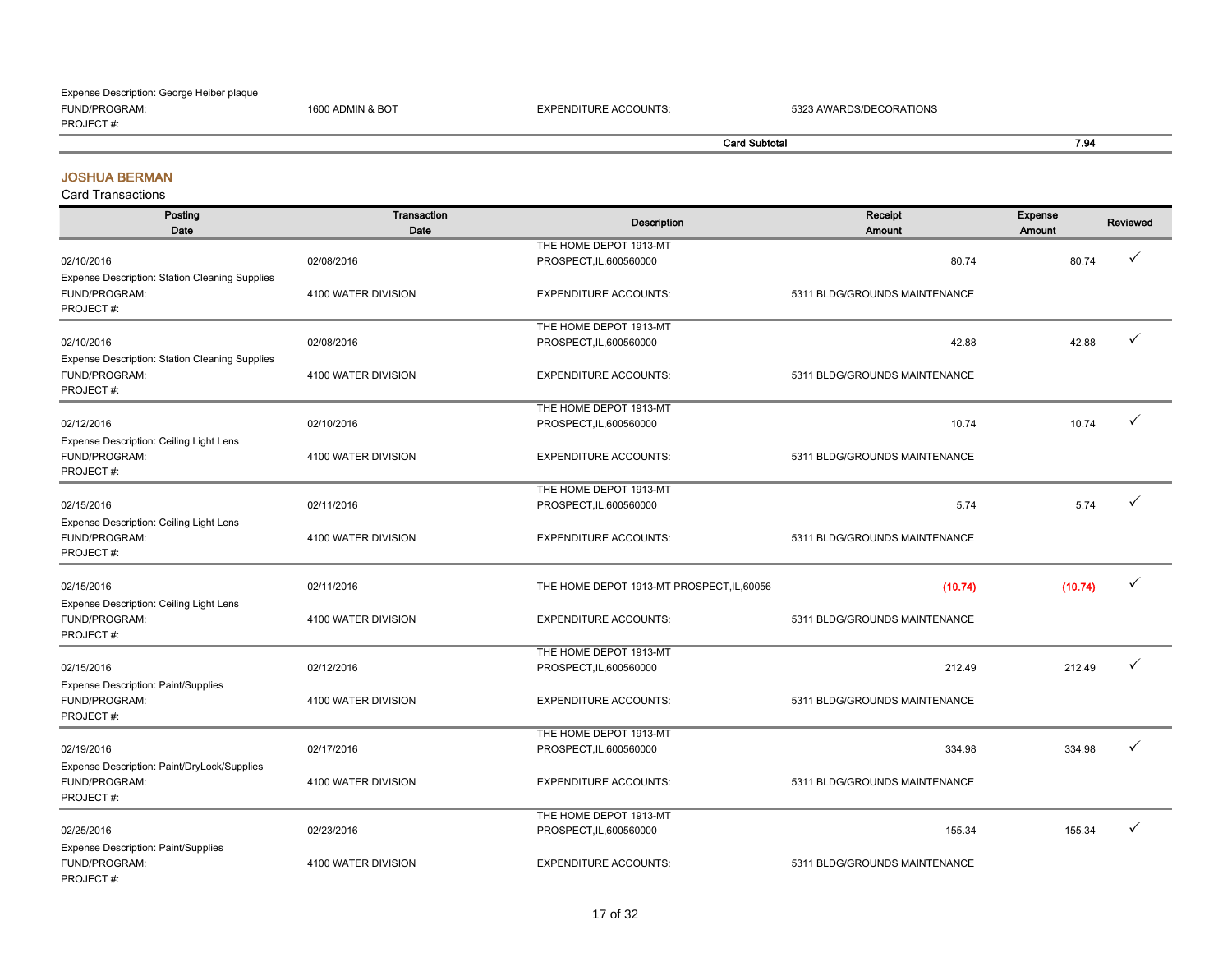|                                            |                     |                              | <b>Card Subtotal</b>          | 985.04                            |
|--------------------------------------------|---------------------|------------------------------|-------------------------------|-----------------------------------|
| PROJECT#:                                  |                     |                              |                               |                                   |
| FUND/PROGRAM:                              | 4100 WATER DIVISION | <b>EXPENDITURE ACCOUNTS:</b> | 5311 BLDG/GROUNDS MAINTENANCE |                                   |
| <b>Expense Description: Paint Supplies</b> |                     |                              |                               |                                   |
| 02/29/2016                                 | 02/26/2016          | PROSPECT, IL, 600560000      | 98.91                         | 98.91                             |
|                                            |                     | THE HOME DEPOT 1913-MT       |                               |                                   |
| PROJECT#:                                  |                     |                              |                               |                                   |
| FUND/PROGRAM:                              | 4100 WATER DIVISION | <b>EXPENDITURE ACCOUNTS:</b> | 5311 BLDG/GROUNDS MAINTENANCE |                                   |
| <b>Expense Description: Paint</b>          |                     |                              |                               |                                   |
| 02/25/2016                                 | 02/23/2016          | PROSPECT, IL, 600560000      | 53.96                         | 53.96<br>$\overline{\phantom{a}}$ |
|                                            |                     | THE HOME DEPOT 1913-MT       |                               |                                   |

#### LANA RUDNIK

| Posting<br>Date                                                              | <b>Transaction</b><br>Date | <b>Description</b>                                | Receipt<br>Amount              | Expense<br>Amount | Reviewed |
|------------------------------------------------------------------------------|----------------------------|---------------------------------------------------|--------------------------------|-------------------|----------|
| 02/05/2016                                                                   | 02/04/2016                 | AMAZON MKTPLACE PMTS-<br>AMZN.COM/BILL, WA, 98109 | 20.99                          | 20.99             |          |
| <b>Expense Description: Envelopes</b><br>FUND/PROGRAM:<br>PROJECT#:          | 1400 CIP ENGINEERING       | <b>EXPENDITURE ACCOUNTS:</b>                      | 5318 OFFICE SUPPLIES           |                   |          |
| 02/08/2016                                                                   | 02/05/2016                 | UWEX REGISTRATION-608-2622451, WI,53706-1415      | 1,295.00                       | 1,295.00          |          |
| Expense Description: Inspect Skills Seminar-KG<br>FUND/PROGRAM:<br>PROJECT#: | 1400 CIP ENGINEERING       | <b>EXPENDITURE ACCOUNTS:</b>                      | 5205 CONFERENCES & MEETINGS    |                   |          |
| 02/10/2016                                                                   | 02/09/2016                 | PAYPAL STREETSAVER-4029357733, OR, 97301          | 1,500.00                       | 1,500.00          | ✓        |
| Expense Description: Streetsaver Annual Subscr<br>FUND/PROGRAM:<br>PROJECT#: | 1400 CIP ENGINEERING       | <b>EXPENDITURE ACCOUNTS:</b>                      | 5327 IS MISC SOFTWARE          |                   |          |
| 02/15/2016                                                                   | 02/13/2016                 | OFFICE DEPOT #1105-800-463-3768,IL,60188          | 79.98                          | 79.98             |          |
| <b>Expense Description: Dater Stamps</b><br>FUND/PROGRAM:<br>PROJECT#:       | 1400 CIP ENGINEERING       | <b>EXPENDITURE ACCOUNTS:</b>                      | 5317 MISC OPERATING SUPPLIES   |                   |          |
| 02/19/2016                                                                   | 02/18/2016                 | OFFICE DEPOT #1105-800-463-3768,IL,60188          | 29.82                          | 29.82             |          |
| <b>Expense Description: Office Supplies</b><br>FUND/PROGRAM:<br>PROJECT#:    | 1400 CIP ENGINEERING       | <b>EXPENDITURE ACCOUNTS:</b>                      | 5317 MISC OPERATING SUPPLIES   |                   |          |
| 02/19/2016<br>Expense Description: DVD Security Recorder                     | 02/18/2016                 | AMAZON MKTPLACE PMTS-<br>AMZN.COM/BILL, WA, 98109 | 199.99                         | 199.99            |          |
| FUND/PROGRAM:<br>PROJECT#:                                                   | 4100 WATER DIVISION        | <b>EXPENDITURE ACCOUNTS:</b>                      | 5345 WATER STORAGE MAINT       |                   |          |
| 02/22/2016                                                                   | 02/19/2016                 | IN MIDLAND STANDARD E-847-8441895, IL, 60118      | 100.00                         | 100.00            |          |
| Expense Description: MSET Workshop-Tack<br>FUND/PROGRAM:<br>PROJECT#:        | 1400 CIP ENGINEERING       | <b>EXPENDITURE ACCOUNTS:</b>                      | 5105 LOCAL TRAINING & MEETINGS |                   |          |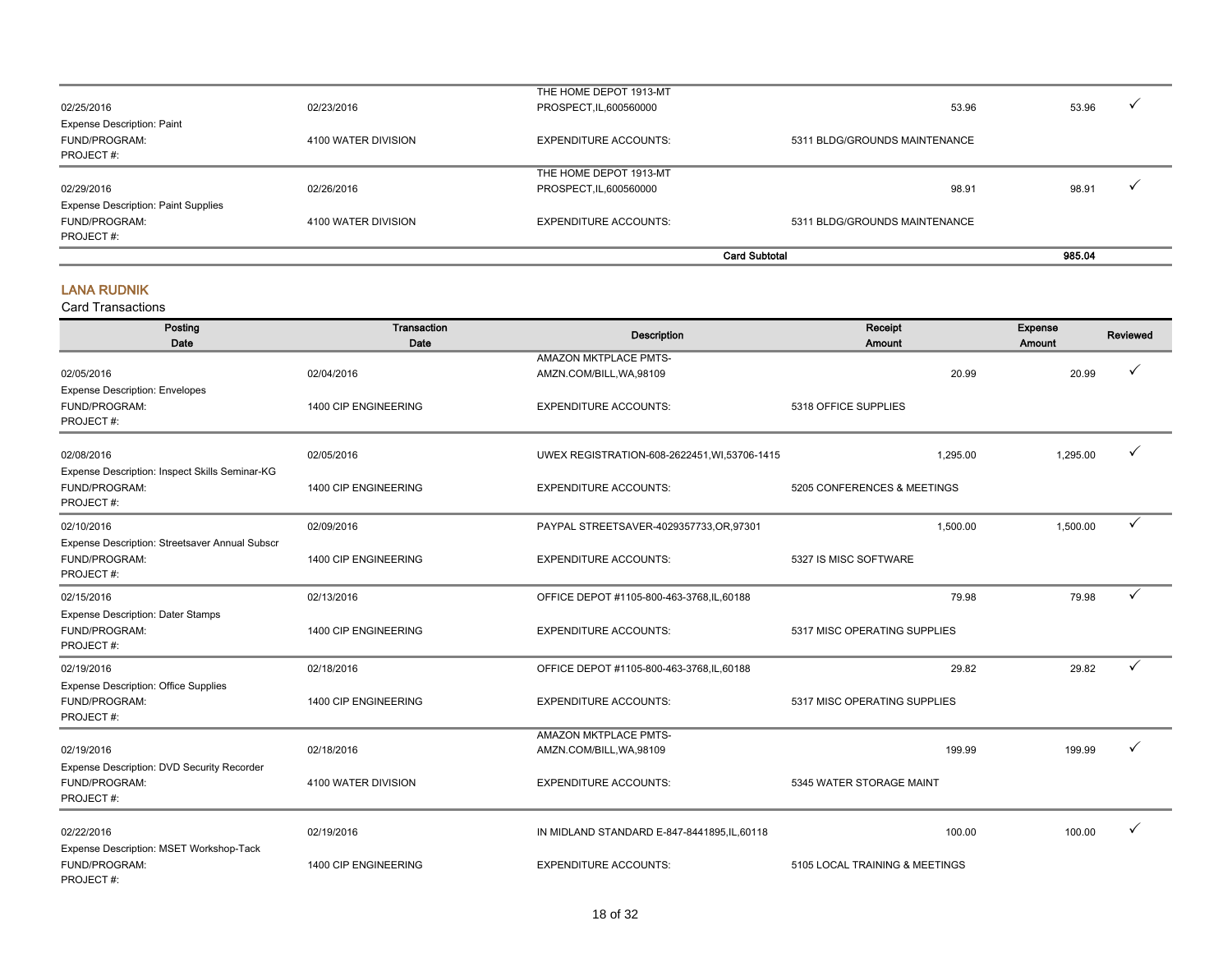|                                                                              |                      | <b>Card Subtotal</b>                       |                              | 3.347.30 |       |  |
|------------------------------------------------------------------------------|----------------------|--------------------------------------------|------------------------------|----------|-------|--|
| FUND/PROGRAM:<br>PROJECT#:                                                   | 1400 CIP ENGINEERING | <b>EXPENDITURE ACCOUNTS:</b>               | 5318 OFFICE SUPPLIES         |          |       |  |
| 03/03/2016<br><b>Expense Description: Office Supplies</b>                    | 03/02/2016           | OFFICE DEPOT #1105-800-463-3768, IL, 60188 |                              | 82.72    | 82.72 |  |
| <b>Expense Description: Labels</b><br>FUND/PROGRAM:<br>PROJECT#:             | 1400 CIP ENGINEERING | <b>EXPENDITURE ACCOUNTS:</b>               | 5318 OFFICE SUPPLIES         |          |       |  |
| 02/25/2016                                                                   | 02/24/2016           | OFFICE DEPOT #1105-800-463-3768, IL, 60188 |                              | 11.99    | 11.99 |  |
| Expense Description: 'Scanned' Stamp<br>FUND/PROGRAM:<br>PROJECT#:           | 1400 CIP ENGINEERING | <b>EXPENDITURE ACCOUNTS:</b>               | 5317 MISC OPERATING SUPPLIES |          |       |  |
| 02/25/2016                                                                   | 02/24/2016           | OFFICE DEPOT #1105-800-463-3768, IL, 60188 |                              | 7.99     | 7.99  |  |
| <b>Expense Description: Shipping Envelopes</b><br>FUND/PROGRAM:<br>PROJECT#: | 1400 CIP ENGINEERING | <b>EXPENDITURE ACCOUNTS:</b>               | 5317 MISC OPERATING SUPPLIES |          |       |  |
| 02/22/2016                                                                   | 02/19/2016           | OFFICE DEPOT #1090-800-463-3768, MN, 55441 |                              | 18.82    | 18.82 |  |

#### LINA COLUNGA

| Posting<br>Date                                                              | <b>Transaction</b><br>Date         | <b>Description</b>                                | Receipt<br>Amount              | Expense<br>Amount | <b>Reviewed</b> |
|------------------------------------------------------------------------------|------------------------------------|---------------------------------------------------|--------------------------------|-------------------|-----------------|
| 02/08/2016                                                                   | 02/03/2016                         | INNOCORP, LTD-608-8455558, WI,53593               | 175.00                         | 175.00            |                 |
| Expense Description: Fatal VisionImpairGoggles<br>FUND/PROGRAM:<br>PROJECT#: | 2100 POLICE DEPARTMENT<br>2003-037 | <b>EXPENDITURE ACCOUNTS:</b>                      | 5324 POLICE DUI FUND EXPENSES  |                   |                 |
| 02/08/2016                                                                   | 02/05/2016                         | AMAZON.COM-AMZN.COM/BILL, WA, 98101               | 77.67                          | 77.67             | ✓               |
| Expense Description: RhinoPro Label Maker<br>FUND/PROGRAM:<br>PROJECT#:      | 2100 POLICE DEPARTMENT             | <b>EXPENDITURE ACCOUNTS:</b>                      | 5313 IS MISC EQPT & SUPPLIES   |                   |                 |
| 02/10/2016                                                                   | 02/09/2016                         | AMAZON MKTPLACE PMTS-<br>AMZN.COM/BILL, WA, 98109 | 59.64                          | 59.64             |                 |
| Expense Description: FosPower4Port USB Hub<br>FUND/PROGRAM:<br>PROJECT#:     | 2100 POLICE DEPARTMENT             | <b>EXPENDITURE ACCOUNTS:</b>                      | 5313 IS MISC EQPT & SUPPLIES   |                   |                 |
| 02/12/2016                                                                   | 02/12/2016                         | COMCAST CHICAGO CS 1X-800-266-2278, IL, 60173     | 237.85                         | 237.85            |                 |
| Expense Description: InternetConnect 1/29-2/28<br>FUND/PROGRAM:<br>PROJECT#: | 0015 EMERGENCY TELEPHONE SYS (911) | <b>EXPENDITURE ACCOUNTS:</b>                      | 5207 IS SERV & MAINT AGREEMENT |                   |                 |
| 02/19/2016                                                                   | 02/19/2016                         | INT LAW ENF TRAINING-262-767-1406, WI, 53105      | 45.00                          | 45.00             |                 |
| Expense Description: Membership Renewal-JE<br>FUND/PROGRAM:<br>PROJECT#:     | 2100 POLICE DEPARTMENT             | <b>EXPENDITURE ACCOUNTS:</b>                      | 5222 MEMBERSHIP DUES           |                   |                 |
| 02/19/2016                                                                   | 02/19/2016                         | INT LAW ENF TRAINING-262-767-1406, WI, 53105      | 1.101.00                       | 1.101.00          |                 |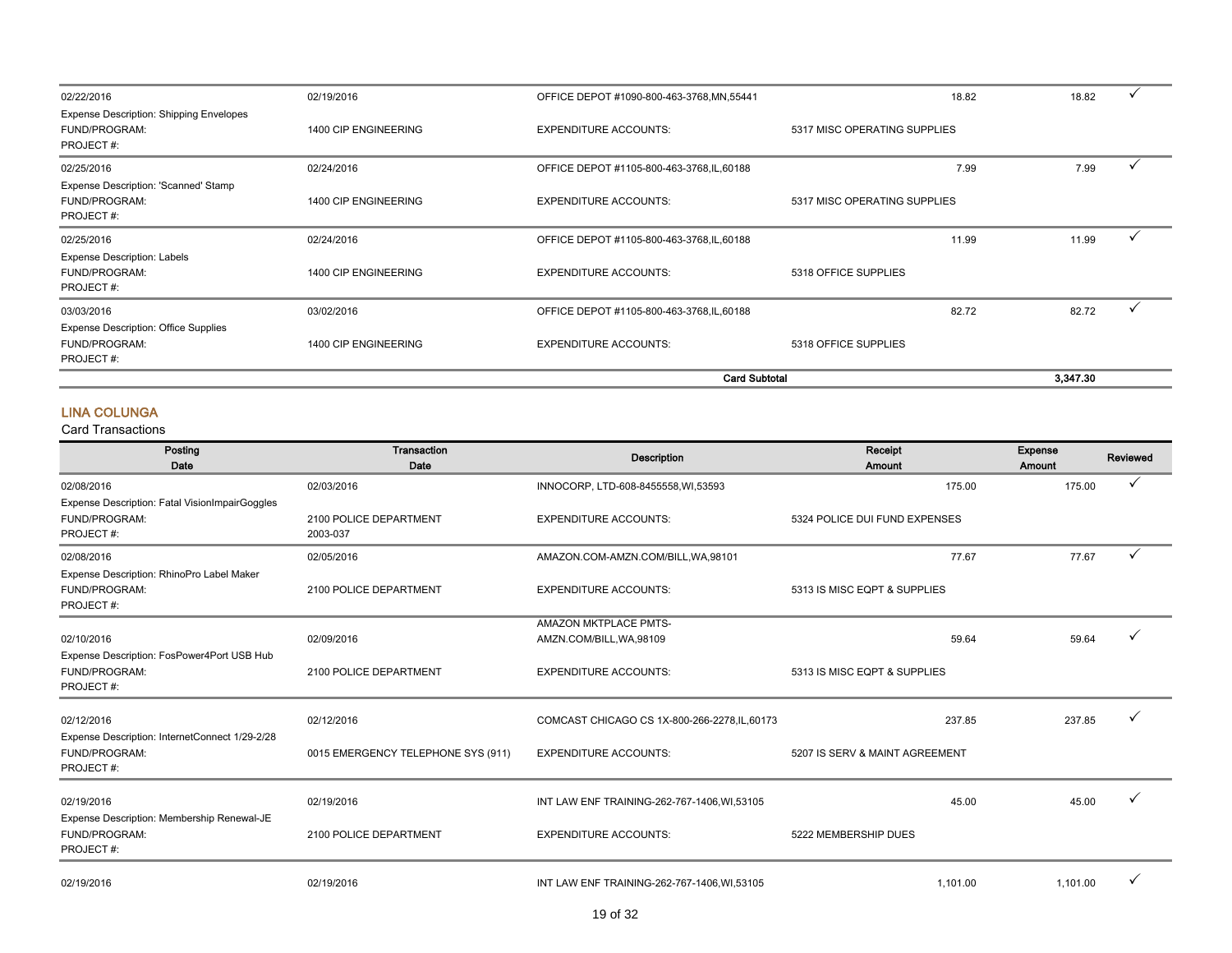| I.T.E.A-847-4404832,IL,60078<br><b>EXPENDITURE ACCOUNTS:</b>                  | 100.00<br>5222 MEMBERSHIP DUES           | 100.00 |              |
|-------------------------------------------------------------------------------|------------------------------------------|--------|--------------|
|                                                                               |                                          |        | $\checkmark$ |
| ATT BILL PAYMENT-800-288-2020, TX, 75202<br><b>EXPENDITURE ACCOUNTS:</b>      | 80.00<br>5207 IS SERV & MAINT AGREEMENT  | 80.00  | ✓            |
| COMCAST CHICAGO CS 1X-800-266-2278, IL, 60173<br><b>EXPENDITURE ACCOUNTS:</b> | 237.85<br>5207 IS SERV & MAINT AGREEMENT | 237.85 |              |
| NU CPS REGISTRATION-08474913447, IL, 60208<br><b>EXPENDITURE ACCOUNTS:</b>    | 575.00<br>5105 LOCAL TRAINING & MEETINGS | 575.00 | ✓            |
| NU CPS REGISTRATION-08474913447, IL, 60208<br><b>EXPENDITURE ACCOUNTS:</b>    | 850.00<br>5105 LOCAL TRAINING & MEETINGS | 850.00 | $\checkmark$ |
| AMZN.COM/BILL, WA, 98109<br><b>EXPENDITURE ACCOUNTS:</b>                      | 49.95<br>5317 MISC OPERATING SUPPLIES    | 49.95  |              |
| AMAZON MKTPLACE PMTS-                                                         |                                          |        |              |
| <b>EXPENDITURE ACCOUNTS:</b>                                                  | 5205 CONFERENCES & MEETINGS              |        |              |
|                                                                               |                                          |        |              |

#### LORI HAZLEWOOD

| Posting<br>Date                                                            | Transaction<br>Date    | Description                                | Receipt<br>Amount            | Expense<br>Amount | Reviewed     |
|----------------------------------------------------------------------------|------------------------|--------------------------------------------|------------------------------|-------------------|--------------|
| 03/03/2016                                                                 | 03/02/2016             | ARLINGTON POWER EQUIPM-PALATINE, IL, 60074 | 480.36                       | 12.99             | $\checkmark$ |
| <b>Expense Description: Safety Glasses</b><br>FUND/PROGRAM:<br>PROJECT#:   | 1430 FORESTRY DIVISION | <b>EXPENDITURE ACCOUNTS:</b>               | 5319 PROTECTIVE CLOTHING     |                   |              |
| 03/03/2016                                                                 | 03/02/2016             | ARLINGTON POWER EQUIPM-PALATINE, IL, 60074 | 480.36                       | 272.52            |              |
| Expense Description: Blades & Chain for Saws<br>FUND/PROGRAM:<br>PROJECT#: | 1430 FORESTRY DIVISION | <b>EXPENDITURE ACCOUNTS:</b>               | 5315 SMALL TOOLS & EQUIPMENT |                   |              |
| 03/03/2016                                                                 | 03/02/2016             | ARLINGTON POWER EQUIPM-PALATINE, IL, 60074 | 480.36                       | 194.85            |              |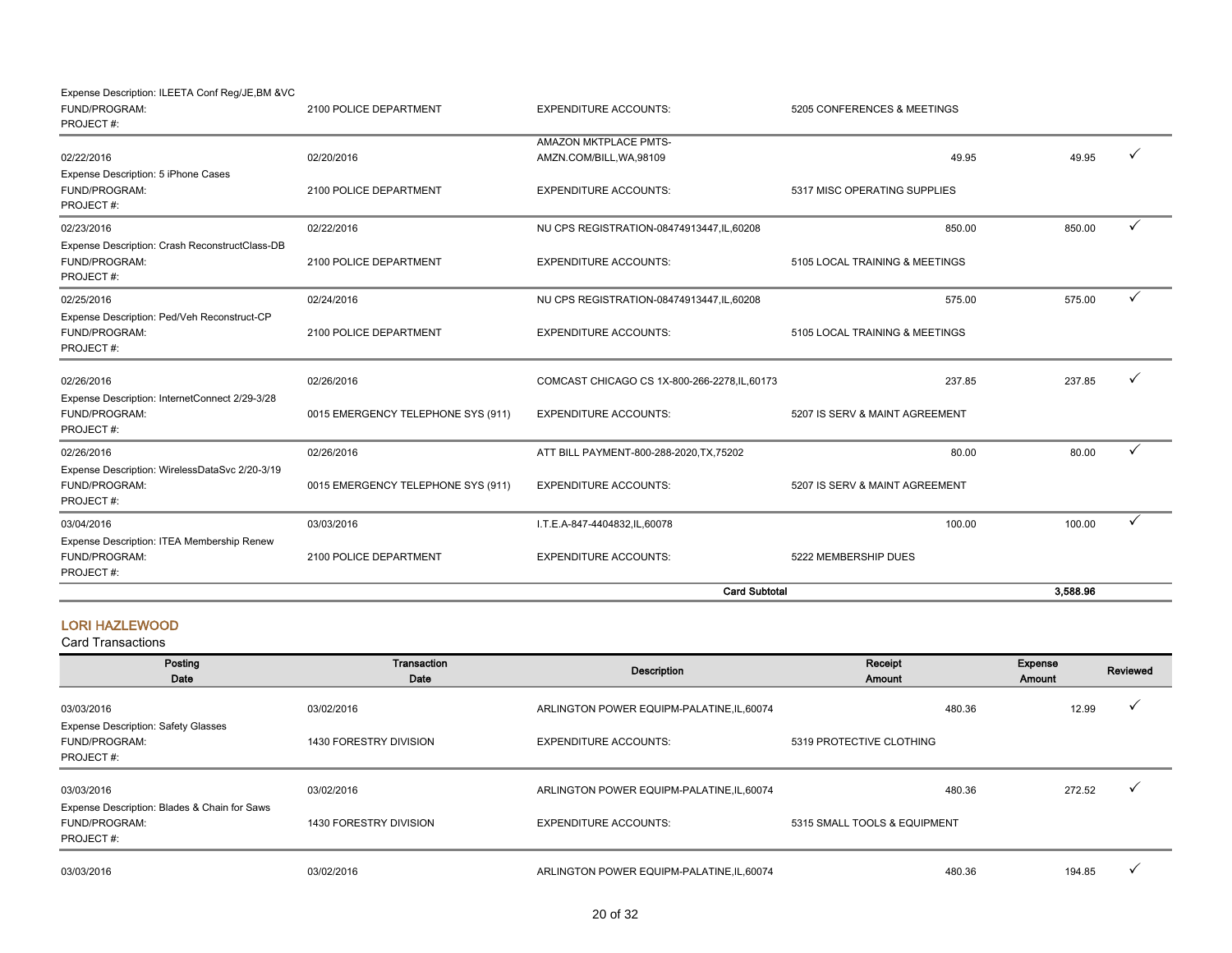#### FUND/PROGRAM: 1420 STREETS DIVISION EXPENDITURE ACCOUNTS: 5320 STREET SIGNS PROJECT #: Expense Description: Tree Trimming Signs

### Card Subtotal 480.36

#### LOUIS MAGURNO

| Posting<br>Date                                                              | <b>Transaction</b><br>Date         | <b>Description</b>                        | Receipt<br>Amount             | Expense<br><b>Amount</b> | <b>Reviewed</b> |
|------------------------------------------------------------------------------|------------------------------------|-------------------------------------------|-------------------------------|--------------------------|-----------------|
| 02/08/2016<br>Expense Description: Kitchen Hood Maintenance                  | 02/05/2016                         | SQ INTERNATIONAL F-LAKE ZURICH, IL, 60047 | 2,243.55                      | 514.35                   | ✓               |
| FUND/PROGRAM:<br>PROJECT#:                                                   | 2200 FIRE DEPARTMENT               | <b>EXPENDITURE ACCOUNTS:</b>              | 5211 EXTINGUISHER SERVICE     |                          |                 |
| 02/08/2016                                                                   | 02/05/2016                         | SQ INTERNATIONAL F-LAKE ZURICH, IL, 60047 | 2,243.55                      | 480.00                   | ✓               |
| Expense Description: Fire System Maintenance<br>FUND/PROGRAM:<br>PROJECT#:   | 4100 WATER DIVISION                | <b>EXPENDITURE ACCOUNTS:</b>              | 5345 WATER STORAGE MAINT      |                          |                 |
| 02/08/2016                                                                   | 02/05/2016                         | SQ INTERNATIONAL F-LAKE ZURICH, IL, 60047 | 2,243.55                      | 385.00                   | ✓               |
| Expense Description: Fire System Maintenance<br>FUND/PROGRAM:<br>PROJECT#:   | 1220 BUILDING SERVICES<br>2009-032 | <b>EXPENDITURE ACCOUNTS:</b>              | 5220 MAINT OFF/SPEC EQUIPMENT |                          |                 |
| 02/08/2016                                                                   | 02/05/2016                         | SQ INTERNATIONAL F-LAKE ZURICH, IL, 60047 | 2,243.55                      | 305.00                   | ✓               |
| Expense Description: Fire System Maintenance<br>FUND/PROGRAM:<br>PROJECT#:   | 1170 COMMUTER PARKING              | <b>EXPENDITURE ACCOUNTS:</b>              | 5220 MAINT OFF/SPEC EQUIPMENT |                          |                 |
| 02/08/2016                                                                   | 02/05/2016                         | SQ INTERNATIONAL F-LAKE ZURICH, IL, 60047 | 2,243.55                      | 260.00                   | ✓               |
| Expense Description: Fire System Maintenance<br>FUND/PROGRAM:<br>PROJECT#:   | 1220 BUILDING SERVICES             | <b>EXPENDITURE ACCOUNTS:</b>              | 5220 MAINT OFF/SPEC EQUIPMENT |                          |                 |
| 02/08/2016                                                                   | 02/05/2016                         | SQ INTERNATIONAL F-LAKE ZURICH, IL, 60047 | 2,243.55                      | 299.20                   | ✓               |
| Expense Description: Kitchen Hood Maintenance<br>FUND/PROGRAM:<br>PROJECT#:  | 2200 FIRE DEPARTMENT               | <b>EXPENDITURE ACCOUNTS:</b>              | 5211 EXTINGUISHER SERVICE     |                          |                 |
| 02/19/2016                                                                   | 02/17/2016                         | MCMASTER-CARR-630-834-9600,IL,60126       | 292.17                        | 292.17                   | ✓               |
| Expense Description: Stainless Mirror<br>FUND/PROGRAM:<br>PROJECT#:          | 1170 COMMUTER PARKING              | <b>EXPENDITURE ACCOUNTS:</b>              | 5311 BLDG/GROUNDS MAINTENANCE |                          |                 |
| 02/25/2016                                                                   | 02/24/2016                         | FASTENAL COMPANY01-WHEELING,IL,60090      | 9.54                          | 9.54                     | ✓               |
| <b>Expense Description: Security Bits</b><br>FUND/PROGRAM:<br>PROJECT#:      | 1170 COMMUTER PARKING              | <b>EXPENDITURE ACCOUNTS:</b>              | 5311 BLDG/GROUNDS MAINTENANCE |                          |                 |
| 03/01/2016                                                                   | 02/29/2016                         | FASTENAL COMPANY01-WHEELING,IL,60090      | 2.48                          | 2.48                     |                 |
| <b>Expense Description: Torx Security Bits</b><br>FUND/PROGRAM:<br>PROJECT#: | 1170 COMMUTER PARKING              | <b>EXPENDITURE ACCOUNTS:</b>              | 5311 BLDG/GROUNDS MAINTENANCE |                          |                 |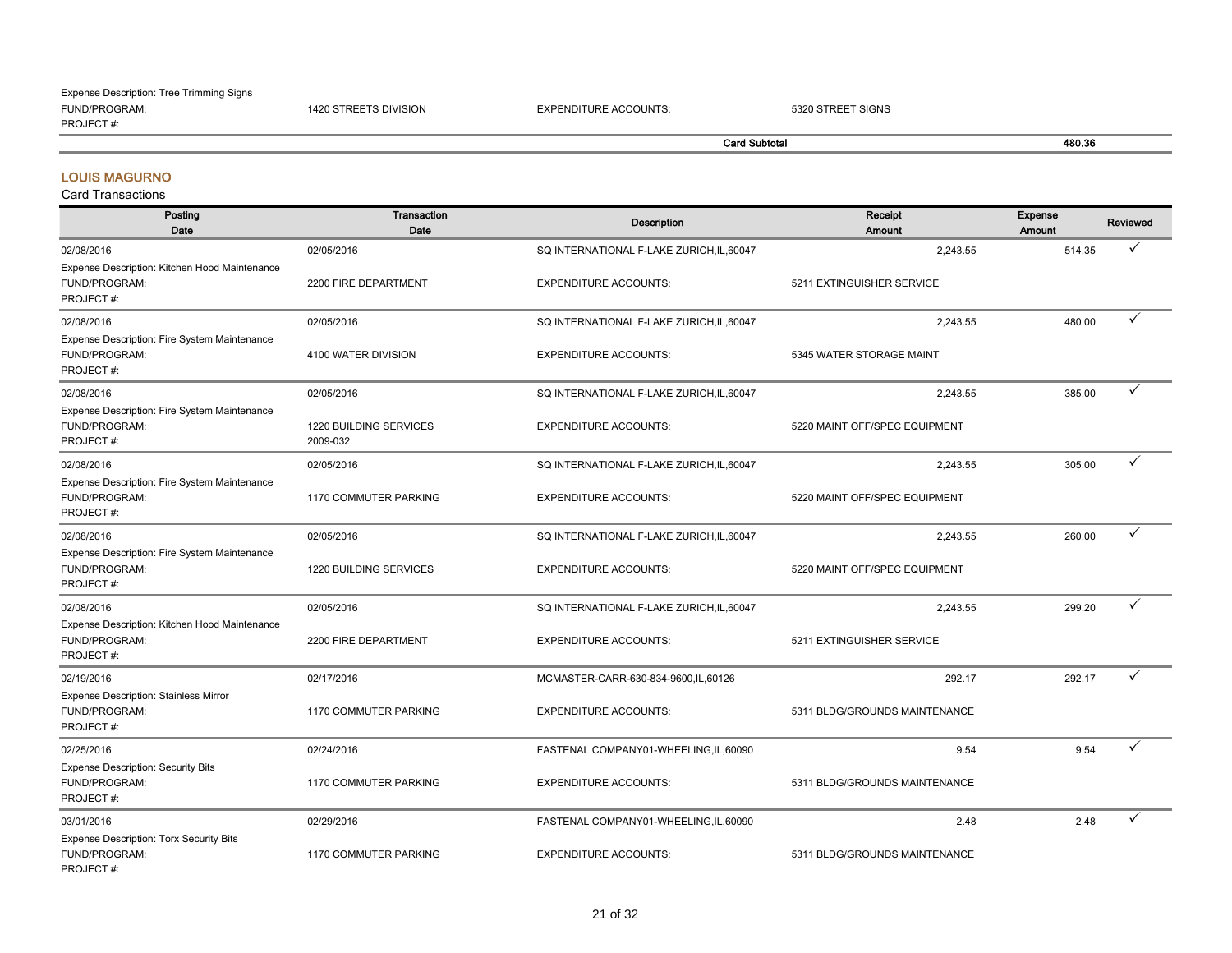| 03/01/2016                                                                  | 02/29/2016             | FASTENAL COMPANY01-WHEELING,IL,60090  | 26.47                         | 26.47  |  |
|-----------------------------------------------------------------------------|------------------------|---------------------------------------|-------------------------------|--------|--|
| <b>Expense Description: Lag Screws</b><br>FUND/PROGRAM:<br>PROJECT#:        | 1220 BUILDING SERVICES | <b>EXPENDITURE ACCOUNTS:</b>          | 5311 BLDG/GROUNDS MAINTENANCE |        |  |
| 03/01/2016                                                                  | 02/29/2016             | FASTENAL COMPANY01-WHEELING,IL,60090  | (2.61)                        | (2.61) |  |
| Expense Description: Refund-Return Bit<br>FUND/PROGRAM:<br>PROJECT#:        | 1170 COMMUTER PARKING  | <b>EXPENDITURE ACCOUNTS:</b>          | 5311 BLDG/GROUNDS MAINTENANCE |        |  |
| 03/04/2016                                                                  | 03/02/2016             | MCMASTER-CARR-630-834-9600, IL, 60126 | 58.87                         | 58.87  |  |
| Expense Description: Assorted Plastic Anchors<br>FUND/PROGRAM:<br>PROJECT#: | 1220 BUILDING SERVICES | <b>EXPENDITURE ACCOUNTS:</b>          | 5311 BLDG/GROUNDS MAINTENANCE |        |  |
| 03/04/2016                                                                  | 03/03/2016             | FASTENAL COMPANY01-WHEELING,IL,60090  | 23.18                         | 23.18  |  |
| Expense Description: #2 Screws<br>FUND/PROGRAM:<br>PROJECT#:                | 1220 BUILDING SERVICES | <b>EXPENDITURE ACCOUNTS:</b>          | 5311 BLDG/GROUNDS MAINTENANCE |        |  |
|                                                                             |                        | <b>Card Subtotal</b>                  | 2.653.65                      |        |  |

#### LUCA URSAN

| Posting<br>Date                                                         | Transaction<br>Date      | <b>Description</b>                                 | Receipt<br>Amount              | Expense<br>Amount | Reviewed     |
|-------------------------------------------------------------------------|--------------------------|----------------------------------------------------|--------------------------------|-------------------|--------------|
| 02/05/2016                                                              | 02/05/2016               | SERVER CENTRAL NETWORK-312-829-<br>1111, IL, 60604 | 402.00                         | 402.00            | $\checkmark$ |
| Expense Description: Website Hosting Svcs<br>FUND/PROGRAM:<br>PROJECT#: | 1750 INFORMATION SYSTEMS | <b>EXPENDITURE ACCOUNTS:</b>                       | 5207 IS SERV & MAINT AGREEMENT |                   |              |
| 02/08/2016                                                              | 02/07/2016               | AT&T DATA-08003310500, GA, 30004                   | 14.99                          | 14.99             |              |
| Expense Description: Wireless Data Svcs<br>FUND/PROGRAM:<br>PROJECT#:   | 1600 ADMIN & BOT         | <b>EXPENDITURE ACCOUNTS:</b>                       | 5239 CELLULAR SERVICES         |                   |              |
| 02/11/2016                                                              | 02/08/2016               | ATT BILL PAYMENT-800-288-2020, TX, 75202           | 55.00                          | 55.00             | ✓            |
| Expense Description: U-Verse Internet Svc<br>FUND/PROGRAM:<br>PROJECT#: | 1750 INFORMATION SYSTEMS | <b>EXPENDITURE ACCOUNTS:</b>                       | 5207 IS SERV & MAINT AGREEMENT |                   |              |
| 02/11/2016                                                              | 02/10/2016               | AT&T DATA-08003310500, GA, 30004                   | 14.99                          | 14.99             | ✓            |
| Expense Description: Wireless Data Svcs<br>FUND/PROGRAM:<br>PROJECT#:   | 1600 ADMIN & BOT         | <b>EXPENDITURE ACCOUNTS:</b>                       | 5239 CELLULAR SERVICES         |                   |              |
| 02/11/2016                                                              | 02/10/2016               | AT&T DATA-08003310500, GA, 30004                   | 14.99                          | 14.99             |              |
| Expense Description: Wireless Data Svcs<br>FUND/PROGRAM:<br>PROJECT#:   | 1600 ADMIN & BOT         | <b>EXPENDITURE ACCOUNTS:</b>                       | 5239 CELLULAR SERVICES         |                   |              |
| 02/11/2016                                                              | 02/10/2016               | AT&T DATA-08003310500, GA, 30004                   | 30.00                          | 30.00             |              |
| Expense Description: Wireless Data Svcs<br>FUND/PROGRAM:                | 1600 ADMIN & BOT         | <b>EXPENDITURE ACCOUNTS:</b>                       | 5239 CELLULAR SERVICES         |                   |              |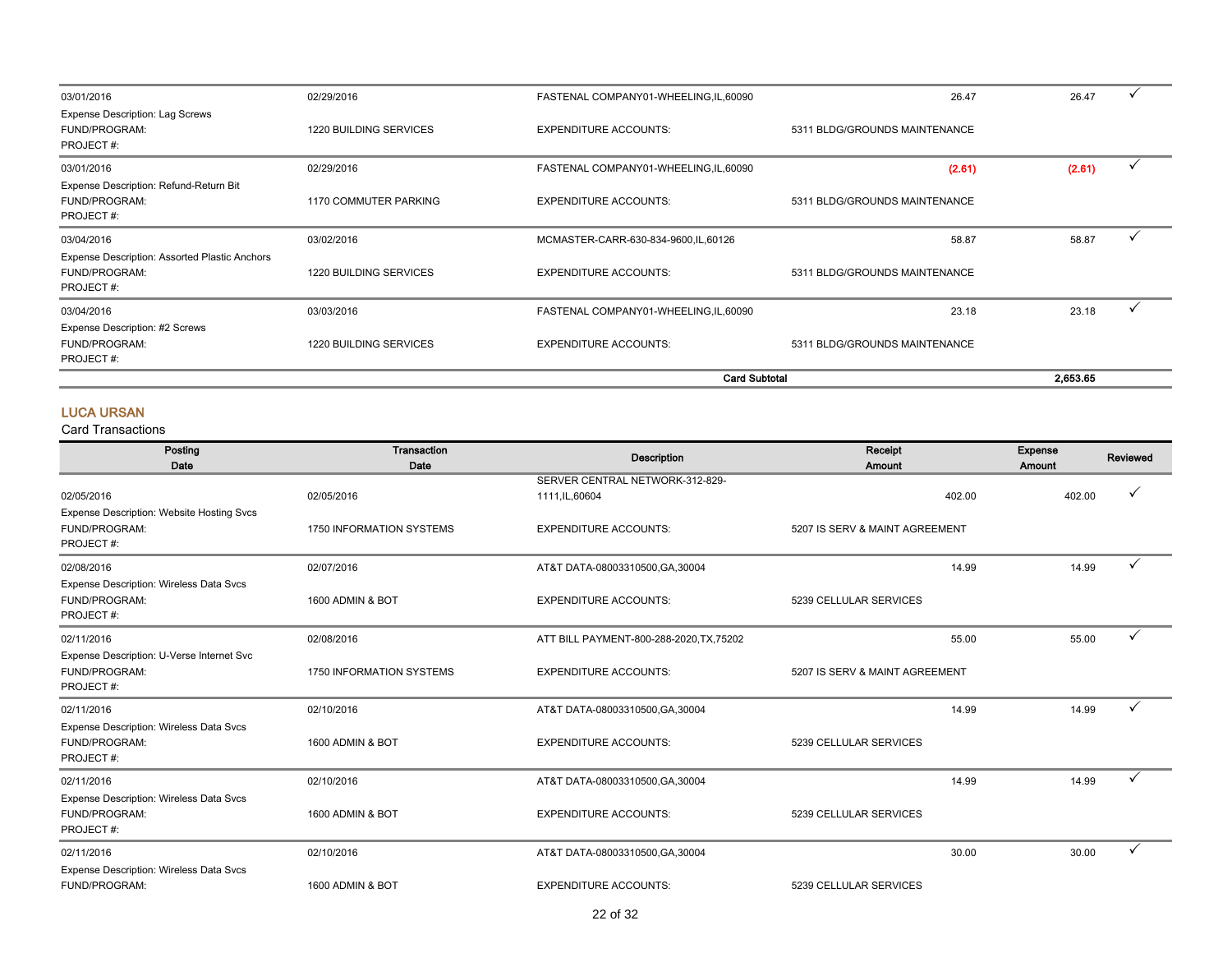| 02/12/2016                                                               | 02/11/2016               | AT&T DATA-08003310500, GA, 30004     |                                | 14.99  | 14.99  | ✓ |
|--------------------------------------------------------------------------|--------------------------|--------------------------------------|--------------------------------|--------|--------|---|
| Expense Description: Wireless Data Svcs<br>FUND/PROGRAM:<br>PROJECT#:    | 1600 ADMIN & BOT         | <b>EXPENDITURE ACCOUNTS:</b>         | 5239 CELLULAR SERVICES         |        |        |   |
| 02/15/2016                                                               | 02/13/2016               | AT&T DATA-08003310500, GA, 30004     |                                | 25.00  | 25.00  | ✓ |
| Expense Description: Wireless Data Svcs<br>FUND/PROGRAM:<br>PROJECT#:    | 1600 ADMIN & BOT         | <b>EXPENDITURE ACCOUNTS:</b>         | 5239 CELLULAR SERVICES         |        |        |   |
| 02/15/2016                                                               | 02/14/2016               | AT&T DATA-08003310500, GA, 30004     |                                | 14.99  | 14.99  | ✓ |
| Expense Description: Wireless Data Svcs<br>FUND/PROGRAM:<br>PROJECT#:    | 1600 ADMIN & BOT         | <b>EXPENDITURE ACCOUNTS:</b>         | 5239 CELLULAR SERVICES         |        |        |   |
| 02/16/2016                                                               | 02/14/2016               | AT&T DATA-08003310500, GA, 30004     |                                | 30.00  | 30.00  | ✓ |
| Expense Description: Wireless Data Svcs<br>FUND/PROGRAM:<br>PROJECT#:    | 1600 ADMIN & BOT         | <b>EXPENDITURE ACCOUNTS:</b>         | 5239 CELLULAR SERVICES         |        |        |   |
| 02/16/2016                                                               | 02/15/2016               | AT&T DATA-08003310500, GA, 30004     |                                | 14.99  | 14.99  | ✓ |
| Expense Description: Wireless Data Svcs<br>FUND/PROGRAM:<br>PROJECT#:    | 1600 ADMIN & BOT         | <b>EXPENDITURE ACCOUNTS:</b>         | 5239 CELLULAR SERVICES         |        |        |   |
| 02/16/2016                                                               | 02/15/2016               | AT&T DATA-08003310500, GA, 30004     |                                | 25.00  | 25.00  | ✓ |
| Expense Description: Wireless Data Svcs<br>FUND/PROGRAM:<br>PROJECT#:    | 1600 ADMIN & BOT         | <b>EXPENDITURE ACCOUNTS:</b>         | 5239 CELLULAR SERVICES         |        |        |   |
| 02/17/2016                                                               | 02/15/2016               | AT&T DATA-08003310500, GA, 30005     |                                | 25.00  | 25.00  | ✓ |
| Expense Description: Wireless Data Svcs<br>FUND/PROGRAM:<br>PROJECT#:    | 1600 ADMIN & BOT         | <b>EXPENDITURE ACCOUNTS:</b>         | 5239 CELLULAR SERVICES         |        |        |   |
| 02/17/2016                                                               | 02/16/2016               | AT&T DATA-08003310500, GA, 30005     |                                | 14.99  | 14.99  | ✓ |
| Expense Description: Wireless Data Svcs<br>FUND/PROGRAM:<br>PROJECT#:    | 1600 ADMIN & BOT         | <b>EXPENDITURE ACCOUNTS:</b>         | 5239 CELLULAR SERVICES         |        |        |   |
| 02/22/2016                                                               | 02/19/2016               | WWW.LOGMEIN.COM-LOGMEIN.COM,MA,01801 |                                | 153.66 | 153.66 | ✓ |
| Expense Description: Annual Support Maint.<br>FUND/PROGRAM:<br>PROJECT#: | 1750 INFORMATION SYSTEMS | <b>EXPENDITURE ACCOUNTS:</b>         | 5207 IS SERV & MAINT AGREEMENT |        |        |   |
| 02/24/2016                                                               | 02/22/2016               | AT&T DATA-08003310500, GA, 30005     |                                | 25.00  | 25.00  | ✓ |
| Expense Description: Wireless Data Svcs<br>FUND/PROGRAM:<br>PROJECT#:    | 1600 ADMIN & BOT         | <b>EXPENDITURE ACCOUNTS:</b>         | 5239 CELLULAR SERVICES         |        |        |   |
| 02/24/2016                                                               | 02/23/2016               | AT&T DATA-08003310500, GA, 30005     |                                | 25.00  | 25.00  | ✓ |
| Expense Description: Wireless Data Svcs<br>FUND/PROGRAM:                 | 1600 ADMIN & BOT         | <b>EXPENDITURE ACCOUNTS:</b>         | 5239 CELLULAR SERVICES         |        |        |   |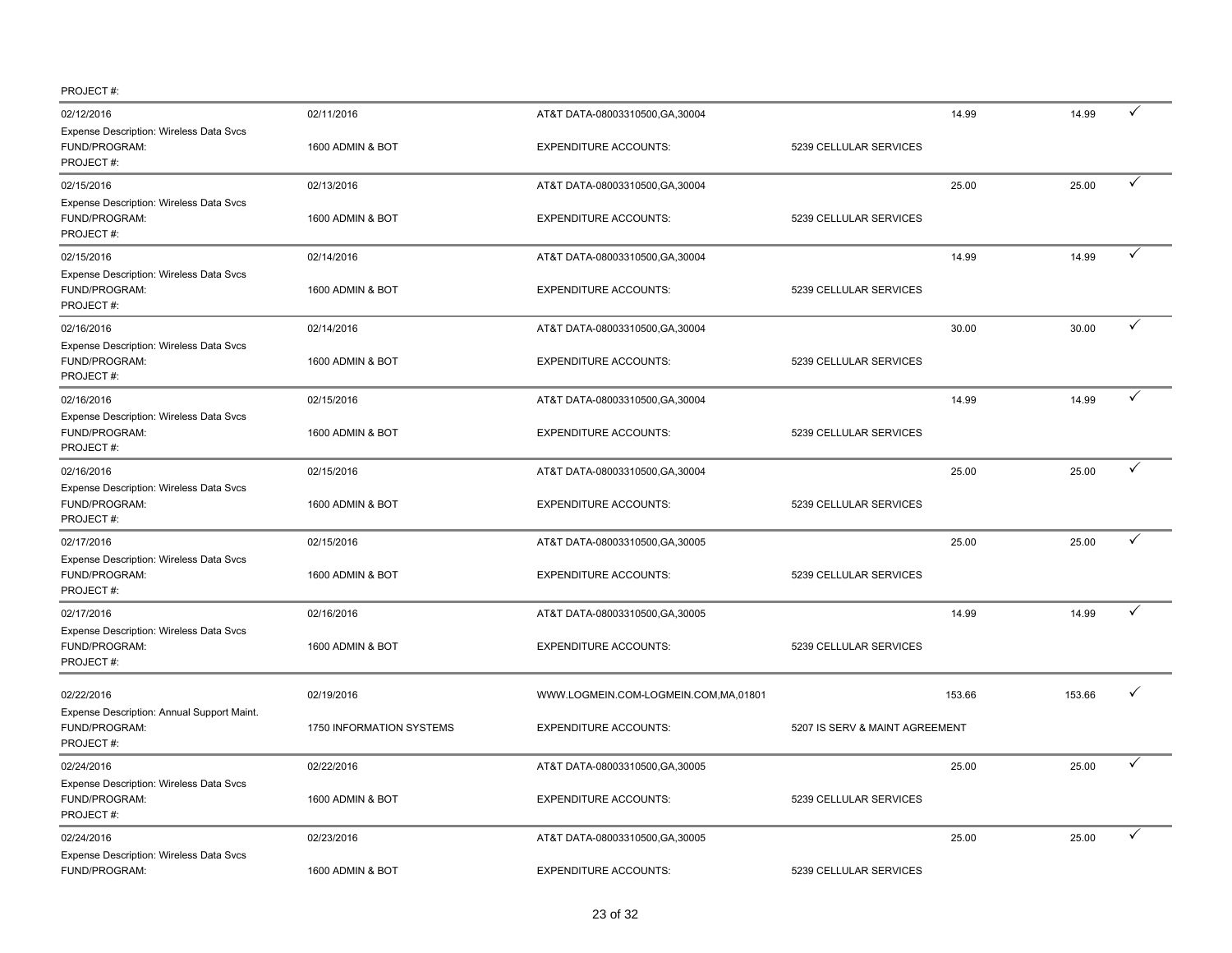| 02/26/2016                                                                 | 02/25/2016               | AT&T DATA-08003310500, GA, 30005           | 14.99                          | 14.99  | ✓            |
|----------------------------------------------------------------------------|--------------------------|--------------------------------------------|--------------------------------|--------|--------------|
| Expense Description: Wireless Data Svcs<br>FUND/PROGRAM:<br>PROJECT#:      | 1600 ADMIN & BOT         | <b>EXPENDITURE ACCOUNTS:</b>               | 5239 CELLULAR SERVICES         |        |              |
| 02/26/2016                                                                 | 02/25/2016               | AT&T DATA-08003310500, GA, 30005           | 14.99                          | 14.99  | ✓            |
| Expense Description: Wireless Data Svcs<br>FUND/PROGRAM:<br>PROJECT#:      | 1600 ADMIN & BOT         | <b>EXPENDITURE ACCOUNTS:</b>               | 5239 CELLULAR SERVICES         |        |              |
| 02/26/2016                                                                 | 02/25/2016               | AT&T DATA-08003310500, GA, 30005           | 25.00                          | 25.00  | $\checkmark$ |
| Expense Description: Wireless Data Svcs<br>FUND/PROGRAM:<br>PROJECT#:      | 1600 ADMIN & BOT         | <b>EXPENDITURE ACCOUNTS:</b>               | 5239 CELLULAR SERVICES         |        |              |
| 02/26/2016                                                                 | 02/25/2016               | AT&T DATA-08003310500, GA, 30005           | 14.99                          | 14.99  | ✓            |
| Expense Description: Wireless Data Svcs<br>FUND/PROGRAM:<br>PROJECT#:      | 1600 ADMIN & BOT         | <b>EXPENDITURE ACCOUNTS:</b>               | 5239 CELLULAR SERVICES         |        |              |
| 02/29/2016                                                                 | 02/27/2016               | COMCAST CHICAGO-800-COMCAST, IL, 60173     | 224.90                         | 224.90 | $\checkmark$ |
| Expense Description: HighSpeed Internet Svcs<br>FUND/PROGRAM:<br>PROJECT#: | 1750 INFORMATION SYSTEMS | <b>EXPENDITURE ACCOUNTS:</b>               | 5207 IS SERV & MAINT AGREEMENT |        |              |
| 02/29/2016                                                                 | 02/27/2016               | AT&T DATA-08003310500, GA, 30005           | 25.00                          | 25.00  | ✓            |
| Expense Description: Wireless Data Svcs<br>FUND/PROGRAM:<br>PROJECT#:      | 1600 ADMIN & BOT         | <b>EXPENDITURE ACCOUNTS:</b>               | 5239 CELLULAR SERVICES         |        |              |
| 02/29/2016                                                                 | 02/27/2016               | AT&T DATA-08003310500, GA, 30005           | 25.00                          | 25.00  | ✓            |
| Expense Description: Wireless Data Svcs<br>FUND/PROGRAM:<br>PROJECT#:      | 1600 ADMIN & BOT         | <b>EXPENDITURE ACCOUNTS:</b>               | 5239 CELLULAR SERVICES         |        |              |
| 02/29/2016                                                                 | 02/27/2016               | AT&T DATA-08003310500, GA, 30005           | 14.99                          | 14.99  | ✓            |
| Expense Description: Wireless Data Svcs<br>FUND/PROGRAM:<br>PROJECT#:      | 1600 ADMIN & BOT         | <b>EXPENDITURE ACCOUNTS:</b>               | 5239 CELLULAR SERVICES         |        |              |
| 03/01/2016                                                                 | 02/29/2016               | HSW HOSTWAY.COM-866-4678929,IL,60606       | 126.00                         | 126.00 | ✓            |
| <b>Expense Description: Hosting Services</b><br>FUND/PROGRAM:<br>PROJECT#: | 1750 INFORMATION SYSTEMS | <b>EXPENDITURE ACCOUNTS:</b>               | 5207 IS SERV & MAINT AGREEMENT |        |              |
| 03/01/2016                                                                 | 02/29/2016               | WWW.1AND1.COM-06105601589,PA,19087         | 114.99                         | 114.99 | ✓            |
| <b>Expense Description: Webhosting Svcs</b><br>FUND/PROGRAM:<br>PROJECT#:  | 1750 INFORMATION SYSTEMS | <b>EXPENDITURE ACCOUNTS:</b>               | 5207 IS SERV & MAINT AGREEMENT |        |              |
| 03/02/2016                                                                 | 02/29/2016               | LEAVER&CO / MEDIASERVE-6154428300,TN,37066 | 60.00                          | 60.00  | $\checkmark$ |
| <b>Expense Description: Webcasting Svcs</b><br>FUND/PROGRAM:               | 1750 INFORMATION SYSTEMS | <b>EXPENDITURE ACCOUNTS:</b>               | 5207 IS SERV & MAINT AGREEMENT |        |              |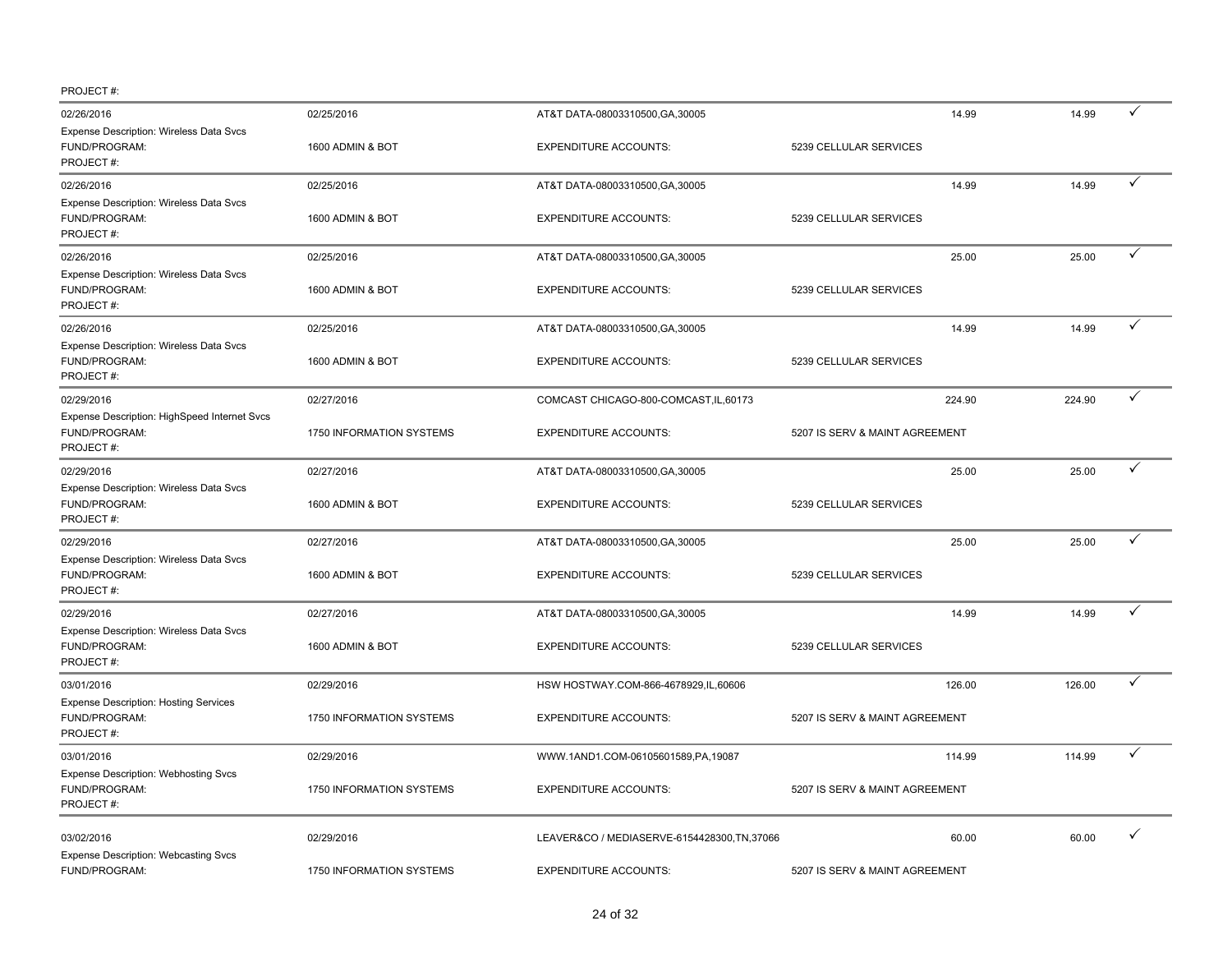|                                                                                |                          | <b>Card Subtotal</b>                    |                                | 2.193.38 |   |
|--------------------------------------------------------------------------------|--------------------------|-----------------------------------------|--------------------------------|----------|---|
| <b>Expense Description: Website Hosting Svcs</b><br>FUND/PROGRAM:<br>PROJECT#: | 1750 INFORMATION SYSTEMS | <b>EXPENDITURE ACCOUNTS:</b>            | 5207 IS SERV & MAINT AGREEMENT |          |   |
| 03/04/2016                                                                     | 03/04/2016               | 1111, IL, 60604                         | 402.00                         | 402.00   |   |
|                                                                                |                          | SERVER CENTRAL NETWORK-312-829-         |                                |          |   |
| Expense Description: Wireless Data Svcs<br>FUND/PROGRAM:<br>PROJECT#:          | 1600 ADMIN & BOT         | <b>EXPENDITURE ACCOUNTS:</b>            | 5239 CELLULAR SERVICES         |          |   |
| 03/04/2016                                                                     | 03/02/2016               | AT&T DATA-08003310500, GA, 30005        | 14.99                          | 14.99    |   |
| Expense Description: Annual Membership Fee<br>FUND/PROGRAM:<br>PROJECT#:       | 1750 INFORMATION SYSTEMS | <b>EXPENDITURE ACCOUNTS:</b>            | 5205 CONFERENCES & MEETINGS    |          |   |
| 03/03/2016                                                                     | 03/02/2016               | HTE USER'S GROUP-05406588692, CA, 92504 | 195.00                         | 195.00   | ✓ |
| Expense Description: Webpayments Sys Fees<br>FUND/PROGRAM:<br>PROJECT#:        | 1750 INFORMATION SYSTEMS | <b>EXPENDITURE ACCOUNTS:</b>            | 5207 IS SERV & MAINT AGREEMENT |          |   |
| 03/03/2016                                                                     | 03/02/2016               | PAYFLOW/PAYPAL-08888839770, NE, 68126   | 19.95                          | 19.95    |   |

#### MICHAEL CROTTY

#### Card Transactions

| Posting                                        | Transaction               | Description                          | Receipt              |        | Expense | Reviewed |
|------------------------------------------------|---------------------------|--------------------------------------|----------------------|--------|---------|----------|
| Date                                           | Date                      |                                      | Amount               |        | Amount  |          |
| 03/02/2016                                     | 03/02/2016                | PUBLICSALARY-630-541-5489, IL, 60516 |                      | 390.00 | 390.00  |          |
| Expense Description: Publicsalary 2016 Renewal |                           |                                      |                      |        |         |          |
| FUND/PROGRAM:                                  | 1800 HUMAN RESOURCES DEPT | <b>EXPENDITURE ACCOUNTS:</b>         | 5222 MEMBERSHIP DUES |        |         |          |
| PROJECT#:                                      |                           |                                      |                      |        |         |          |
|                                                |                           | <b>Card Subtotal</b>                 |                      |        | 390.00  |          |

#### MICHAEL MONDSCHAIN

| Posting<br>Date                                                              | Transaction<br>Date     | <b>Description</b>                           | Receipt<br>Amount              | Expense<br>Amount | Reviewed             |
|------------------------------------------------------------------------------|-------------------------|----------------------------------------------|--------------------------------|-------------------|----------------------|
| 02/23/2016                                                                   | 02/22/2016              | ILLINOIS GOVERNMENT FI-GLEN ELLYN, IL, 60137 | 55.00                          | 55.00             | ✓                    |
| Expense Description: First Thursday Webinar/MM<br>FUND/PROGRAM:<br>PROJECT#: | 1700 FINANCE DEPARTMENT | <b>EXPENDITURE ACCOUNTS:</b>                 | 5105 LOCAL TRAINING & MEETINGS |                   |                      |
| 02/23/2016<br>Expense Description: Public Pension Inst-MM                    | 02/22/2016              | ILLINOIS GOVERNMENT FI-GLEN ELLYN, IL, 60137 | 185.00                         | 185.00            | ✓                    |
| FUND/PROGRAM:<br>PROJECT#:                                                   | 1700 FINANCE DEPARTMENT | <b>EXPENDITURE ACCOUNTS:</b>                 | 5105 LOCAL TRAINING & MEETINGS |                   |                      |
| 02/24/2016                                                                   | 02/23/2016              | MSI MORNINGSTAR-866-229-9449, IL, 60602      | 199.00                         | 199.00            | $\ddot{\phantom{0}}$ |
| Expense Description: Annual Membership Dues<br>FUND/PROGRAM:                 | 1700 FINANCE DEPARTMENT | <b>EXPENDITURE ACCOUNTS:</b>                 | 5222 MEMBERSHIP DUES           |                   |                      |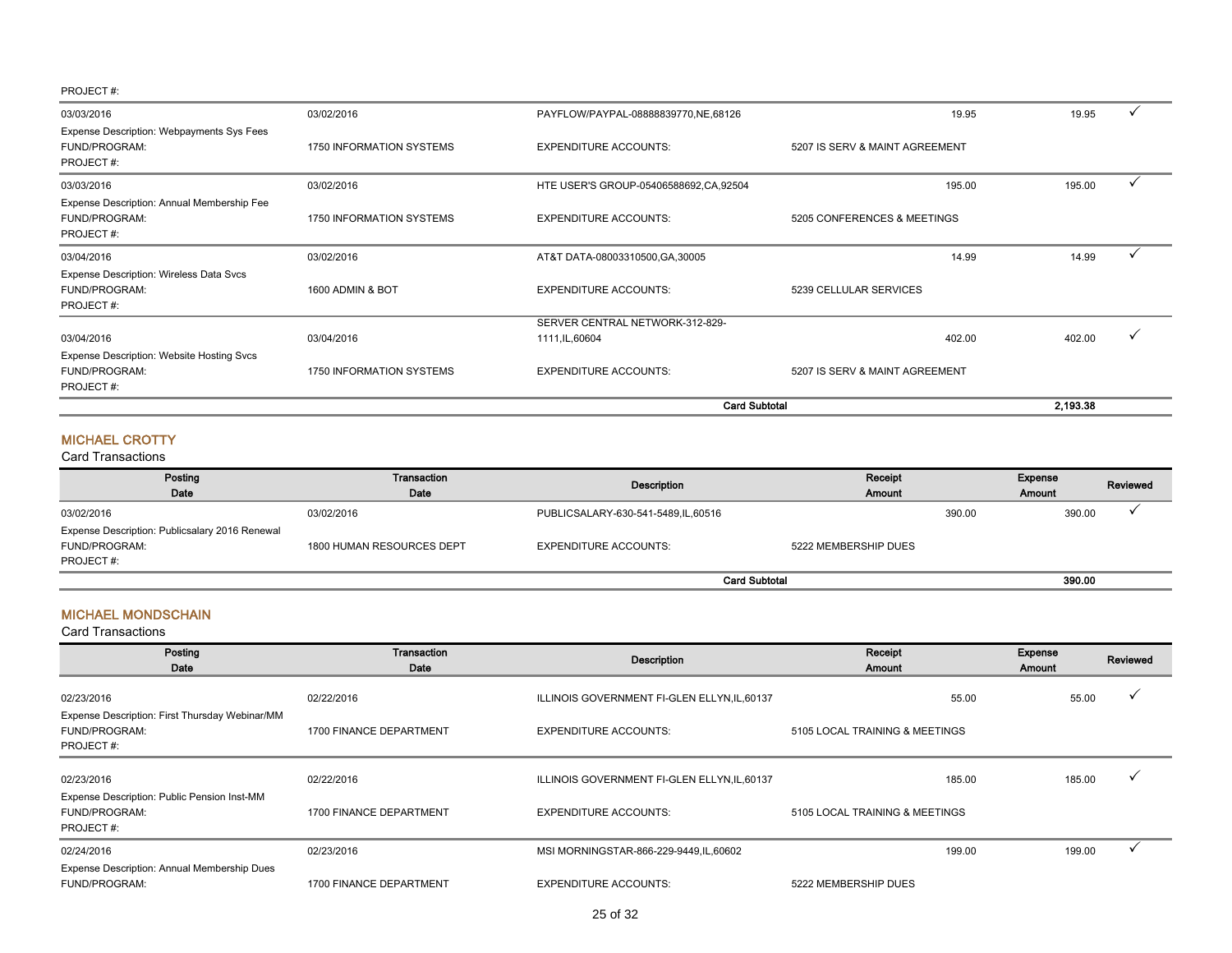| PROJECT#:                                             |                         |                              |                                |        |
|-------------------------------------------------------|-------------------------|------------------------------|--------------------------------|--------|
| 03/03/2016                                            | 03/02/2016              | IPPFA-ELGIN, IL, 60124       | 150.00                         | 150.00 |
| <b>Expense Description: Retirement Coordinator/MM</b> |                         |                              |                                |        |
| FUND/PROGRAM:                                         | 1700 FINANCE DEPARTMENT | <b>EXPENDITURE ACCOUNTS:</b> | 5105 LOCAL TRAINING & MEETINGS |        |
| PROJECT#:                                             |                         |                              |                                |        |
|                                                       |                         |                              | <b>Card Subtotal</b>           | 589.00 |

#### MICHAEL SCHROEDER

| Posting<br>Date                                                                             | Transaction<br>Date                         | <b>Description</b>                                  | Receipt<br>Amount                       | Expense<br><b>Amount</b> | <b>Reviewed</b> |
|---------------------------------------------------------------------------------------------|---------------------------------------------|-----------------------------------------------------|-----------------------------------------|--------------------------|-----------------|
| 02/05/2016                                                                                  | 02/03/2016                                  | MENARDS MOUNT PROSPECT-MT<br>PROSPECT, IL, 60056    | 325.34                                  | 17.44                    |                 |
| Expense Description: CFL Light Buls<br>FUND/PROGRAM:<br>PROJECT#:                           | 4100 WATER DIVISION                         | <b>EXPENDITURE ACCOUNTS:</b>                        | 5311 BLDG/GROUNDS MAINTENANCE           |                          |                 |
| 02/05/2016                                                                                  | 02/03/2016                                  | MENARDS MOUNT PROSPECT-MT<br>PROSPECT, IL, 60056    | 325.34                                  | 307.90                   |                 |
| Expense Description: Lighting & Roofing Stock<br>FUND/PROGRAM:<br>PROJECT#:                 | 1220 BUILDING SERVICES                      | <b>EXPENDITURE ACCOUNTS:</b>                        | 5311 BLDG/GROUNDS MAINTENANCE           |                          |                 |
| 02/08/2016                                                                                  | 02/05/2016                                  | LENNOX INDUSTRIES-09724976730, TX, 75080            | 1,044.00                                | 1,044.00                 | ✓               |
| Expense Description: HVAC Heat Exhanger<br>FUND/PROGRAM:<br>PROJECT#:                       | 1220 BUILDING SERVICES                      | <b>EXPENDITURE ACCOUNTS:</b>                        | 5311 BLDG/GROUNDS MAINTENANCE           |                          |                 |
| 02/12/2016                                                                                  | 02/11/2016                                  | MUNCHS SUPPLY 1-WHEELING, IL, 60090                 | 54.36                                   | 54.36                    | ✓               |
| <b>Expense Description: Heater Thermostats</b><br>FUND/PROGRAM:<br>PROJECT#:                | 1220 BUILDING SERVICES                      | <b>EXPENDITURE ACCOUNTS:</b>                        | 5311 BLDG/GROUNDS MAINTENANCE           |                          |                 |
| 02/23/2016                                                                                  | 02/22/2016                                  | WW GRAINGER-877-2022594, PA, 15201-1416             | 130.14                                  | 130.14                   | ✓               |
| Expense Description: Heater Fan Motor<br>FUND/PROGRAM:<br>PROJECT#:                         | 1220 BUILDING SERVICES                      | <b>EXPENDITURE ACCOUNTS:</b>                        | 5311 BLDG/GROUNDS MAINTENANCE           |                          |                 |
|                                                                                             |                                             | MENARDS MOUNT PROSPECT-MT                           |                                         |                          | ✓               |
| 02/26/2016<br>Expense Description: Plumb & Electric Supplies<br>FUND/PROGRAM:<br>PROJECT#:  | 02/24/2016<br>1320 SENIOR CITIZENS SERVICES | PROSPECT, IL, 60056<br><b>EXPENDITURE ACCOUNTS:</b> | 226.28<br>5311 BLDG/GROUNDS MAINTENANCE | 80.79                    |                 |
|                                                                                             |                                             | MENARDS MOUNT PROSPECT-MT                           |                                         |                          |                 |
| 02/26/2016<br><b>Expense Description: Electrical Supplies</b><br>FUND/PROGRAM:<br>PROJECT#: | 02/24/2016<br>1220 BUILDING SERVICES        | PROSPECT, IL, 60056<br><b>EXPENDITURE ACCOUNTS:</b> | 226.28<br>5311 BLDG/GROUNDS MAINTENANCE | 145.49                   |                 |
| 03/02/2016                                                                                  | 03/01/2016                                  | ZORO TOOLS INC-855-2899676, IL, 60089               | 31.75                                   | 31.75                    | ✓               |
| Expense Description: Ladder Rung Lock<br>FUND/PROGRAM:<br>PROJECT#:                         | 1220 BUILDING SERVICES                      | <b>EXPENDITURE ACCOUNTS:</b>                        | 5311 BLDG/GROUNDS MAINTENANCE           |                          |                 |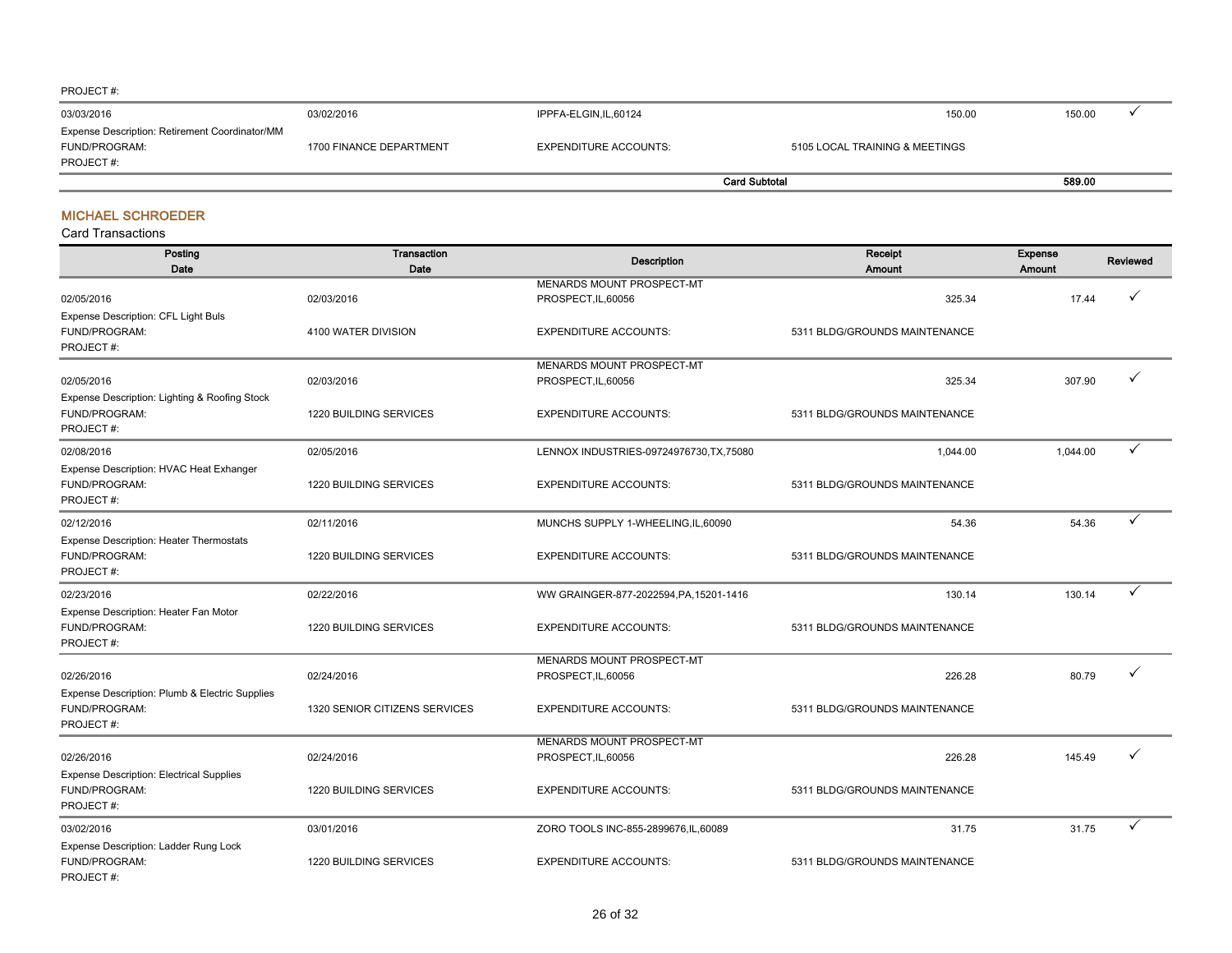| . .<br>∵ard Subtotal<br>------ | 1.811.87 |
|--------------------------------|----------|
|                                |          |

#### PETER RODGERS

Card Transactions

| Posting<br>Date                                                          | Transaction<br>Date    | <b>Description</b>                         | Receipt<br>Amount            |       | Expense<br>Amount | Reviewed |
|--------------------------------------------------------------------------|------------------------|--------------------------------------------|------------------------------|-------|-------------------|----------|
| 02/05/2016                                                               | 02/04/2016             | WAL-MART #1735-WHEELING,IL,60090           |                              | 60.18 | 60.18             |          |
| <b>Expense Description: Prisoner Meals</b><br>FUND/PROGRAM:<br>PROJECT#: | 2100 POLICE DEPARTMENT | <b>EXPENDITURE ACCOUNTS:</b>               | 5229 PRISONER WELFARE        |       |                   |          |
|                                                                          |                        | ZIMMERMANNS ACE HARDWA-BUFFALO             |                              |       |                   |          |
| 02/08/2016                                                               | 02/05/2016             | GROVE, IL, 60089                           |                              | 10.87 | 10.87             |          |
| Expense Description: All Purpose Cleaners<br>FUND/PROGRAM:<br>PROJECT#:  | 2100 POLICE DEPARTMENT | <b>EXPENDITURE ACCOUNTS:</b>               | 5317 MISC OPERATING SUPPLIES |       |                   |          |
| 02/10/2016                                                               | 02/09/2016             | MARK DRUG MEDICAL SUPP-WHEELING, IL, 60090 |                              | 36.68 | 36.68             |          |
| <b>Expense Description: Fingerprint Lotion</b>                           |                        |                                            |                              |       |                   |          |
| FUND/PROGRAM:<br>PROJECT#:                                               | 2100 POLICE DEPARTMENT | <b>EXPENDITURE ACCOUNTS:</b>               | 5317 MISC OPERATING SUPPLIES |       |                   |          |
|                                                                          |                        | <b>Card Subtotal</b>                       |                              |       | 107.73            |          |

#### ROSE LEMANIS

| Posting<br>Date                                                           | Transaction<br>Date                   | <b>Description</b>                         | Receipt<br><b>Amount</b> |        | <b>Expense</b><br>Amount | Reviewed     |
|---------------------------------------------------------------------------|---------------------------------------|--------------------------------------------|--------------------------|--------|--------------------------|--------------|
| 02/12/2016                                                                | 02/11/2016                            | OFFICE DEPOT #1105-800-463-3768, IL, 60188 |                          | 135.25 | 135.25                   | $\checkmark$ |
| <b>Expense Description: Office Supplies</b><br>FUND/PROGRAM:<br>PROJECT#: | <b>1500 PUBLIC WORKS ADMINISTRATI</b> | <b>EXPENDITURE ACCOUNTS:</b>               | 5318 OFFICE SUPPLIES     |        |                          |              |
| 02/16/2016                                                                | 02/15/2016                            | OFFICE DEPOT #1105-800-463-3768, IL, 60188 |                          | 15.29  | 15.29                    | $\checkmark$ |
| <b>Expense Description: Office Supplies</b><br>FUND/PROGRAM:<br>PROJECT#: | <b>1500 PUBLIC WORKS ADMINISTRATI</b> | <b>EXPENDITURE ACCOUNTS:</b>               | 5318 OFFICE SUPPLIES     |        |                          |              |
| 02/22/2016                                                                | 02/19/2016                            | OFFICE DEPOT #1105-800-463-3768, IL, 60188 |                          | 30.65  | 30.65                    | ✓            |
| <b>Expense Description: Office Supplies</b><br>FUND/PROGRAM:<br>PROJECT#: | <b>1500 PUBLIC WORKS ADMINISTRATI</b> | <b>EXPENDITURE ACCOUNTS:</b>               | 5318 OFFICE SUPPLIES     |        |                          |              |
| 02/23/2016                                                                | 02/22/2016                            | OFFICE DEPOT #1214-800-463-3768, GA, 30518 |                          | 46.45  | 46.45                    | ✓            |
| <b>Expense Description: Office Supplies</b><br>FUND/PROGRAM:<br>PROJECT#: | <b>1500 PUBLIC WORKS ADMINISTRATI</b> | <b>EXPENDITURE ACCOUNTS:</b>               | 5318 OFFICE SUPPLIES     |        |                          |              |
| 02/25/2016                                                                | 02/24/2016                            | OFFICE DEPOT #1105-800-463-3768, IL, 60188 |                          | 10.39  | 10.39                    | ✓            |
| <b>Expense Description: Office Supplies</b><br>FUND/PROGRAM:<br>PROJECT#: | <b>1500 PUBLIC WORKS ADMINISTRATI</b> | <b>EXPENDITURE ACCOUNTS:</b>               | 5318 OFFICE SUPPLIES     |        |                          |              |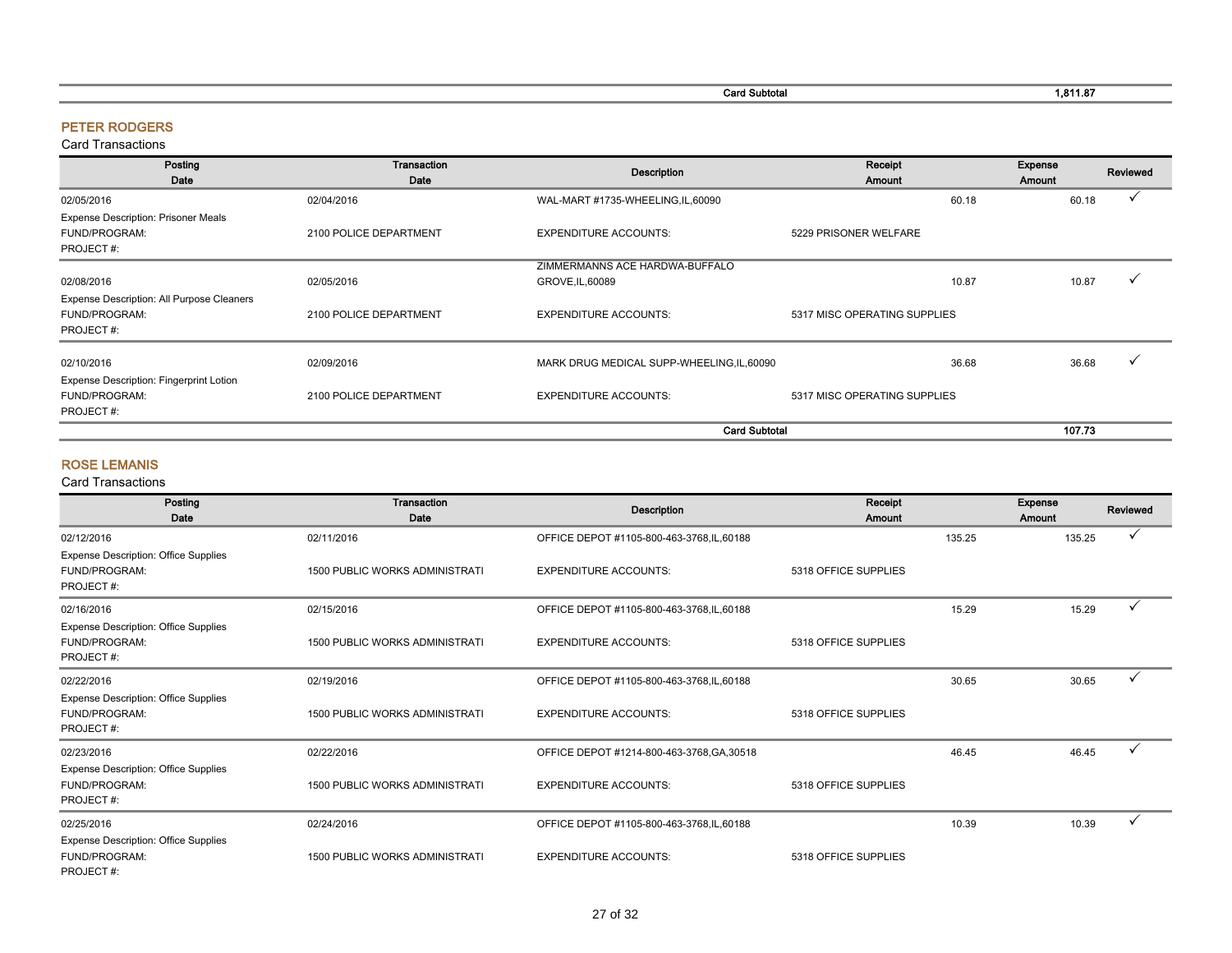| 02/25/2016                                                   | 02/24/2016                            | OFFICE DEPOT #1105-800-463-3768, IL, 60188 | 26.60                          | 26.60    |  |
|--------------------------------------------------------------|---------------------------------------|--------------------------------------------|--------------------------------|----------|--|
| <b>Expense Description: Office Supplies</b><br>FUND/PROGRAM: | <b>1500 PUBLIC WORKS ADMINISTRATI</b> | <b>EXPENDITURE ACCOUNTS:</b>               | 5318 OFFICE SUPPLIES           |          |  |
| PROJECT#:                                                    |                                       |                                            |                                |          |  |
|                                                              |                                       | THYSSENKRUPPELEVATOR W-                    |                                |          |  |
| 02/26/2016                                                   | 02/25/2016                            | 07707990400, GA, 30144                     | 1.185.90                       | 1,185.90 |  |
| <b>Expense Description: Elevator Maintenance</b>             |                                       |                                            |                                |          |  |
| FUND/PROGRAM:                                                | 1220 BUILDING SERVICES                | EXPENDITURE ACCOUNTS:                      | 5299 MISC CONTRACTUAL SERVICES |          |  |
| PROJECT#:                                                    |                                       |                                            |                                |          |  |
|                                                              |                                       | <b>Card Subtotal</b>                       |                                | 1,450.53 |  |

#### SCOTT WILSON

Card Transactions

| Posting<br>Date                               | <b>Transaction</b><br>Date | <b>Description</b>                            | Receipt<br><b>Amount</b> |        | Expense<br>Amount | Reviewed     |
|-----------------------------------------------|----------------------------|-----------------------------------------------|--------------------------|--------|-------------------|--------------|
|                                               |                            | ACME TRUCK BRAKE & SUP-ELK GROVE              |                          |        |                   |              |
| 02/08/2016                                    | 02/05/2016                 | VIL, IL, 60007                                |                          | 165.27 | 165.27            |              |
| Expense Description: Air dryer Rebld Kit #611 |                            |                                               |                          |        |                   |              |
| FUND/PROGRAM:                                 | 2200 FIRE DEPARTMENT       | <b>EXPENDITURE ACCOUNTS:</b>                  | 5310 VEHICLE MAINTENANCE |        |                   |              |
| PROJECT#:                                     |                            |                                               |                          |        |                   |              |
| 02/12/2016                                    | 02/11/2016                 | SQ UNIVERSAL UPHOL-WHEELING, IL, 60090        |                          | 290.00 | 290.00            | $\checkmark$ |
| Expense Description: Re-Upholster Amb Seats   |                            |                                               |                          |        |                   |              |
| FUND/PROGRAM:                                 | 2200 FIRE DEPARTMENT       | <b>EXPENDITURE ACCOUNTS:</b>                  | 5310 VEHICLE MAINTENANCE |        |                   |              |
| PROJECT#:                                     |                            |                                               |                          |        |                   |              |
| 02/22/2016                                    | 02/19/2016                 | ACME TRUCK BRAKE & SUP-08474392202, IL, 60007 |                          | 8.26   | 8.26              |              |
| Expense Description: Radiator Cap/Gen St23    |                            |                                               |                          |        |                   |              |
| FUND/PROGRAM:                                 | 2200 FIRE DEPARTMENT       | <b>EXPENDITURE ACCOUNTS:</b>                  | 5310 VEHICLE MAINTENANCE |        |                   |              |
| PROJECT#:                                     |                            |                                               |                          |        |                   |              |
| 02/29/2016                                    | 02/25/2016                 | WEST MARINE #1727-ARLINGTON HEI, IL, 60004    |                          | 67.99  | 67.99             |              |
| Expense Description: Gel Coating Aerial #217  |                            |                                               |                          |        |                   |              |
| FUND/PROGRAM:                                 | 1430 FORESTRY DIVISION     | <b>EXPENDITURE ACCOUNTS:</b>                  | 5310 VEHICLE MAINTENANCE |        |                   |              |
| PROJECT#:                                     |                            |                                               |                          |        |                   |              |
|                                               |                            |                                               |                          |        |                   |              |
|                                               |                            | <b>Card Subtotal</b>                          |                          |        | 531.52            |              |

#### SEAN LINDSAY

| Posting<br>Date                                                           | Transaction<br>Date           | Description                               | Receipt<br>Amount             | Expense<br>Amount | Reviewed |
|---------------------------------------------------------------------------|-------------------------------|-------------------------------------------|-------------------------------|-------------------|----------|
| 02/09/2016                                                                | 02/08/2016                    | MUNCHS SUPPLY 3-815-723-1111, IL, 60451   | 260.67                        | 260.67            |          |
| <b>Expense Description: Induction Motor</b><br>FUND/PROGRAM:<br>PROJECT#: | 1220 BUILDING SERVICES        | <b>EXPENDITURE ACCOUNTS:</b>              | 5311 BLDG/GROUNDS MAINTENANCE |                   |          |
| 02/11/2016                                                                | 02/10/2016                    | SQ INTERNATIONAL F-LAKE ZURICH, IL, 60047 | 2.494.20                      | 429.20            |          |
| Expense Description: Fire Sys. Testing<br>FUND/PROGRAM:                   | 1320 SENIOR CITIZENS SERVICES | <b>EXPENDITURE ACCOUNTS:</b>              | 5220 MAINT OFF/SPEC EQUIPMENT |                   |          |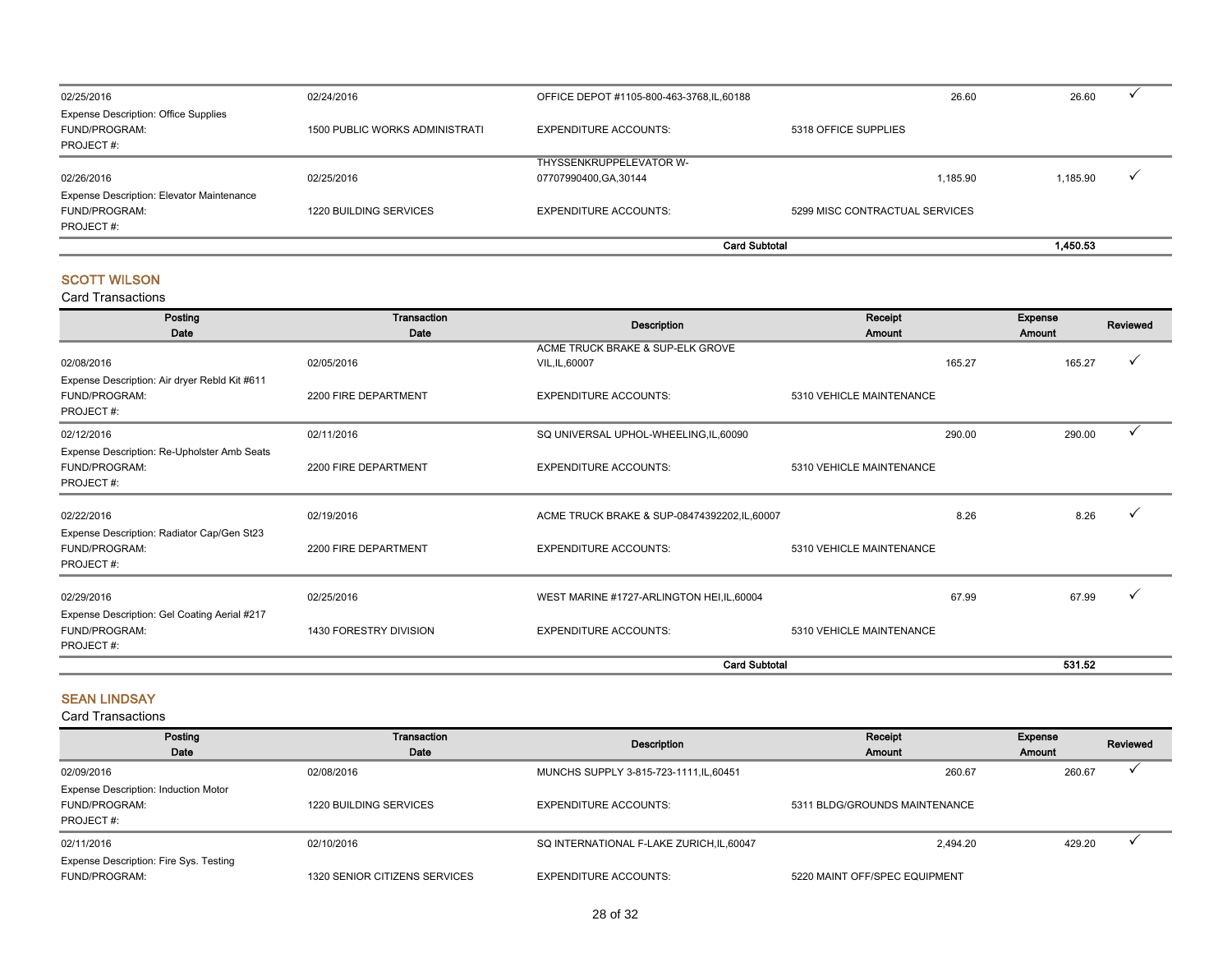|                                                                            |                        | <b>Card Subtotal</b>                      |                               | 3.062.43 |  |
|----------------------------------------------------------------------------|------------------------|-------------------------------------------|-------------------------------|----------|--|
| Expense Description: Dust Mop<br>FUND/PROGRAM:<br>PROJECT#:                | 1220 BUILDING SERVICES | <b>EXPENDITURE ACCOUNTS:</b>              | 5309 JANITORIAL SUPPLIES      |          |  |
| 03/04/2016                                                                 | 03/03/2016             | WW GRAINGER-877-2022594, PA, 15201-1416   | 33.79                         | 33.79    |  |
| Expense Description: Compressor Repair Parts<br>FUND/PROGRAM:<br>PROJECT#: | 2200 FIRE DEPARTMENT   | <b>EXPENDITURE ACCOUNTS:</b>              | 5311 BLDG/GROUNDS MAINTENANCE |          |  |
| 02/26/2016                                                                 | 02/25/2016             | WW GRAINGER-877-2022594, PA, 15201-1416   | 187.45                        | 187.45   |  |
| Expense Description: 50A Plug End<br>FUND/PROGRAM:<br>PROJECT#:            | 1240 FLEET SERVICES    | <b>EXPENDITURE ACCOUNTS:</b>              | 5317 MISC OPERATING SUPPLIES  |          |  |
| 02/22/2016                                                                 | 02/19/2016             | WW GRAINGER-877-2022594, PA, 15201-1416   | 86.32                         | 86.32    |  |
| Expense Description: Fire Sys. Testing<br>FUND/PROGRAM:<br>PROJECT#:       | 1220 BUILDING SERVICES | <b>EXPENDITURE ACCOUNTS:</b>              | 5220 MAINT OFF/SPEC EQUIPMENT |          |  |
| 02/11/2016                                                                 | 02/10/2016             | SQ INTERNATIONAL F-LAKE ZURICH, IL, 60047 | 2,494.20                      | 2,065.00 |  |

#### SHARI MATTHEWS HUIZAR

| Posting<br>Date                                                             | <b>Transaction</b><br>Date    | <b>Description</b>                    | Receipt<br>Amount            | <b>Expense</b><br>Amount | <b>Reviewed</b> |
|-----------------------------------------------------------------------------|-------------------------------|---------------------------------------|------------------------------|--------------------------|-----------------|
| 02/10/2016                                                                  | 02/09/2016                    | NISC MEMBERSHIP-5715213900, VA, 22202 | 145.00                       | 145.00                   |                 |
| Expense Description: Membership Renewal-SMH<br>FUND/PROGRAM:<br>PROJECT#:   | 1315 SOCIAL SERVICES          | <b>EXPENDITURE ACCOUNTS:</b>          | 5222 MEMBERSHIP DUES         |                          |                 |
|                                                                             |                               | AMAZON MKTPLACE PMTS-                 |                              |                          |                 |
| 02/12/2016                                                                  | 02/11/2016                    | AMZN.COM/BILL, WA, 98109              | 37.43                        | 37.43                    |                 |
| Expense Description: Kitchen Storage Box<br>FUND/PROGRAM:<br>PROJECT#:      | 1320 SENIOR CITIZENS SERVICES | <b>EXPENDITURE ACCOUNTS:</b>          | 5315 SMALL TOOLS & EQUIPMENT |                          |                 |
|                                                                             |                               | AMAZON SERVICES-KINDLE-866-321-       |                              |                          |                 |
| 02/15/2016                                                                  | 02/12/2016                    | 8851, WA, 98144                       | 0.99                         | 0.99                     |                 |
| Expense Description: Error-Reimbursed Receipt<br>FUND/PROGRAM:<br>PROJECT#: | 1320 SENIOR CITIZENS SERVICES | <b>EXPENDITURE ACCOUNTS:</b>          | 5297 PROGRAMS/ACTIVITIES     |                          |                 |
|                                                                             |                               | OAKTON COMMUNITY COLLE-DES            |                              |                          |                 |
| 03/01/2016                                                                  | 02/29/2016                    | PLAINES, IL, 60016-1234               | 90.00                        | 90.00                    |                 |
| Expense Description: Seminar Registration-AB<br>FUND/PROGRAM:<br>PROJECT#:  | 1315 SOCIAL SERVICES          | <b>EXPENDITURE ACCOUNTS:</b>          | 5205 CONFERENCES & MEETINGS  |                          |                 |
|                                                                             |                               | OAKTON COMMUNITY COLLE-DES            |                              |                          |                 |
| 03/01/2016                                                                  | 02/29/2016                    | PLAINES, IL, 60016-1234               | 90.00                        | 90.00                    |                 |
| Expense Description: Seminar Registration-MM<br>FUND/PROGRAM:<br>PROJECT#:  | 1315 SOCIAL SERVICES          | <b>EXPENDITURE ACCOUNTS:</b>          | 5205 CONFERENCES & MEETINGS  |                          |                 |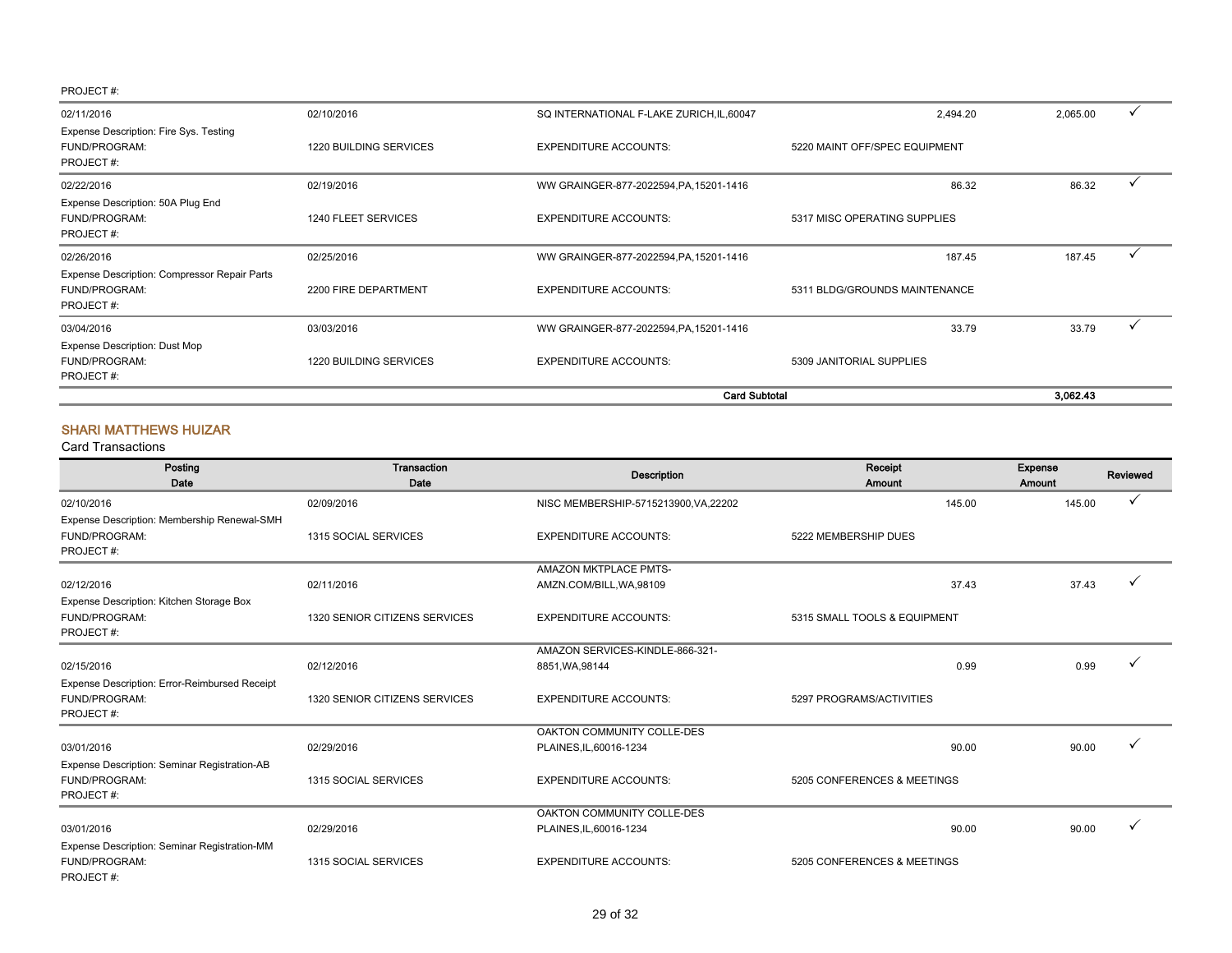Card Subtotal 363.42

#### THOMAS LUEDERS

Card Transactions

| Posting<br>Date                                                              | Transaction<br>Date | Receipt<br><b>Description</b><br>Amount       |                               | Expense<br>Amount | Reviewed |
|------------------------------------------------------------------------------|---------------------|-----------------------------------------------|-------------------------------|-------------------|----------|
| 02/26/2016                                                                   | 02/25/2016          | WW GRAINGER-877-2022594, PA, 15201-1416       | 776.25                        | 776.25            |          |
| Expense Description: Sump Pump/Battery Back-up<br>FUND/PROGRAM:<br>PROJECT#: | 4100 WATER DIVISION | <b>EXPENDITURE ACCOUNTS:</b>                  | 5311 BLDG/GROUNDS MAINTENANCE |                   |          |
| 02/26/2016                                                                   | 02/25/2016          | CERTIFIED LABORATORIES-972-4380391, TX, 75062 | 1,452.70                      | 1,452.70          |          |
| Expense Description: Premalube& Hand Sanitizer<br>FUND/PROGRAM:<br>PROJECT#: | 4100 WATER DIVISION | <b>EXPENDITURE ACCOUNTS:</b>                  | 5214 HYDRANT MAINTENANCE      |                   |          |
| 02/26/2016<br>Expense Description: Truck/Vehicle Detergent                   | 02/25/2016          | CERTIFIED LABORATORIES-972-4380391, TX, 75062 | 419.51                        | 419.51            |          |
| FUND/PROGRAM:<br>PROJECT#:                                                   | 4100 WATER DIVISION | <b>EXPENDITURE ACCOUNTS:</b>                  | 5303 CHEMICALS                |                   |          |
| 03/03/2016<br><b>Expense Description: Rubber Gloves</b>                      | 03/02/2016          | CERTIFIED LABORATORIES-972-4380391, TX, 75062 | 214.86                        | 214.86            |          |
| FUND/PROGRAM:<br>PROJECT#:                                                   | 4200 SEWER DIVISION | <b>EXPENDITURE ACCOUNTS:</b>                  | 5317 MISC OPERATING SUPPLIES  |                   |          |
|                                                                              |                     | THE HOME DEPOT 1913-MT                        |                               |                   |          |
| 03/04/2016<br>Expense Description: Sump Pump Check Valve                     | 03/02/2016          | PROSPECT, IL, 600560000                       | 20.64                         | 20.64             |          |
| FUND/PROGRAM:<br>PROJECT#:                                                   | 4100 WATER DIVISION | <b>EXPENDITURE ACCOUNTS:</b>                  | 5311 BLDG/GROUNDS MAINTENANCE |                   |          |
|                                                                              |                     | <b>Card Subtotal</b>                          |                               | 2,883.96          |          |

#### TY JOHNSON

| Posting                                  | Transaction                   | <b>Description</b>              | Receipt                       | Expense | Reviewed |
|------------------------------------------|-------------------------------|---------------------------------|-------------------------------|---------|----------|
| Date                                     | Date                          |                                 | Amount                        | Amount  |          |
| 02/09/2016                               | 02/08/2016                    | ECOMELECTRO-7185047348,NY,11220 | 385.00                        | 163.00  |          |
| <b>Expense Description: FA Batteries</b> |                               |                                 |                               |         |          |
| FUND/PROGRAM:                            | 1220 BUILDING SERVICES        | <b>EXPENDITURE ACCOUNTS:</b>    | 5220 MAINT OFF/SPEC EQUIPMENT |         |          |
| PROJECT#:                                |                               |                                 |                               |         |          |
| 02/09/2016                               | 02/08/2016                    | ECOMELECTRO-7185047348,NY,11220 | 385.00                        | 77.00   |          |
| <b>Expense Description: FA Batteries</b> |                               |                                 |                               |         |          |
| FUND/PROGRAM:                            | 1170 COMMUTER PARKING         | <b>EXPENDITURE ACCOUNTS:</b>    | 5311 BLDG/GROUNDS MAINTENANCE |         |          |
| PROJECT#:                                |                               |                                 |                               |         |          |
| 02/09/2016                               | 02/08/2016                    | ECOMELECTRO-7185047348,NY,11220 | 385.00                        | 87.00   |          |
| <b>Expense Description: FA Batteries</b> |                               |                                 |                               |         |          |
| FUND/PROGRAM:                            | 1320 SENIOR CITIZENS SERVICES | <b>EXPENDITURE ACCOUNTS:</b>    | 5220 MAINT OFF/SPEC EQUIPMENT |         |          |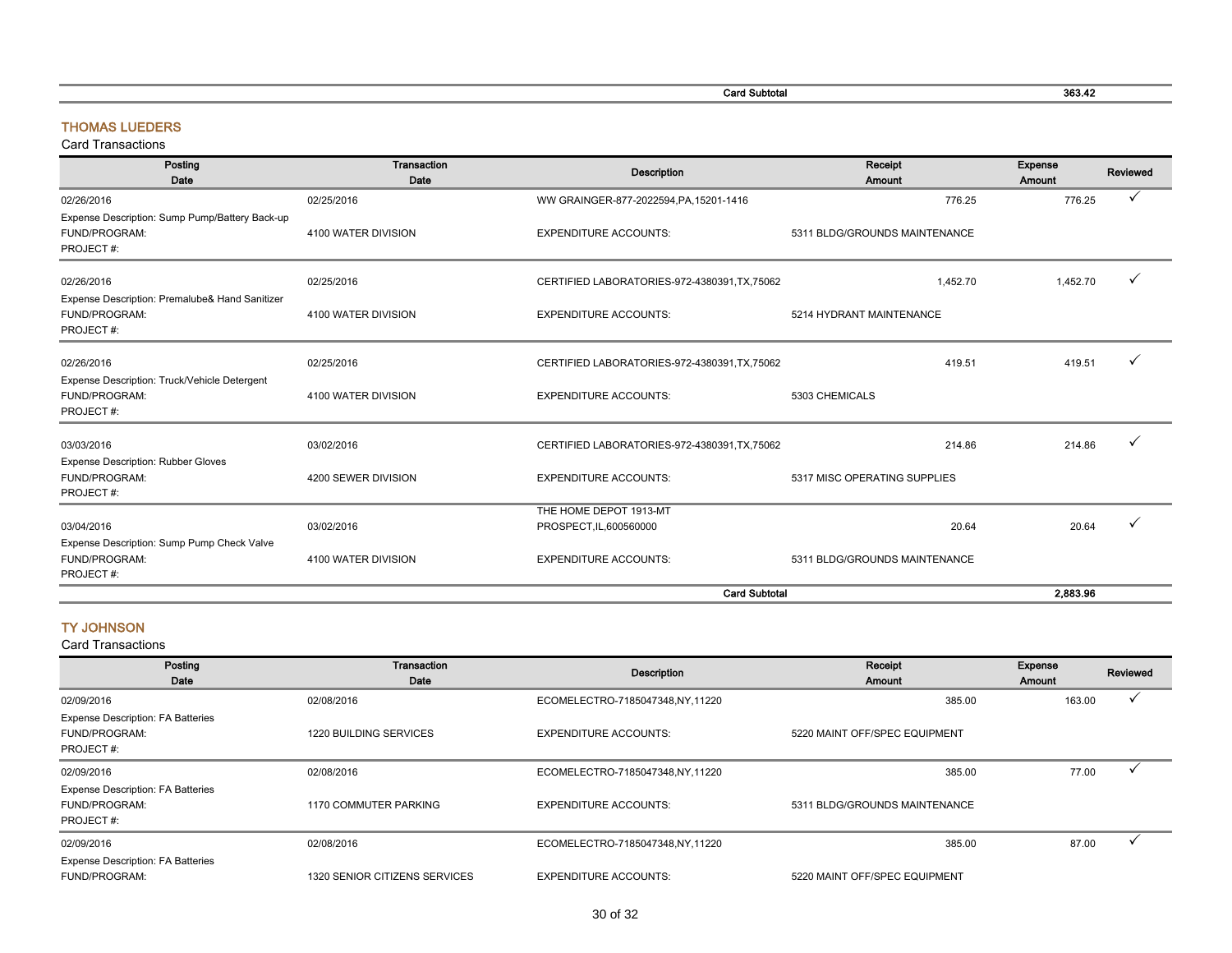| 02/09/2016                                                             | 02/08/2016             | ECOMELECTRO-7185047348,NY,11220                   | 385.00                        | 58.00    | ✓            |
|------------------------------------------------------------------------|------------------------|---------------------------------------------------|-------------------------------|----------|--------------|
| <b>Expense Description: FA Batteries</b><br>FUND/PROGRAM:<br>PROJECT#: | 2200 FIRE DEPARTMENT   | <b>EXPENDITURE ACCOUNTS:</b>                      | 5311 BLDG/GROUNDS MAINTENANCE |          |              |
| 02/10/2016                                                             | 02/08/2016             | HL FLAKE SECURITY HARD-713-724-3001, TX, 77081    | (15.95)                       | (15.95)  | $\checkmark$ |
| Expense Description: Credit-Return<br>FUND/PROGRAM:<br>PROJECT#:       | 1220 BUILDING SERVICES | <b>EXPENDITURE ACCOUNTS:</b>                      | 5311 BLDG/GROUNDS MAINTENANCE |          |              |
| 02/17/2016                                                             | 02/16/2016             | ECOMELECTRO-7185047348,NY,11220                   | 16.20                         | 16.20    | $\checkmark$ |
| Expense Description: EM Battery<br>FUND/PROGRAM:<br>PROJECT#:          | 4100 WATER DIVISION    | <b>EXPENDITURE ACCOUNTS:</b>                      | 5243 PUMPHOUSE MAINTENANCE    |          |              |
| 02/22/2016                                                             | 02/18/2016             | ANIXTER/CLARK/TRI-ED-GLENVIEW,IL,60026            | 12.57                         | 12.57    | ✓            |
| Expense Description: Key Blanks<br>FUND/PROGRAM:<br>PROJECT#:          | 1220 BUILDING SERVICES | <b>EXPENDITURE ACCOUNTS:</b>                      | 5311 BLDG/GROUNDS MAINTENANCE |          |              |
| 02/26/2016                                                             | 02/25/2016             | VENTURE LIGHTING-08004512606, OH, 44139           | 1,386.00                      | 1,098.00 | ✓            |
| Expense Description: Light Bulbs<br>FUND/PROGRAM:<br>PROJECT#:         | 1170 COMMUTER PARKING  | <b>EXPENDITURE ACCOUNTS:</b>                      | 5311 BLDG/GROUNDS MAINTENANCE |          |              |
| 02/26/2016                                                             | 02/25/2016             | VENTURE LIGHTING-08004512606, OH, 44139           | 1,386.00                      | 288.00   | $\checkmark$ |
| Expense Description: Light Bulbs<br>FUND/PROGRAM:<br>PROJECT#:         | 1220 BUILDING SERVICES | <b>EXPENDITURE ACCOUNTS:</b>                      | 5311 BLDG/GROUNDS MAINTENANCE |          |              |
| 02/29/2016                                                             | 02/25/2016             | ANIXTER/CLARK/TRI-ED-GLENVIEW,IL,60026            | 73.26                         | 73.26    | ✓            |
| Expense Description: Desk Locks<br>FUND/PROGRAM:<br>PROJECT#:          | 1220 BUILDING SERVICES | <b>EXPENDITURE ACCOUNTS:</b>                      | 5317 MISC OPERATING SUPPLIES  |          |              |
| 02/29/2016                                                             | 02/26/2016             | ECOMELECTRO-7185047348,NY,11220                   | 162.00                        | 64.00    | ✓            |
| Expense Description: FA Batteries<br>FUND/PROGRAM:<br>PROJECT#:        | 4100 WATER DIVISION    | <b>EXPENDITURE ACCOUNTS:</b>                      | 5243 PUMPHOUSE MAINTENANCE    |          |              |
| 02/29/2016                                                             | 02/26/2016             | ECOMELECTRO-7185047348,NY,11220                   | 162.00                        | 73.00    | ✓            |
| Expense Description: FA Batteries<br>FUND/PROGRAM:<br>PROJECT#:        | 2200 FIRE DEPARTMENT   | <b>EXPENDITURE ACCOUNTS:</b>                      | 5311 BLDG/GROUNDS MAINTENANCE |          |              |
| 02/29/2016                                                             | 02/26/2016             | ECOMELECTRO-7185047348,NY,11220                   | 162.00                        | 25.00    | ✓            |
| <b>Expense Description: FA Batteries</b><br>FUND/PROGRAM:<br>PROJECT#: | 1170 COMMUTER PARKING  | <b>EXPENDITURE ACCOUNTS:</b>                      | 5311 BLDG/GROUNDS MAINTENANCE |          |              |
| 03/01/2016<br>Expense Description: Door Closer Arm                     | 02/29/2016             | LAYSTROM-BUESCHER INC-<br>WHEELING, IL, 600900000 | 140.00                        | 140.00   | $\checkmark$ |
| FUND/PROGRAM:                                                          | 1220 BUILDING SERVICES | <b>EXPENDITURE ACCOUNTS:</b>                      | 5311 BLDG/GROUNDS MAINTENANCE |          |              |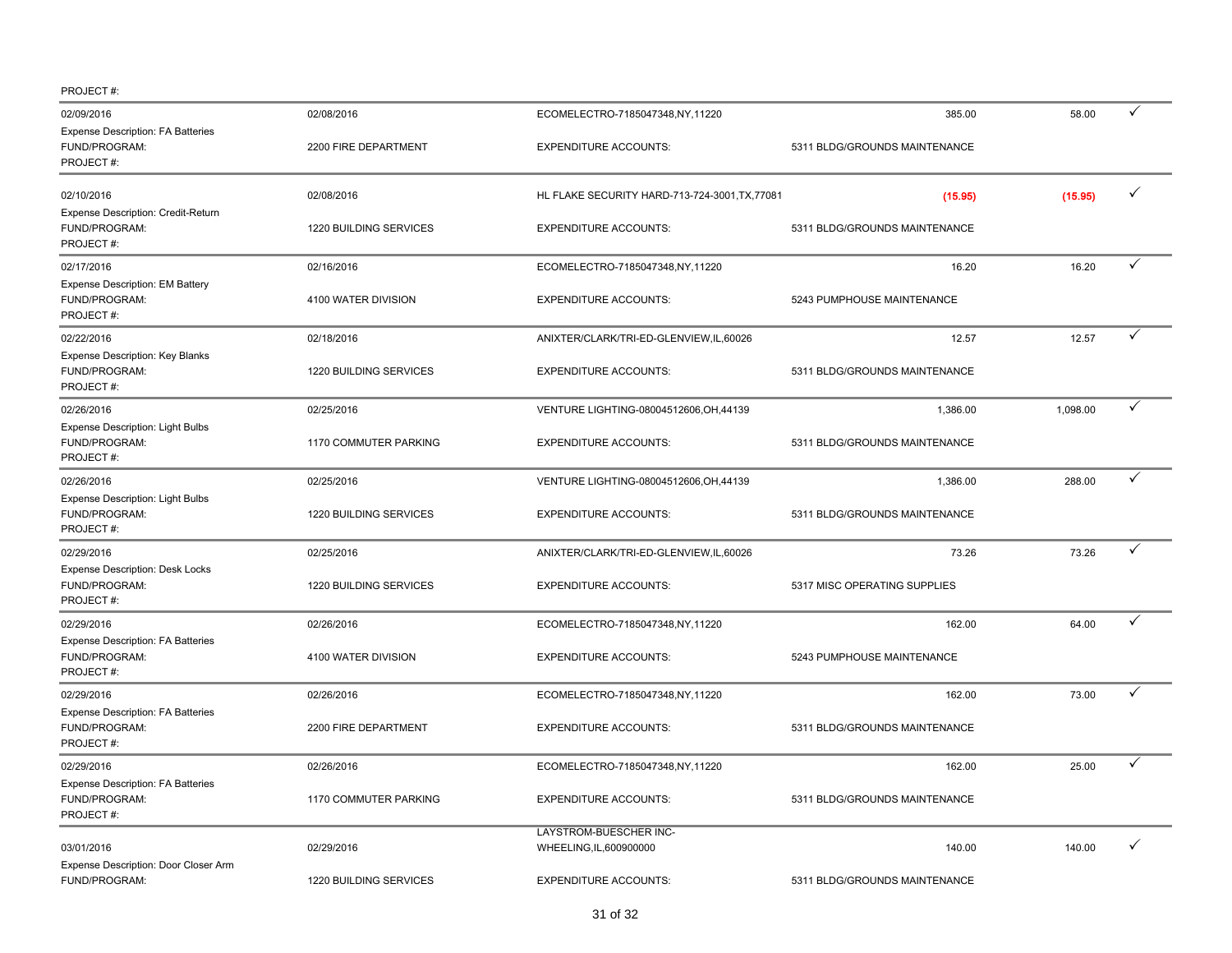| 03/04/2016                                                                    | 03/03/2016                    | ECOMELECTRO-7185047348,NY,11220 | 39.58                         | 29.69    |
|-------------------------------------------------------------------------------|-------------------------------|---------------------------------|-------------------------------|----------|
| <b>Expense Description: Emergency Batteries</b><br>FUND/PROGRAM:<br>PROJECT#: | 1220 BUILDING SERVICES        | <b>EXPENDITURE ACCOUNTS:</b>    | 5311 BLDG/GROUNDS MAINTENANCE |          |
| 03/04/2016                                                                    | 03/03/2016                    | ECOMELECTRO-7185047348,NY,11220 | 39.58                         | 9.89     |
| Expense Description: Exit Battery<br>FUND/PROGRAM:<br>PROJECT#:               | 1320 SENIOR CITIZENS SERVICES | <b>EXPENDITURE ACCOUNTS:</b>    | 5220 MAINT OFF/SPEC EQUIPMENT |          |
|                                                                               |                               | <b>Card Subtotal</b>            |                               | 2.198.66 |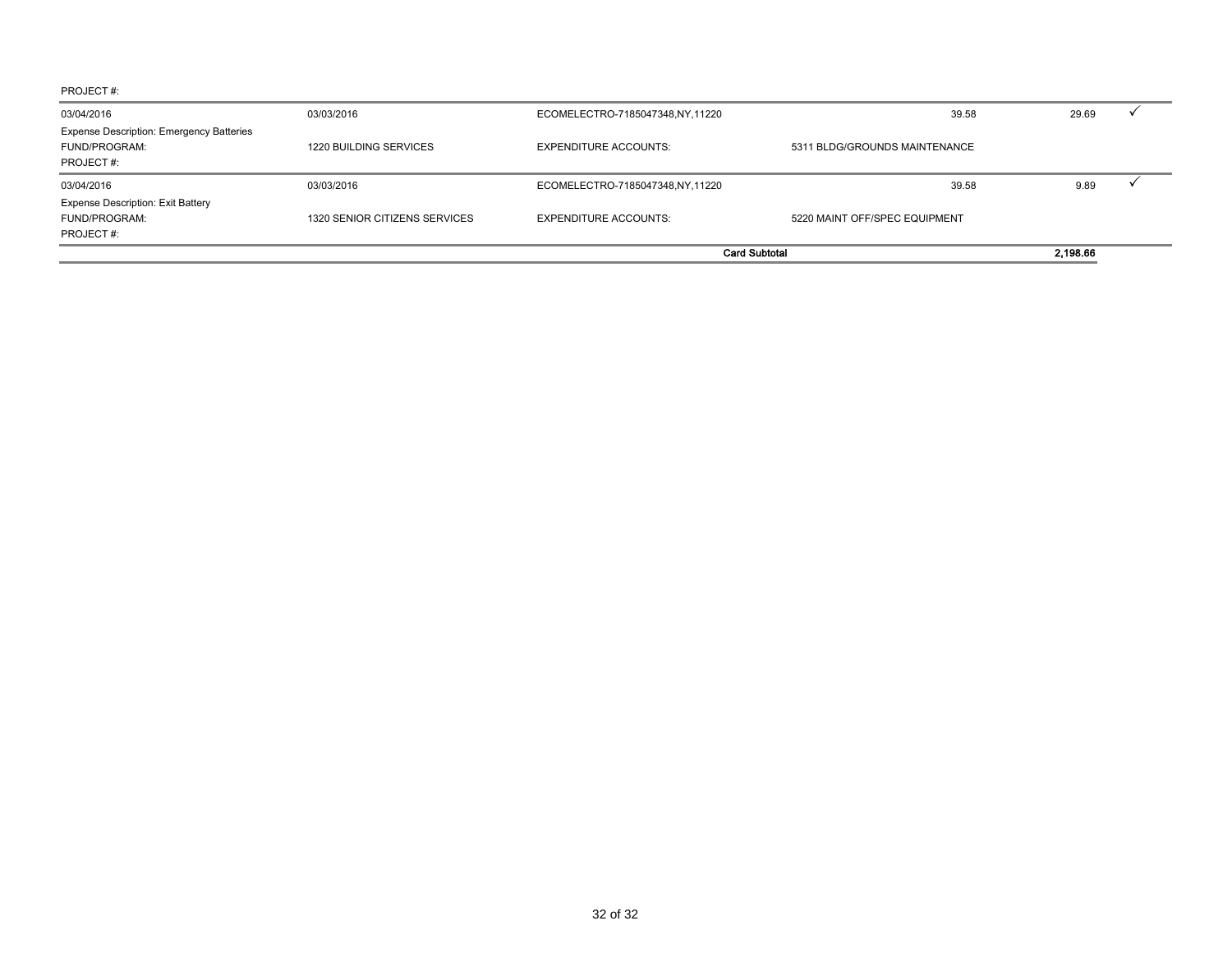# **Village of Wheeling Payroll Summary**

## **Pay Period Ended 04/22/2016**

| <b>Fund Number</b> | Fund                            | <b>Salaries</b> | <b>Benefits</b> | <b>Total Payroll</b> |
|--------------------|---------------------------------|-----------------|-----------------|----------------------|
|                    |                                 |                 |                 |                      |
| 01                 | <b>General Fund</b>             | 785,267.91      | 325,051.61      | 1,110,319.52         |
| 31                 | <b>Town Center TIF</b>          | 649.08          | 307.49          | 956.57               |
| 32                 | <b>Crossroads TIF</b>           | 649.10          | 307.51          | 956.61               |
| 34                 | <b>Capital Projects</b>         | 5,677.27        | 3,428.11        | 9,105.38             |
| 35                 | So Milwaukee TIF                | 649.08          | 307.49          | 956.57               |
| 36                 | <b>Southeast TIF</b>            | 649.08          | 307.49          | 956.57               |
| 39                 | Lake Cook/Milwaukee TIF         | 649.08          | 307.49          | 956.57               |
| 40                 | Water & Sewer Fund              | 52,935.15       | 29,973.95       | 82,909.10            |
| 55                 | <b>Grant Fund</b>               | 3,837.00        | 2,380.41        | 6,217.41             |
|                    |                                 |                 |                 |                      |
|                    | <b>Total Gross Payroll</b>      | 850,962.75      | 362,371.55      | 1,213,334.30         |
|                    |                                 |                 |                 |                      |
|                    | <b>Total Payroll Deductions</b> | 325,522.72      | 362,371.55      | 687,894.27           |
|                    |                                 |                 |                 |                      |
|                    | <b>Total Net Payroll</b>        | 525,440.03      | 0.00            | 525,440.03           |
|                    |                                 |                 |                 |                      |
|                    |                                 |                 |                 |                      |
|                    | <b>Payroll Checks</b>           | 0.00            |                 |                      |
|                    |                                 |                 |                 |                      |
|                    | <b>Direct Deposits</b>          | 525,440.03      |                 |                      |
|                    |                                 |                 |                 |                      |
|                    | <b>Total Net Payroll</b>        | 525,440.03      |                 |                      |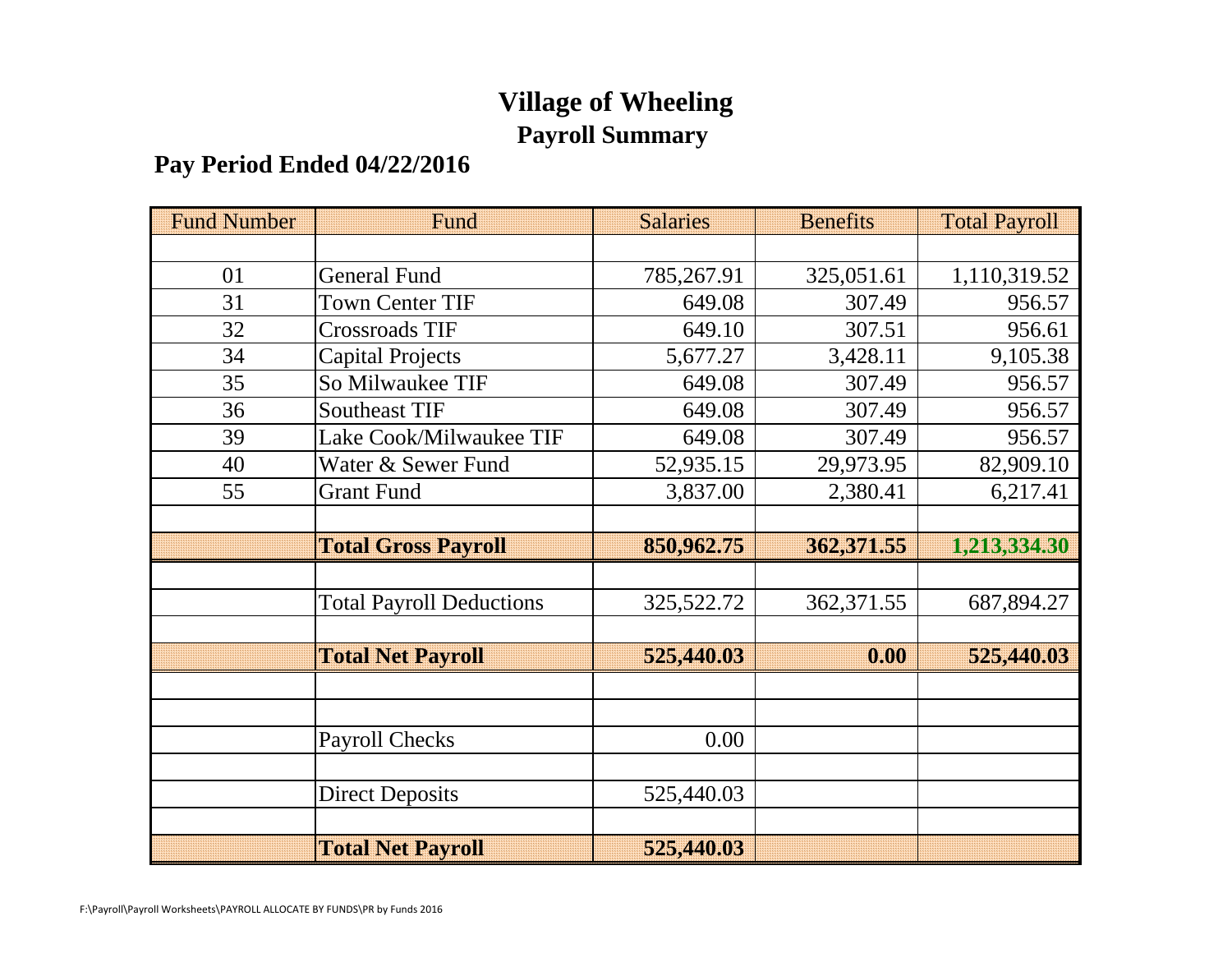SUNGARD PENTAMATION PAGE NUMBER: 1DATE: 04/27/2016 VILLAGE OF WHEELING ACCTPA51TIME: 09:04:23 CASH REQUIREMENTS − CHECK FORMAT − DUE DATE: 05/03/2016 SELECTION CRITERIA: payable.batch='AMM05/03'

ACCOUNTING PERIOD: 4/16

| VENDOR                                                   | ORGANIZATION         | <b>ACCOUNT</b>       | PURCHASE OR                      | INVOICE                             | AMOUNT                                   | DESCRIPTION                                                          |
|----------------------------------------------------------|----------------------|----------------------|----------------------------------|-------------------------------------|------------------------------------------|----------------------------------------------------------------------|
| 9236<br>ABSOLUTE VENDING SERVICE<br>TOTAL CHECK          | 1300<br>1600<br>1700 | 5317<br>5317<br>5317 | 16000990<br>16000990<br>16000990 | 19398<br>19398<br>19398             | 105.00<br>210.00<br>105.00<br>420.00     | WATER COOLER RENTALS<br>WATER COOLER RENTALS<br>WATER COOLER RENTALS |
| 9351<br>AMERICAN CONSERVATION/BILLIN 4100<br>TOTAL CHECK | 40                   | 1501<br>5207         | 16000907<br>16000907             | 5667<br>5667                        | 3,640.00<br>7,280.00<br>10,920.00        | WEB PORTAL- METERS<br>WEB PORTAL- METERS                             |
| 4175<br>ARLINGTON HEIGHTS FORD<br>TOTAL CHECK            | 2100<br>2200         | 5310<br>5310         | 16000930<br>16000930             | 755730/6227<br>755730/6227          | 31.48<br>88.06<br>119.54                 | SENSOR AND LIFT ASSY<br>SENSOR AND LIFT ASSY                         |
| 2305<br>AT&T GLOBAL SERVICES INC<br>TOTAL CHECK          | 15                   | 5220                 | 16000946                         | IL824813                            | 1,587.12<br>1,587.12                     | WIRELESS DATA SERVICES                                               |
| 274<br>B&F CONSTRUCTION CODE SERVIC<br>TOTAL CHECK       | 1300                 | 5206                 | 16000992                         | 43777                               | 425.00<br>425.00                         | ELECTRIC INSPECT-MAR                                                 |
| 7455<br><b>BNA</b><br>TOTAL CHECK                        | 15                   | 5302                 | 16000896                         | 11192985                            | 864.00<br>864.00                         | RADIO RULE SERVICES                                                  |
| 365<br><b>BROWNELLS</b><br>TOTAL CHECK                   | 2100                 | 5316                 | 16000952                         | 12454965.00                         | 374.76<br>374.76                         | RANGE SUPPLIES                                                       |
| 442<br>CDW GOVERNMENT INC<br>TOTAL CHECK                 | 2100                 | 5317                 | 16000911                         | CPW8672                             | 319.40<br>319.40                         | SQUAD PRINTER PAPER                                                  |
| 443<br>CDW-GOVERNMENT<br>TOTAL CHECK                     | 2100                 | 5313                 | 16000955                         |                                     | 1,768.42<br>1,768.42                     | ADMIN RM PROJECTOR                                                   |
| 8366<br>CONRAD POLYGRAPH INC<br>TOTAL CHECK              | 1800                 | 5226                 | 16000889                         | 2011                                | 1,520.00<br>1,520.00                     | PD POLYGRAPHS                                                        |
| 599<br>COOK COUNTY TREASURER<br>TOTAL CHECK              | 11                   | 5251                 | 16000924                         | $2016 - 1$                          | 2,802.00<br>2,802.00                     | 1ST QTR SIGNAL MAINT                                                 |
| 678<br>DELL COMPUTER CORPORATION<br>TOTAL CHECK          | 2100<br>2100<br>2100 | 5317<br>5317<br>5317 | 16000669<br>16000669<br>16000669 | XJX3KN6C4<br>XJX3W2KM8<br>XJX518JR6 | 429.99<br>4,982.87<br>730.99<br>6,143.85 | <b>SERVER</b><br><b>SERVER</b><br><b>SERVER</b>                      |
| 735<br>DOUGLAS TRUCK PARTS<br>TOTAL CHECK                | 1240<br>2200         | 5317<br>5310         | 16000926<br>16000926             | 13424/13738<br>13424/13738          | 34.50<br>161.28<br>195.78                | AIR TOOL CONDITIONER AND<br>AIR TOOL CONDITIONER AND                 |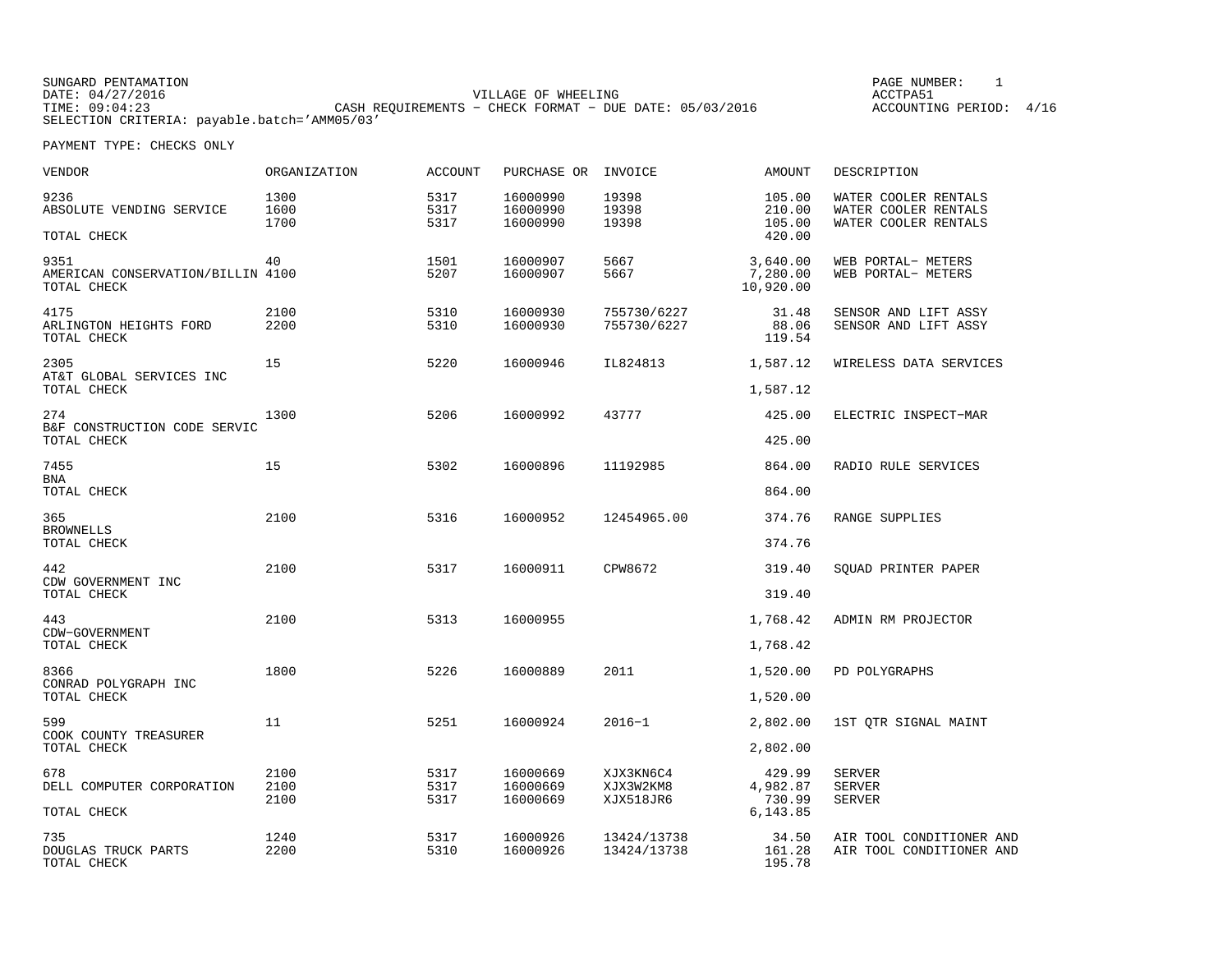SUNGARD PENTAMATION PAGE NUMBER: 2DATE: 04/27/2016 VILLAGE OF WHEELING ACCTPA51ACCOUNTING PERIOD: 4/16 TIME: 09:04:23 CASH REQUIREMENTS − CHECK FORMAT − DUE DATE: 05/03/2016 SELECTION CRITERIA: payable.batch='AMM05/03'

| VENDOR                                          | ORGANIZATION                                 | <b>ACCOUNT</b>                                       | PURCHASE OR                                                                      | INVOICE                                                                                 | AMOUNT                                                    | DESCRIPTION                                                                                    |
|-------------------------------------------------|----------------------------------------------|------------------------------------------------------|----------------------------------------------------------------------------------|-----------------------------------------------------------------------------------------|-----------------------------------------------------------|------------------------------------------------------------------------------------------------|
| 759<br>E.H. WACHS COMPANY                       | 4100                                         | 5220                                                 | 16000945                                                                         | INV121036                                                                               | 1,902.94                                                  | VALVE REPAIR                                                                                   |
| TOTAL CHECK                                     |                                              |                                                      |                                                                                  |                                                                                         | 1,902.94                                                  |                                                                                                |
| 5211<br>EAGLE ENGRAVING<br>TOTAL CHECK          | 2200                                         | 5319                                                 | 16000959                                                                         | 2016-1056                                                                               | 27.00<br>27.00                                            | PASSPORT VEHICLE TAGS                                                                          |
|                                                 |                                              |                                                      |                                                                                  |                                                                                         |                                                           |                                                                                                |
| 935<br>GALLS LLC<br>TOTAL CHECK                 | 2110                                         | 5106                                                 | 16000899                                                                         | 005101770                                                                               | 530.03<br>530.03                                          | UNIFORM ALLOWANCE                                                                              |
|                                                 |                                              |                                                      |                                                                                  |                                                                                         |                                                           |                                                                                                |
| 944<br>GENE'S VILLAGE TOWING<br>TOTAL CHECK     | 2100                                         | 5317                                                 | 16000897                                                                         | T07198                                                                                  | 95.00<br>95.00                                            | TOWING VEHICLE                                                                                 |
|                                                 |                                              |                                                      |                                                                                  |                                                                                         |                                                           |                                                                                                |
| 4768<br>GENESIS TECHNOLOGIES                    | 1300                                         | 5220                                                 | 16000993                                                                         | 546768                                                                                  | 49.00                                                     | COPIER REPAIRS                                                                                 |
| TOTAL CHECK                                     |                                              |                                                      |                                                                                  |                                                                                         | 49.00                                                     |                                                                                                |
| 2752<br>GRAINGER                                | 1300                                         | 5315                                                 | 16000904                                                                         | 9075477712                                                                              | 269.62                                                    | OVERBOOTS AND TESTER KIT                                                                       |
| TOTAL CHECK                                     |                                              |                                                      |                                                                                  |                                                                                         | 269.62                                                    |                                                                                                |
| 6418<br>GROUP C MEDIA INC                       | 1600                                         | 5333                                                 | 16000949                                                                         | 22793                                                                                   | 3,666.67                                                  | 1/2 ISLAND AD, EDITORIAL                                                                       |
| TOTAL CHECK                                     |                                              |                                                      |                                                                                  |                                                                                         | 3,666.67                                                  |                                                                                                |
| 9678<br>GSF USA INC                             | 1220                                         | 5215                                                 | 16000939                                                                         | INR039436                                                                               | 6,478.00                                                  | JANITORIAL SERVICES                                                                            |
| TOTAL CHECK                                     |                                              |                                                      |                                                                                  |                                                                                         | 6,478.00                                                  |                                                                                                |
| 5284<br>HD SUPPLY WATERWORKS LTD<br>TOTAL CHECK | 4100<br>1400                                 | 5341<br>5317                                         | 16000932<br>16000951                                                             | F339170<br>F381937                                                                      | 6,726.00<br>62.16<br>6,788.16                             | METERS<br>MARKING PAINT                                                                        |
| 1164<br>IL STATE TOLL HIGHWAY AUTHOR 1400       | 1240<br>1420<br>1500<br>1600<br>4100<br>4200 | 5105<br>5105<br>5105<br>5105<br>5105<br>5105<br>5105 | 16000925<br>16000925<br>16000925<br>16000925<br>16000925<br>16000925<br>16000925 | G16720819<br>G16720819<br>G16720819<br>G16720819<br>G16720819<br>G16720819<br>G16720819 | 13.45<br>6.70<br>36.40<br>19.80<br>19.00<br>12.65<br>1.70 | <b>TOLLS</b><br>TOLLS<br><b>TOLLS</b><br><b>TOLLS</b><br><b>TOLLS</b><br><b>TOLLS</b><br>TOLLS |
| TOTAL CHECK                                     |                                              |                                                      |                                                                                  |                                                                                         | 109.70                                                    |                                                                                                |
| 9256<br>INTERSTATE BILLING SERVICE I            | 1420                                         | 5310                                                 | 16000928                                                                         | 3002232063                                                                              | 2,584.41                                                  | ECU ASSEMBLY                                                                                   |
| TOTAL CHECK                                     |                                              |                                                      |                                                                                  |                                                                                         | 2,584.41                                                  |                                                                                                |
| 4285<br>J.G. UNIFORMS INC                       | 2100<br>2100<br>2100                         | 5106<br>5106<br>5106                                 | 16000894<br>16000948<br>16000968                                                 | 42382<br>42416<br>42417                                                                 | 191.50<br>128.00<br>25.00                                 | UNIFORM ALLOWANCE<br>UNIFORM ALLOWANCE<br>UNIFORM ALLOWANCE                                    |
| TOTAL CHECK                                     |                                              |                                                      |                                                                                  |                                                                                         | 344.50                                                    |                                                                                                |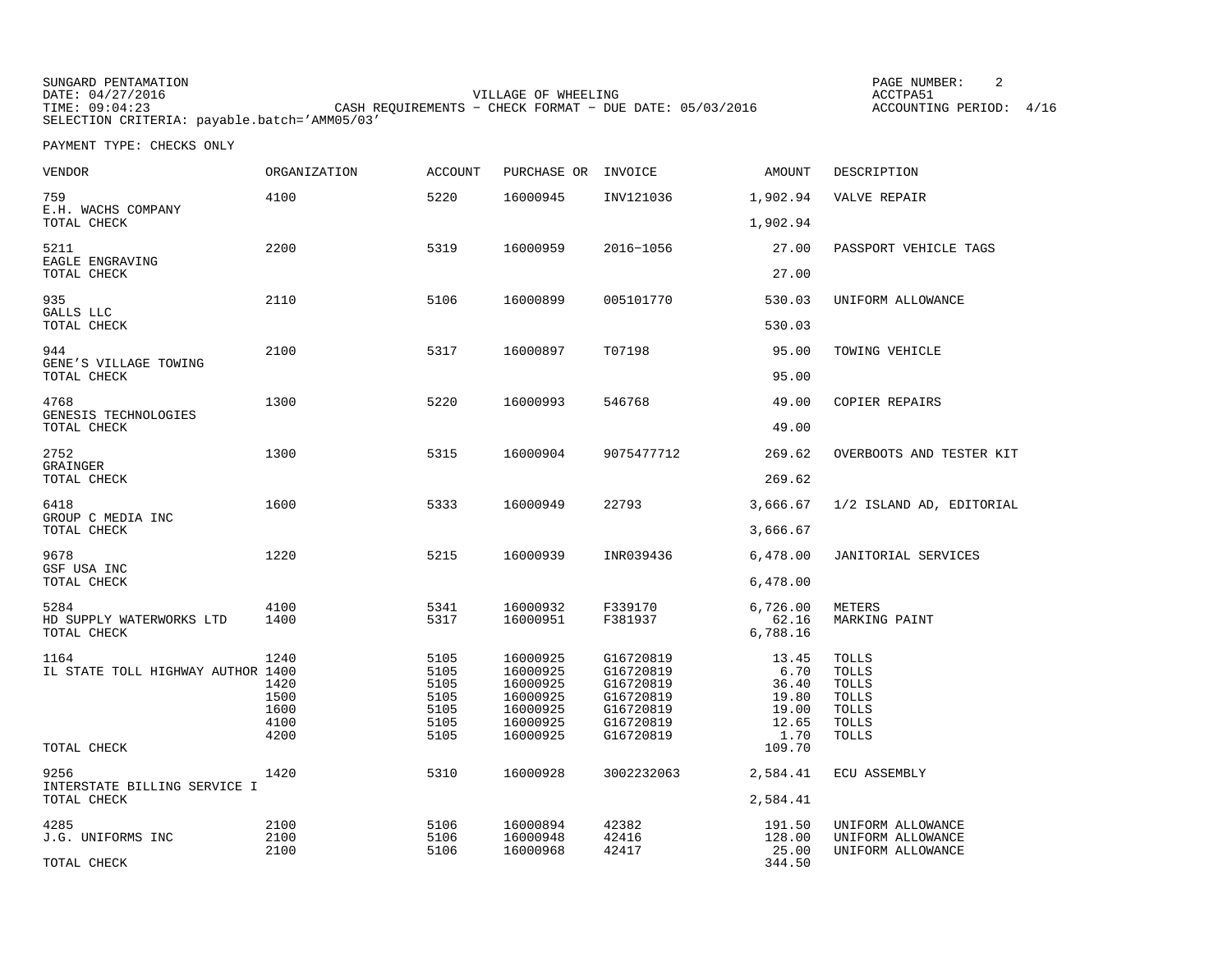SUNGARD PENTAMATION PAGE NUMBER: 3DATE: 04/27/2016 VILLAGE OF WHEELING ACCTPA51TIME: 09:04:23 CASH REQUIREMENTS − CHECK FORMAT − DUE DATE: 05/03/2016 SELECTION CRITERIA: payable.batch='AMM05/03'

ACCOUNTING PERIOD: 4/16

| <b>VENDOR</b>                                       | <b>ORGANIZATION</b>                                                  | <b>ACCOUNT</b>                                                       | PURCHASE OR                                                                                              | INVOICE                              | <b>AMOUNT</b>                                                                                                       | DESCRIPTION                                                                                                                                                                                        |
|-----------------------------------------------------|----------------------------------------------------------------------|----------------------------------------------------------------------|----------------------------------------------------------------------------------------------------------|--------------------------------------|---------------------------------------------------------------------------------------------------------------------|----------------------------------------------------------------------------------------------------------------------------------------------------------------------------------------------------|
| 3835<br>KAESER & BLAIR INC<br>TOTAL CHECK           | 2100                                                                 | 5228                                                                 | 16000966                                                                                                 | 60407353                             | 401.66<br>401.66                                                                                                    | CRIME PREV. SUPPLIES                                                                                                                                                                               |
| 1455<br>KLEIN THORPE & JENKINS LTD<br>TOTAL CHECK   | 1900<br>3100<br>3200<br>3500<br>3900<br>1900<br>3100<br>3200<br>3500 | 5218<br>5218<br>5218<br>5218<br>5218<br>5218<br>5218<br>5218<br>5218 | 16000991<br>16000991<br>16000991<br>16000991<br>16000991<br>16000994<br>16000994<br>16000994<br>16000994 |                                      | 22,542.86<br>1,190.00<br>723.00<br>3,582.00<br>1,500.00<br>19,199.85<br>205.00<br>666.50<br>6,715.50<br>56, 324. 71 | JAN. LEGAL SERVICE<br>JAN. LEGAL SERVICE<br>JAN. LEGAL SERVICE<br>JAN. LEGAL SERVICE<br>JAN. LEGAL SERVICE<br>FEB. LEGAL SERVICE<br>FEB. LEGAL SERVICE<br>FEB. LEGAL SERVICE<br>FEB. LEGAL SERVICE |
| 1460<br>KOLSSAK FUNERAL HOME LTD<br>TOTAL CHECK     | 2100                                                                 | 5325                                                                 | 16000895                                                                                                 |                                      | 325.00<br>325.00                                                                                                    | TRANSPORT DECEASED                                                                                                                                                                                 |
| 8569<br>L-TRON CORP<br>TOTAL CHECK                  | 2100                                                                 | 5324                                                                 | 16000709                                                                                                 | 651724                               | 5,085.00<br>5,085.00                                                                                                | IT READERS                                                                                                                                                                                         |
| 7865<br>MAIL FINANCE<br>TOTAL CHECK                 | 1600                                                                 | 5232                                                                 | 16000984                                                                                                 | H5855977                             | 715.65<br>715.65                                                                                                    | FOLDING MACHINE RENTAL                                                                                                                                                                             |
| 1640<br>MARKET SQUARE RESTAURANT<br>TOTAL CHECK     | 2100                                                                 | 5323                                                                 | 16000910                                                                                                 | 62                                   | 129.87<br>129.87                                                                                                    | TC WEEK BREAKFAST                                                                                                                                                                                  |
| 1669<br>MCHENRY ANALYTICAL WATER LAB<br>TOTAL CHECK | 4100                                                                 | 5308                                                                 | 16000936                                                                                                 |                                      | 525.00<br>525.00                                                                                                    | WATER SAMPLES                                                                                                                                                                                      |
| 9794<br>SHAUKAT MERCHANT<br>TOTAL CHECK             | 01                                                                   | 4512                                                                 | 16000874                                                                                                 | P3312676                             | 30.00<br>30.00                                                                                                      | DUP PAYMENT REFUND                                                                                                                                                                                 |
| 8444<br>MILIEU DESIGN LLC<br>TOTAL CHECK            | 1430<br>1430<br>1320<br>1430<br>1430<br>4100                         | 5311<br>5311<br>5217<br>5217<br>5311<br>5217                         | 16000915<br>16000971<br>16000972<br>16000972<br>16000972<br>16000972                                     | 117021<br>117021<br>117021<br>117021 | 36,650.10<br>810.62<br>47.71<br>631.36<br>35.50<br>72.07<br>38, 247.36                                              | LANDSCAPE MAINTENANCE<br>LANDSCAPE MAINTENANCE<br>WEEKLY MOWING<br>WEEKLY MOWING<br>WEEKLY MOWING<br>WEEKLY MOWING                                                                                 |
| 1783<br>MONROE TRUCK EQUIPMENT<br>TOTAL CHECK       | 1420<br>1420<br>4100                                                 | 5310<br>5411<br>5411                                                 | 16000929<br>15002915<br>15002915                                                                         | 1525810<br>1525810                   | 356.88<br>6,304.24<br>1,694.76<br>8,355.88                                                                          | INSTALL VALVE KITS<br>UPGRADE SALT SPREADER<br>UPGRADE SALT SPREADER                                                                                                                               |
| 6625<br>MUNICIPAL CODE CORP<br>TOTAL CHECK          | 1600                                                                 | 5204                                                                 | 16000986                                                                                                 | 00269052                             | 745.08<br>745.08                                                                                                    | CODE UPDATES                                                                                                                                                                                       |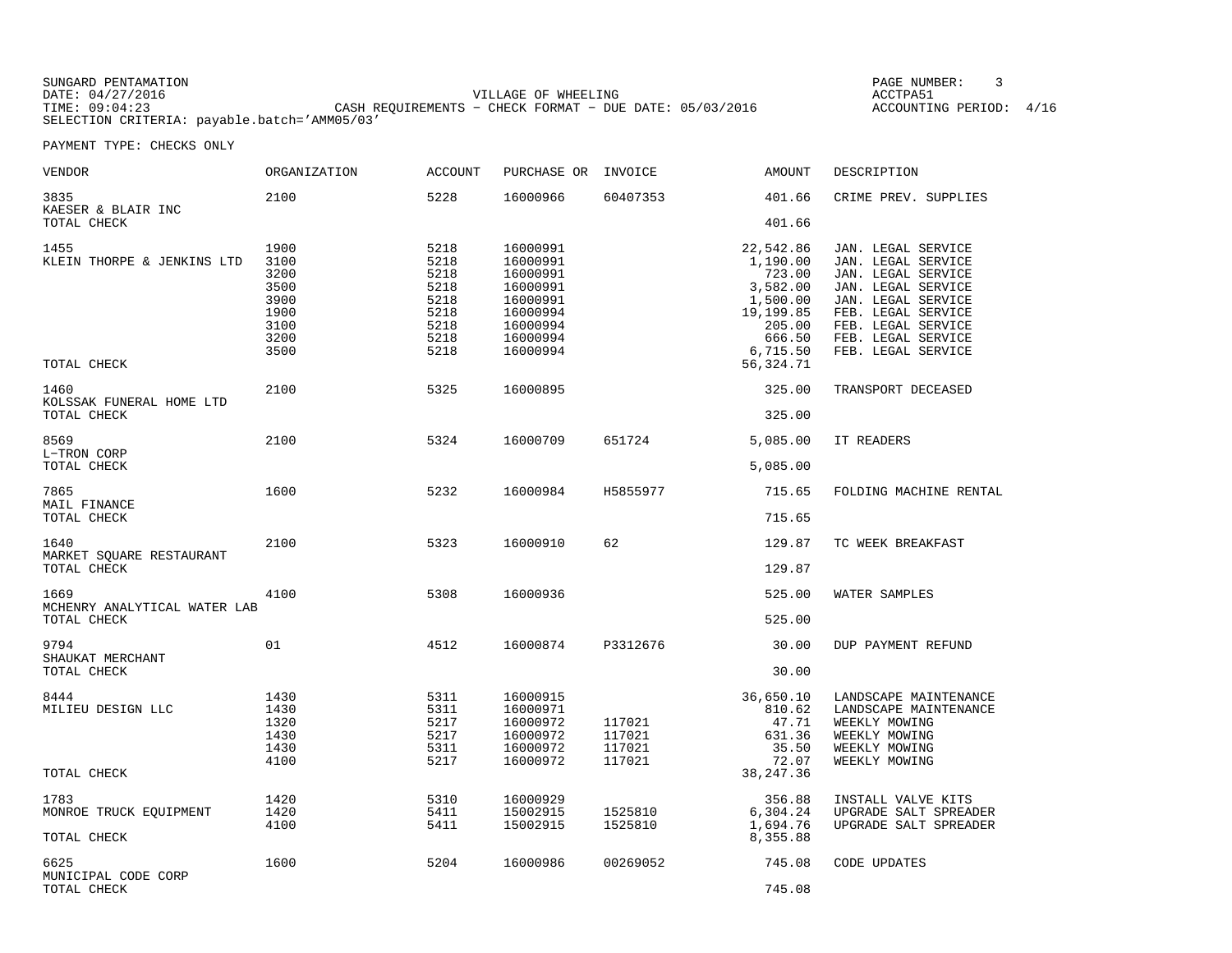SUNGARD PENTAMATION PAGE NUMBER: 4DATE: 04/27/2016 VILLAGE OF WHEELING ACCTPA51TIME: 09:04:23 CASH REQUIREMENTS − CHECK FORMAT − DUE DATE: 05/03/2016 SELECTION CRITERIA: payable.batch='AMM05/03'

ACCOUNTING PERIOD: 4/16

| VENDOR                                              | ORGANIZATION                         | <b>ACCOUNT</b>                       | PURCHASE OR INVOICE                                      |                                                                              | AMOUNT                                              | DESCRIPTION                                                                                 |
|-----------------------------------------------------|--------------------------------------|--------------------------------------|----------------------------------------------------------|------------------------------------------------------------------------------|-----------------------------------------------------|---------------------------------------------------------------------------------------------|
| 1806<br>MUNICIPAL FLEET MANAGERS ASS<br>TOTAL CHECK | 1240                                 | 5222                                 | 16000943                                                 |                                                                              | 30.00<br>30.00                                      | 2016 ANNUAL DUES                                                                            |
| 1915<br>NORTH EAST MULTI REGIONAL TR<br>TOTAL CHECK | 2100                                 | 5105                                 | 16000893                                                 | 204762                                                                       | 50.00<br>50.00                                      | TRAINING                                                                                    |
| 4923<br>NORTHEASTERN IL REGIONAL CRI<br>TOTAL CHECK | 2100                                 | 5231                                 | 16000898                                                 | 984                                                                          | 53,192.00<br>53,192.00                              | MEMBERSHIP ASSESSMENT                                                                       |
| 1934<br>NORTHERN ILLINOIS POLICE ALA<br>TOTAL CHECK | 2100                                 | 5317                                 | 16000976                                                 | 10904                                                                        | 202.60<br>202.60                                    | LANGUAGE LINE-MAR.                                                                          |
| 1946<br>NORTHWEST COMMUNITY HOSPITAL<br>TOTAL CHECK | 1500                                 | 5246                                 | 16000940                                                 | 5926                                                                         | 185.00<br>185.00                                    | RANDOM D & A TESTING                                                                        |
| 1956<br>NORTHWEST POLICE ACADEMY<br>TOTAL CHECK     | 2100                                 | 5105                                 | 16000956                                                 |                                                                              | 100.00<br>100.00                                    | TRAINING                                                                                    |
| 3092<br>OFFICE DEPOT<br>TOTAL CHECK                 | 1600<br>1600<br>1600<br>2100<br>2100 | 5318<br>5318<br>5318<br>5318<br>5318 | 16000989<br>16000987<br>16000988<br>16000900<br>16000947 | 829078274001<br>831081765001<br>831082381001<br>832433924001<br>833574523001 | 51.54<br>31.07<br>35.94<br>18.35<br>33.32<br>170.22 | OFFICE SUPPLIES<br>OFFICE SUPPLIES<br>OFFICE SUPPLIES<br>OFFICE SUPPLIES<br>OFFICE SUPPLIES |
| 9726<br>OHD INC<br>TOTAL CHECK                      | 2200                                 | 5220                                 | 16000589                                                 | 46259                                                                        | 760.00<br>760.00                                    | OUANTIFIT CALIBRATION                                                                       |
| 2177<br>RAY O'HERRON COMPANY INC<br>TOTAL CHECK     | 2100                                 | 5316                                 | 16000967                                                 | 1615200-IN                                                                   | 386.23<br>386.23                                    | FIRING PINS ASSEMBLY                                                                        |
| 2017<br>PADDOCK PUBLICATIONS<br>TOTAL CHECK         | 2100                                 | 5302                                 | 16000908                                                 |                                                                              | 33.00<br>33.00                                      | SUBSCRIPTION                                                                                |
| 2099<br>PORTER LEE CORP<br>TOTAL CHECK              | 01<br>2100                           | 1501<br>5207                         | 16000868<br>16000868                                     | 17160<br>17160                                                               | 369.67<br>739.33<br>1,109.00                        | SOFTWARE SUPPORT<br>SOFTWARE SUPPORT                                                        |
| 4629<br>POSITIVE PACKAGING & GRAPHIC<br>TOTAL CHECK | 1700                                 | 5228                                 | 16000905                                                 | 5900                                                                         | 810.00<br>810.00                                    | PRINT INVOICE FORMS                                                                         |
| 3603<br>PRECISION SERVICE AND PARTS<br>TOTAL CHECK  | 2100                                 | 5310                                 | 16000885                                                 | 30IV087571                                                                   | 126.01<br>126.01                                    | <b>BATTERIES</b>                                                                            |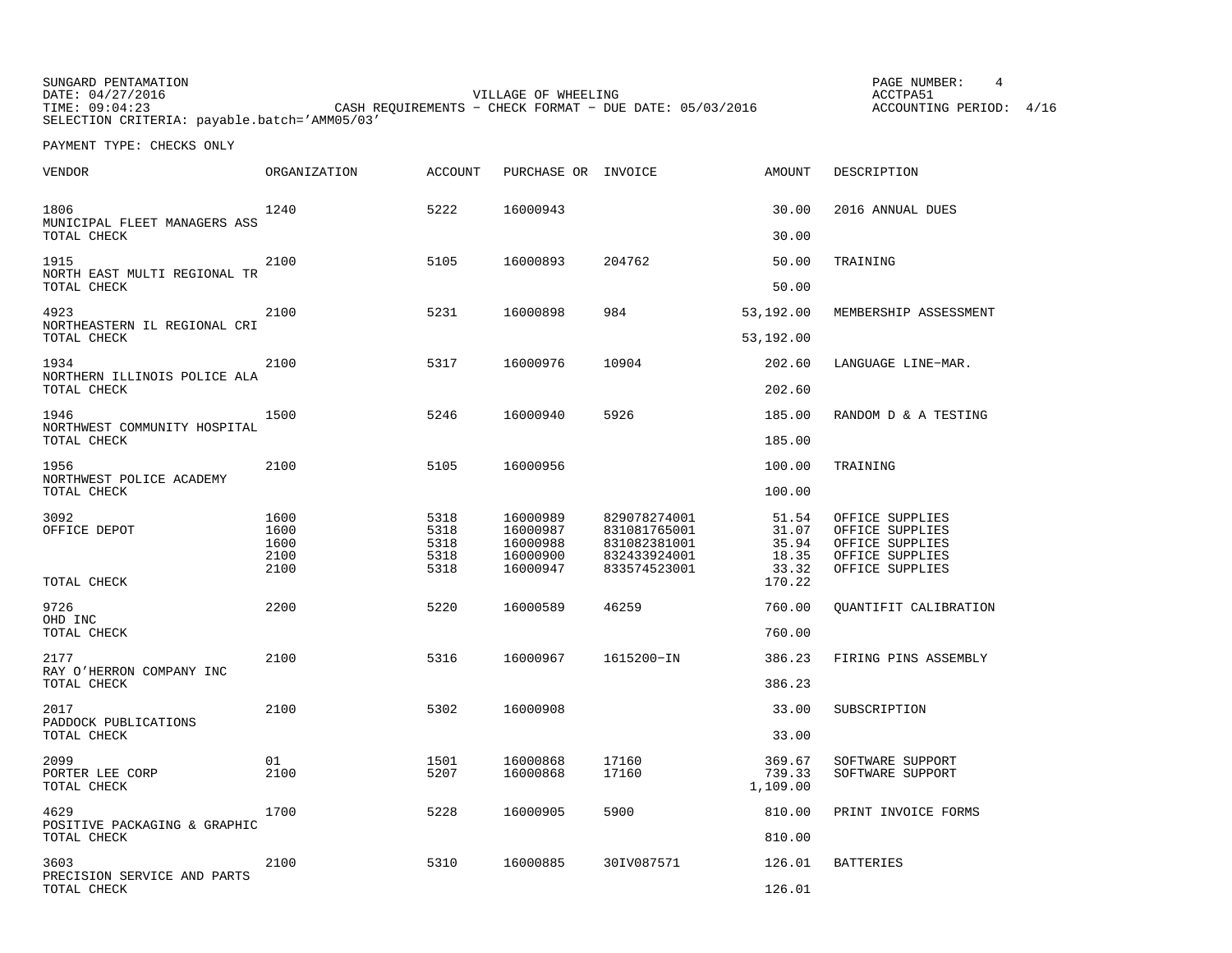SUNGARD PENTAMATION SUNGARD PENTAMATION SUNGARD PAGE NUMBER: 5 SECRETAL SUNGARD PAGE NUMBER: 5 SECRETAL SUNGARD PAGE NUMBER: 5 SECRETAL SUNGARD PAGE NUMBER: 5 SECRETAL SUNGARD PAGE NUMBER: 5 SECRETAL SUNGARD PAGE NUMBER: 5 DATE: 04/27/2016 VILLAGE OF WHEELING ACCTPA51CASH REQUIREMENTS - CHECK FORMAT - DUE DATE: 05/03/2016 SELECTION CRITERIA: payable.batch='AMM05/03'

ACCOUNTING PERIOD: 4/16

| VENDOR                                      | ORGANIZATION | <b>ACCOUNT</b> | PURCHASE OR INVOICE  |                          | AMOUNT           | DESCRIPTION                        |
|---------------------------------------------|--------------|----------------|----------------------|--------------------------|------------------|------------------------------------|
| 2426<br>PRESENCE ST. FRANCIS HOSPITA        | 2200         | 5105           | 16000964             |                          | 100.00           | PALS & ACLS INSTRUCTOR             |
| TOTAL CHECK                                 |              |                |                      |                          | 100.00           |                                    |
| 2145<br>QUILL CORP                          | 1700         | 5318           | 16000906             |                          | 76.36            | OFFICE SUPPLIES                    |
| TOTAL CHECK                                 |              |                |                      |                          | 76.36            |                                    |
| 3712                                        | 1600         | 5220           | 16000985             | 5041370697               | 196.41           | ADMIN COPY CHARGES                 |
| RICOH USA INC                               | 2200         | 5220           | 16000960             | 5041370873               | 99.00            | FD COPY CHARGES                    |
| TOTAL CHECK                                 | 1300         | 5220           | 16000891             | 5041370889               | 166.88<br>462.29 | CD COPIES FOR MARCH                |
| 2250                                        | 2100         | 5316           | 16000913             | 740906                   | 370.00           | RANGE SUPPLIES                     |
| ROCK RIVER ARMS<br>TOTAL CHECK              |              |                |                      |                          | 370.00           |                                    |
| 4129                                        | 1240         | 5310           | 16000921             | 8487                     | 23.50            | SAFETY CHECK                       |
| RONDOUT SERVICE CENTER<br>TOTAL CHECK       | 1220         | 5310           | 16000927             | 8495                     | 23.50<br>47.00   | SAFETY CHECK                       |
| 2288                                        | 1400         | 5103           | 16000923             | 1939376                  | 533.20           | TEMP ENG CLERK                     |
| THE SALEM GROUP<br>TOTAL CHECK              | 1400         | 5103           | 16000950             | 1944601                  | 275.20<br>808.40 | ENG TEMP CLERK                     |
| 2348                                        | 4200         | 5310           | 16000886             | 0000148550               | 245.09           | POTENTIOMETER SWITCHED             |
| SEWER EQUIPMENT CO OF AMERIC<br>TOTAL CHECK |              |                |                      |                          | 245.09           |                                    |
| 2363                                        | 4100         | 5243           | 16000933             | $5936 - 7$               | 182.32           | PAINT                              |
| SHERWIN WILLIAMS CO<br>TOTAL CHECK          |              |                |                      |                          | 182.32           |                                    |
| 2375<br>SIKICH LLP                          | 1700         | 5203           | 16000980             | 249557                   | 21,000.00        | 2015 AUDIT FEES                    |
| TOTAL CHECK                                 |              |                |                      |                          | 21,000.00        |                                    |
| 5415                                        | 2100         | 5318           | 16000979             |                          | 888.04           | OFFICE SUPPLIES                    |
| <b>STAPLES</b>                              | 2100         | 5207           | 16000978             | 8038446249               | 54.90            | LIVE SCAN SUPPLIES                 |
|                                             | 2100<br>2100 | 5318<br>5318   | 16000978<br>16000969 | 8038446249<br>8038834550 | 445.14<br>49.96  | OFFICE SUPPLIES<br>OFFICE SUPPLIES |
| TOTAL CHECK                                 |              |                |                      |                          | 1,438.04         |                                    |
| 9798                                        | 4200         | 5303           | 16000941             | 97738981                 | 664.01           | DEGREASING CHEMICALS               |
| STATE CHEMICAL SOLUTIONS<br>TOTAL CHECK     |              |                |                      |                          | 664.01           |                                    |
| 2590                                        | 1300         | 5206           | 16000890             | $16 - 1111$              | 100.00           | ELEVATOR PLAN REVIEW FOR           |
| THOMPSON ELEVATOR INSPECTION<br>TOTAL CHECK |              |                |                      |                          | 100.00           |                                    |
| 8<br>303 TAXI                               | 1320         | 5231           | 16000903             | 30882                    | 2.00             | SENIOR TAXI PROGRAM                |
| TOTAL CHECK                                 |              |                |                      |                          | 2.00             |                                    |